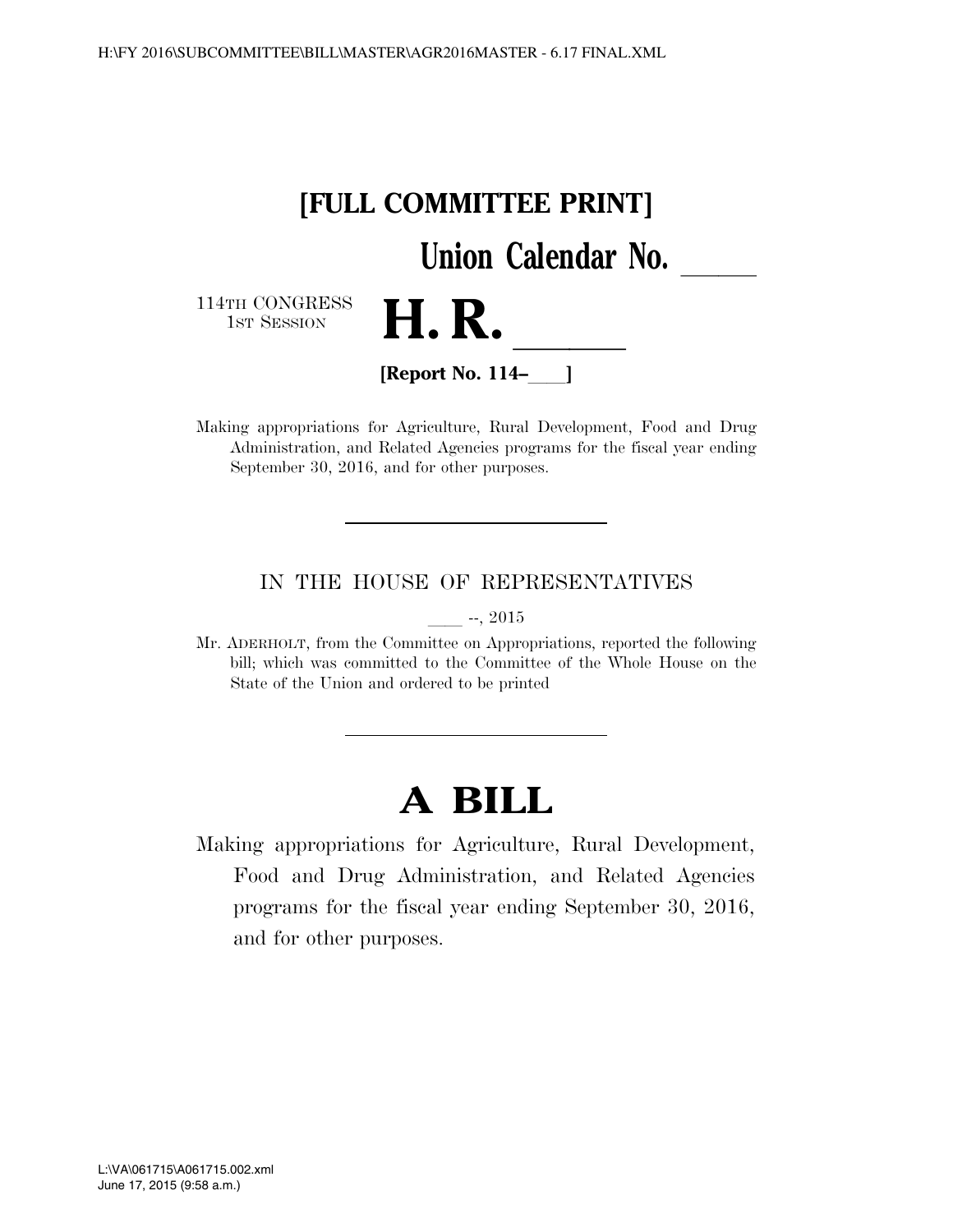| $\mathbf{1}$   | Be it enacted by the Senate and House of Representa-           |
|----------------|----------------------------------------------------------------|
| 2              | tives of the United States of America in Congress assembled,   |
| 3              | That the following sums are appropriated, out of any           |
| $\overline{4}$ | money in the Treasury not otherwise appropriated, for Ag-      |
| 5              | riculture, Rural Development, Food and Drug Administra-        |
| 6              | tion, and Related Agencies programs for fiscal year ending     |
| 7              | September 30, 2016, and for other purposes, namely:            |
| 8              | <b>TITLE I</b>                                                 |
| 9              | AGRICULTURAL PROGRAMS                                          |
| 10             | PRODUCTION, PROCESSING AND MARKETING                           |
| 11             | OFFICE OF THE SECRETARY                                        |
| 12             | (INCLUDING TRANSFERS OF FUNDS)                                 |
| 13             | For necessary expenses of the Office of the Secretary,         |
| 14             | $$41,151,000$ , of which not to exceed $$5,051,000$ shall be   |
| 15             | available for the Immediate Office of the Secretary; not       |
| 16             | to exceed \$498,000 shall be available for the Office of       |
| 17             | Tribal Relations; not to exceed \$1,496,000 shall be avail-    |
| 18             | able for the Office of Homeland Security and Emergency         |
| 19             | Coordination; not to exceed $$1,209,000$ shall be available    |
| 20             | for the Office of Advocacy and Outreach; not to exceed         |
| 21             | $$23,590,000$ shall be available for the Office of the Assist- |
| 22             | ant Secretary for Administration, of which \$22,786,000        |
| 23             | shall be available for Departmental Administration to pro-     |
| 24             | vide for necessary expenses for management support serv-       |
| 25             | ices to offices of the Department and for general adminis-     |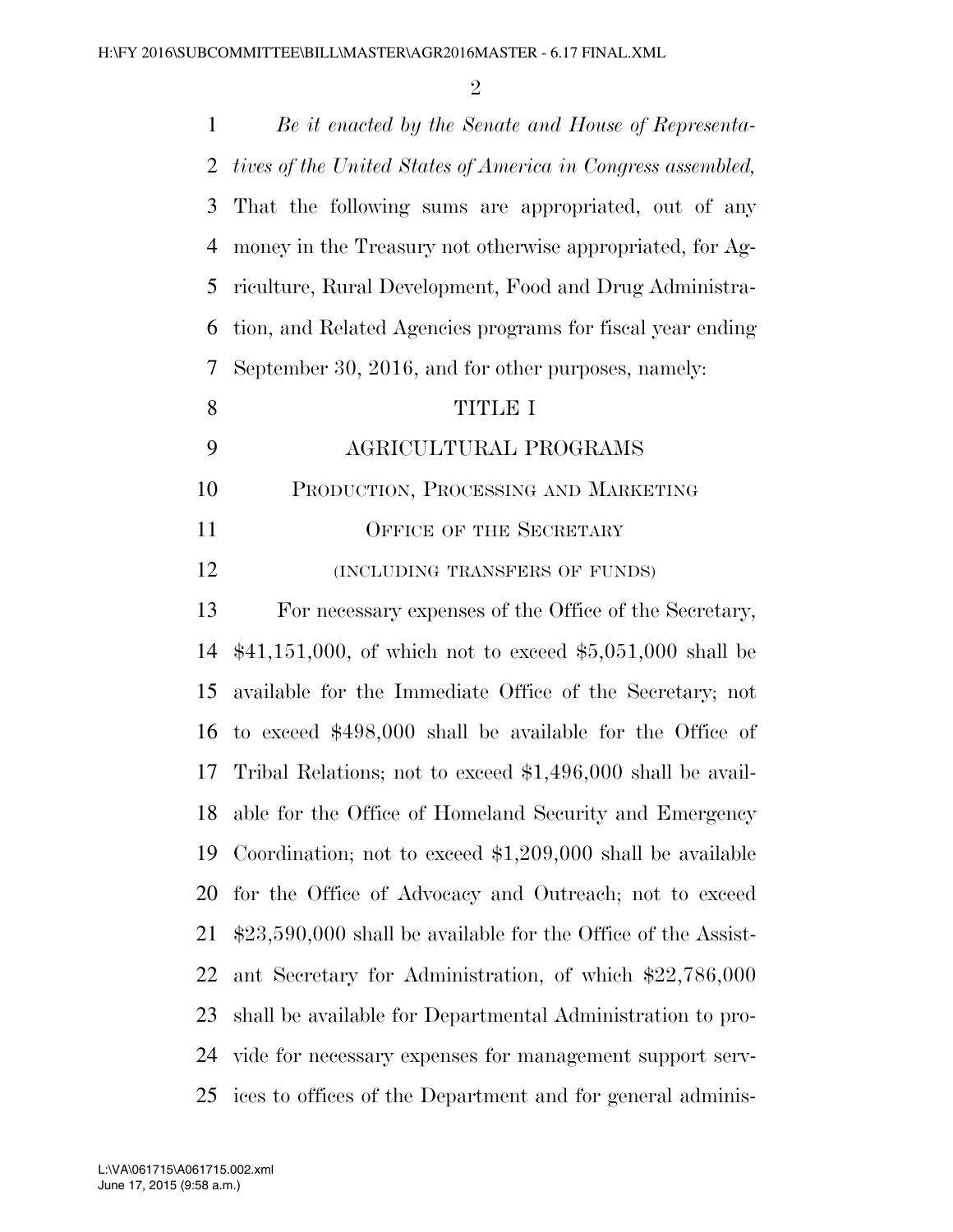tration, security, repairs and alterations, and other mis- cellaneous supplies and expenses not otherwise provided for and necessary for the practical and efficient work of the Department; not to exceed \$3,772,000 shall be avail- able for the Office of Assistant Secretary for Congres- sional Relations to carry out the programs funded by this Act, including programs involving intergovernmental af- fairs and liaison within the executive branch; and not to exceed \$5,535,000 shall be available for the Office of Com- munications: *Provided*, That the Secretary of Agriculture is authorized to transfer funds appropriated for any office of the Office of the Secretary to any other office of the Office of the Secretary: *Provided further*, That no appro- priation for any office shall be increased or decreased by more than 5 percent: *Provided further*, That not to exceed \$11,000 of the amount made available under this para- graph for the immediate Office of the Secretary shall be available for official reception and representation ex- penses, not otherwise provided for, as determined by the Secretary: *Provided further*, That the amount made avail- able under this heading for Departmental Administration shall be reimbursed from applicable appropriations in this Act for travel expenses incident to the holding of hearings as required by 5 U.S.C. 551–558: *Provided further*, That funds made available under this heading for the Office of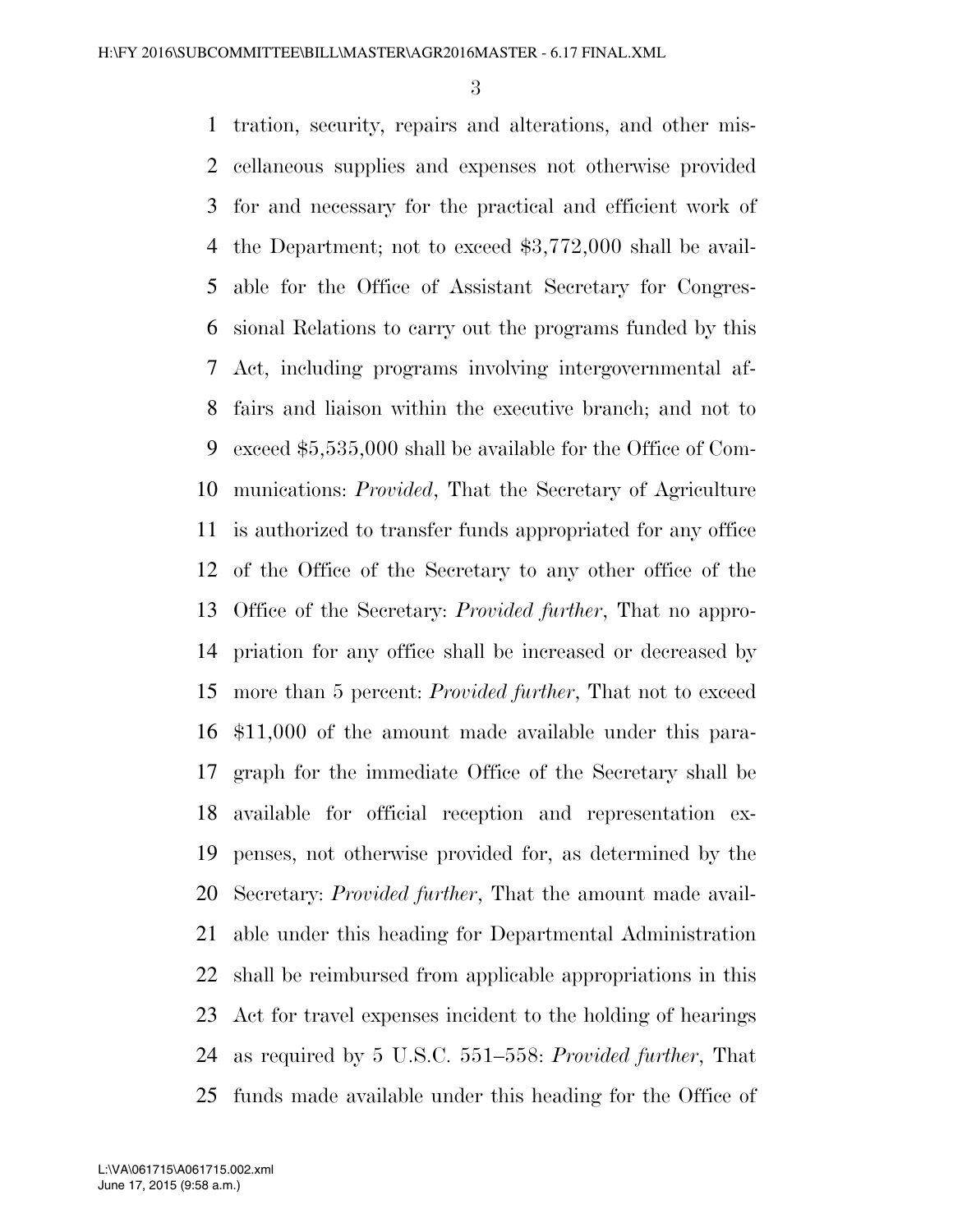the Assistant Secretary for Congressional Relations may be transferred to agencies of the Department of Agri- culture funded by this Act to maintain personnel at the agency level: *Provided further*, That no funds made avail- able under this heading for the Office of Assistant Sec- retary for Congressional Relations may be obligated after 30 days from the date of enactment of this Act, unless the Secretary has notified the Committees on Appropria- tions of both Houses of Congress on the allocation of these funds by USDA agency. 11 EXECUTIVE OPERATIONS 12 OFFICE OF THE CHIEF ECONOMIST For necessary expenses of the Office of the Chief Economist, \$16,777,000, of which \$4,000,000 shall be for grants or cooperative agreements for policy research under 7 U.S.C. 3155. NATIONAL APPEALS DIVISION For necessary expenses of the National Appeals Divi- sion, \$12,841,000. OFFICE OF BUDGET AND PROGRAM ANALYSIS For necessary expenses of the Office of Budget and Program Analysis, \$9,081,000. 23 OFFICE OF THE CHIEF INFORMATION OFFICER For necessary expenses of the Office of the Chief In-formation Officer, \$44,031,000, of which not less than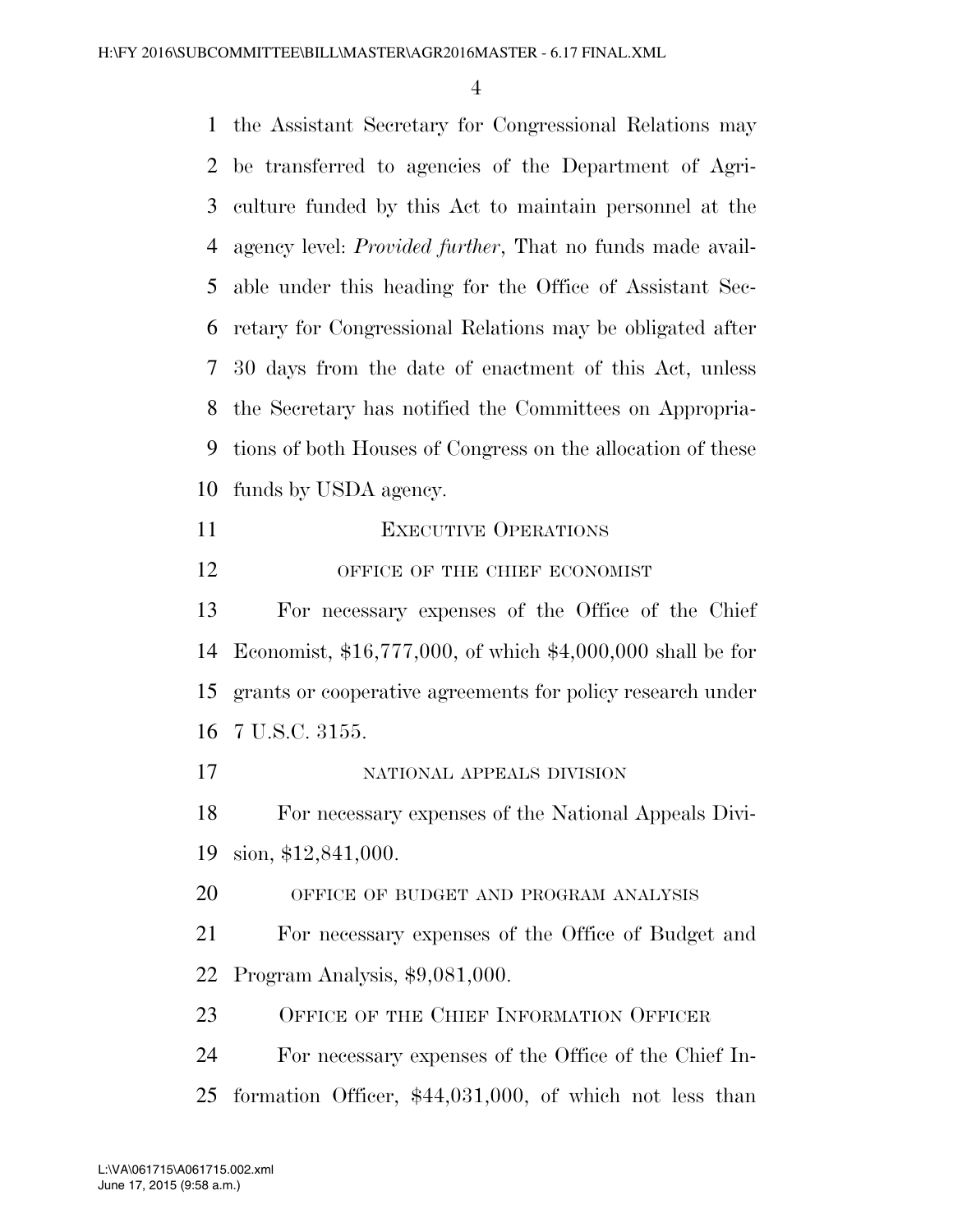| $\mathbf{1}$   | $$27,000,000$ is for cybersecurity requirements of the De- |
|----------------|------------------------------------------------------------|
| $\overline{2}$ | partment.                                                  |
| 3              | OFFICE OF THE CHIEF FINANCIAL OFFICER                      |
| $\overline{4}$ | For necessary expenses of the Office of the Chief Fi-      |
| 5              | nancial Officer, \$6,028,000.                              |
| 6              | OFFICE OF THE ASSISTANT SECRETARY FOR CIVIL                |
| $\overline{7}$ | <b>RIGHTS</b>                                              |
| 8              | For necessary expenses of the Office of the Assistant      |
| 9              | Secretary for Civil Rights, \$893,000.                     |
| 10             | OFFICE OF CIVIL RIGHTS                                     |
| 11             | For necessary expenses of the Office of Civil Rights,      |
| 12             | \$23,871,000.                                              |
| 13             | <b>AGRICULTURE BUILDINGS AND FACILITIES</b>                |
| 14             | (INCLUDING TRANSFERS OF FUNDS)                             |
| 15             | For payment of space rental and related costs pursu-       |
| 16             | ant to Public Law 92–313, including authorities pursuant   |
| 17             | to the 1984 delegation of authority from the Adminis-      |
| 18             | trator of General Services to the Department of Agri-      |
| 19             | culture under 40 U.S.C. 121, for programs and activities   |
| 20             | of the Department which are included in this Act, and for  |
| 21             | alterations and other actions needed for the Department    |
| 22             | and its agencies to consolidate unneeded space into con-   |
| 23             | figurations suitable for release to the Administrator of   |
| 24             | General Services, and for the operation, maintenance, im-  |
| 25             | provement, and repair of Agriculture buildings and facili- |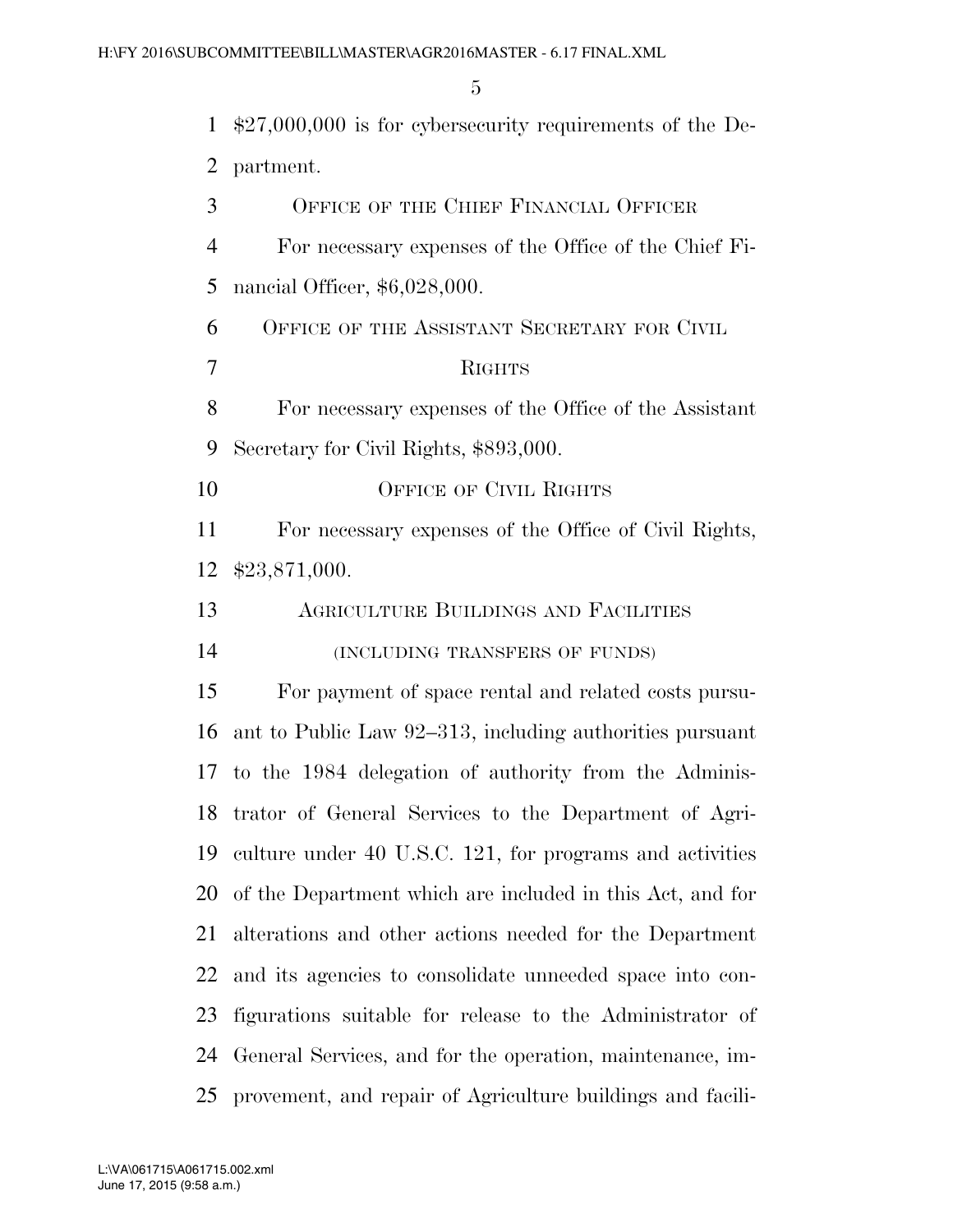ties, and for related costs, \$54,730,000, to remain avail- able until expended, for buildings operations and mainte- nance expenses: *Provided*, That the Secretary may use un- obligated prior year balances of an agency or office that are no longer available for new obligation for the sole pur- pose of covering shortfalls incurred in prior or current year rental payments for such agency or office.

HAZARDOUS MATERIALS MANAGEMENT

# (INCLUDING TRANSFERS OF FUNDS)

 For necessary expenses of the Department of Agri- culture, to comply with the Comprehensive Environmental Response, Compensation, and Liability Act (42 U.S.C. 9601 et seq.) and the Resource Conservation and Recovery Act (42 U.S.C. 6901 et seq.), \$3,600,000, to remain avail- able until expended: *Provided*, That appropriations and funds available herein to the Department for Hazardous Materials Management may be transferred to any agency of the Department for its use in meeting all requirements pursuant to the above Acts on Federal and non-Federal lands.

21 OFFICE OF INSPECTOR GENERAL

 For necessary expenses of the Office of Inspector General, including employment pursuant to the Inspector General Act of 1978, \$95,643,000, including such sums as may be necessary for contracting and other arrange-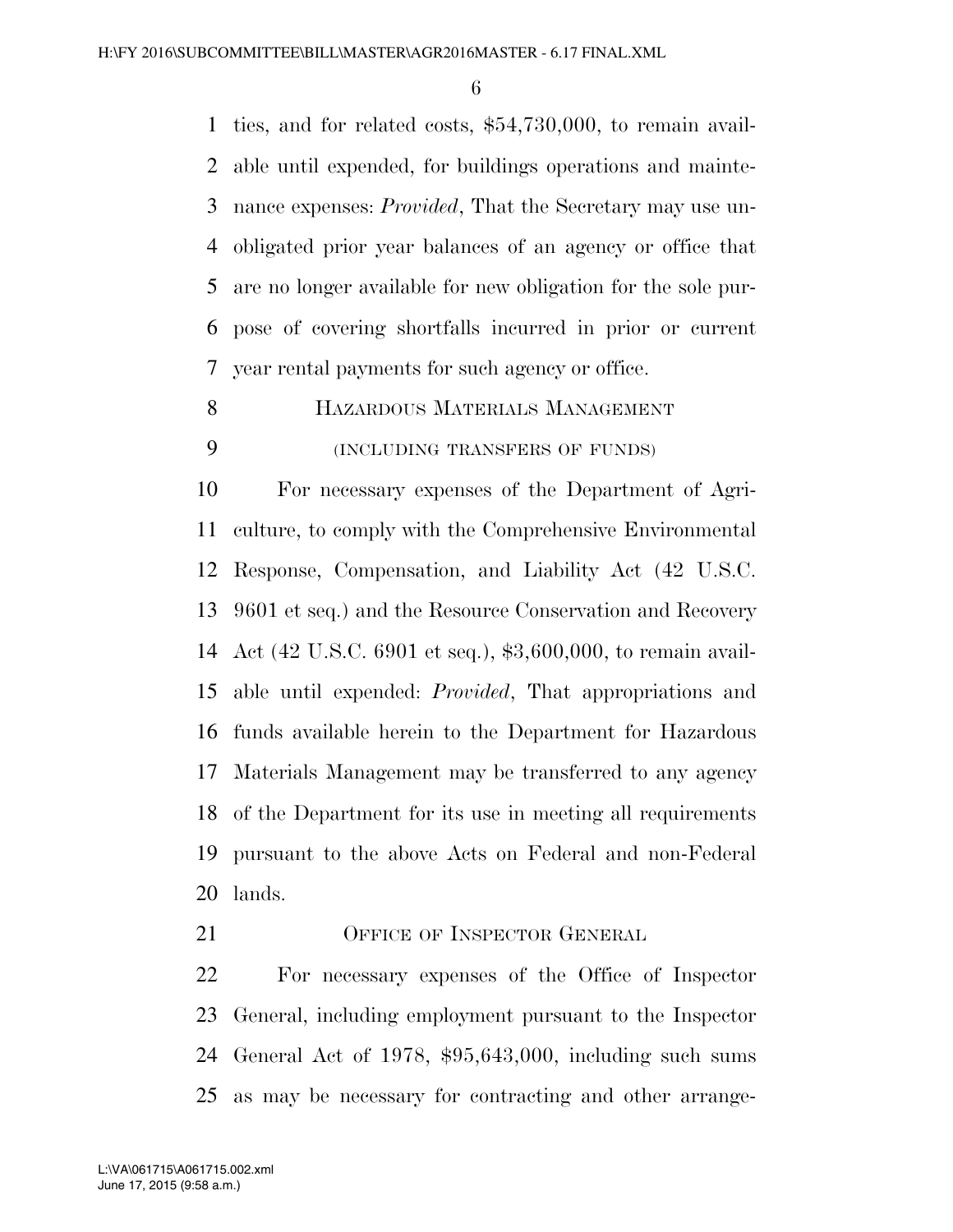ments with public agencies and private persons pursuant 2 to section  $6(a)(9)$  of the Inspector General Act of 1978, and including not to exceed \$125,000 for certain confiden- tial operational expenses, including the payment of inform- ants, to be expended under the direction of the Inspector General pursuant to Public Law 95–452 and section 1337 of Public Law 97–98. 8 OFFICE OF THE GENERAL COUNSEL For necessary expenses of the Office of the General Counsel, \$43,313,000. 11 OFFICE OF ETHICS For necessary expenses of the Office of Ethics, \$3,440,000. OFFICE OF THE UNDER SECRETARY FOR RESEARCH, EDUCATION, AND ECONOMICS For necessary expenses of the Office of the Under Secretary for Research, Education, and Economics, \$893,000. ECONOMIC RESEARCH SERVICE For necessary expenses of the Economic Research Service, \$78,058,000. NATIONAL AGRICULTURAL STATISTICS SERVICE For necessary expenses of the National Agricultural Statistics Service, \$161,206,000, of which up to \$44,525,000 shall be available until expended for the Cen-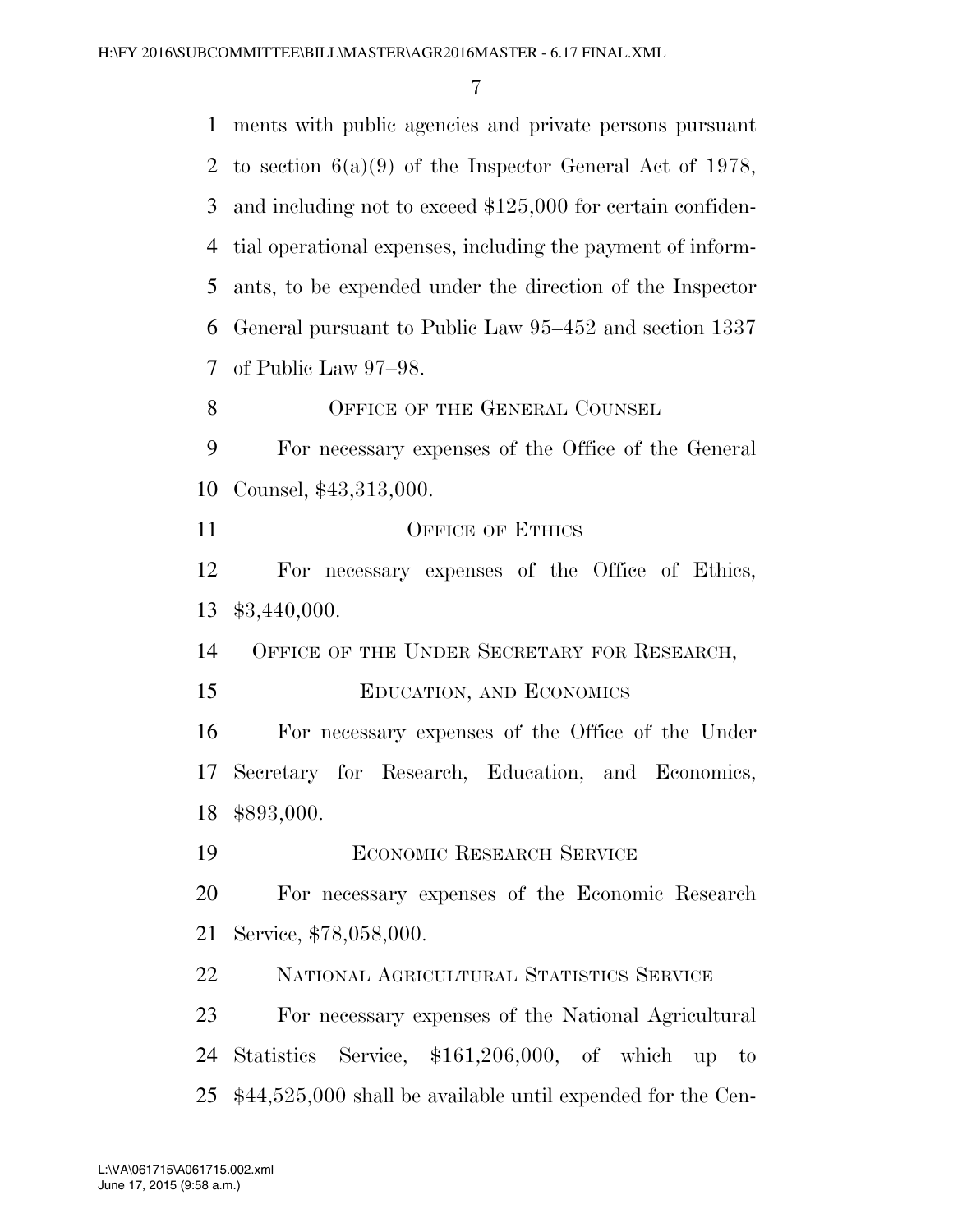sus of Agriculture: *Provided*, That amounts made available for the Census of Agriculture may be used to conduct Cur- rent Industrial Report surveys subject to 7 U.S.C.  $2204g(d)$  and (f).

 AGRICULTURAL RESEARCH SERVICE SALARIES AND EXPENSES

 For necessary expenses of the Agricultural Research Service and for acquisition of lands by donation, exchange, or purchase at a nominal cost not to exceed \$100, and for land exchanges where the lands exchanged shall be of equal value or shall be equalized by a payment of money to the grantor which shall not exceed 25 percent of the total value of the land or interests transferred out of Fed- eral ownership, \$1,122,454,000: *Provided*, That appro- priations hereunder shall be available for the operation and maintenance of aircraft and the purchase of not to exceed one for replacement only: *Provided further*, That appropriations hereunder shall be available pursuant to 7 U.S.C. 2250 for the construction, alteration, and repair of buildings and improvements, but unless otherwise pro- vided, the cost of constructing any one building shall not exceed \$375,000, except for headhouses or greenhouses which shall each be limited to \$1,200,000, and except for 10 buildings to be constructed or improved at a cost not to exceed \$750,000 each, and the cost of altering any one

June 17, 2015 (9:58 a.m.) L:\VA\061715\A061715.002.xml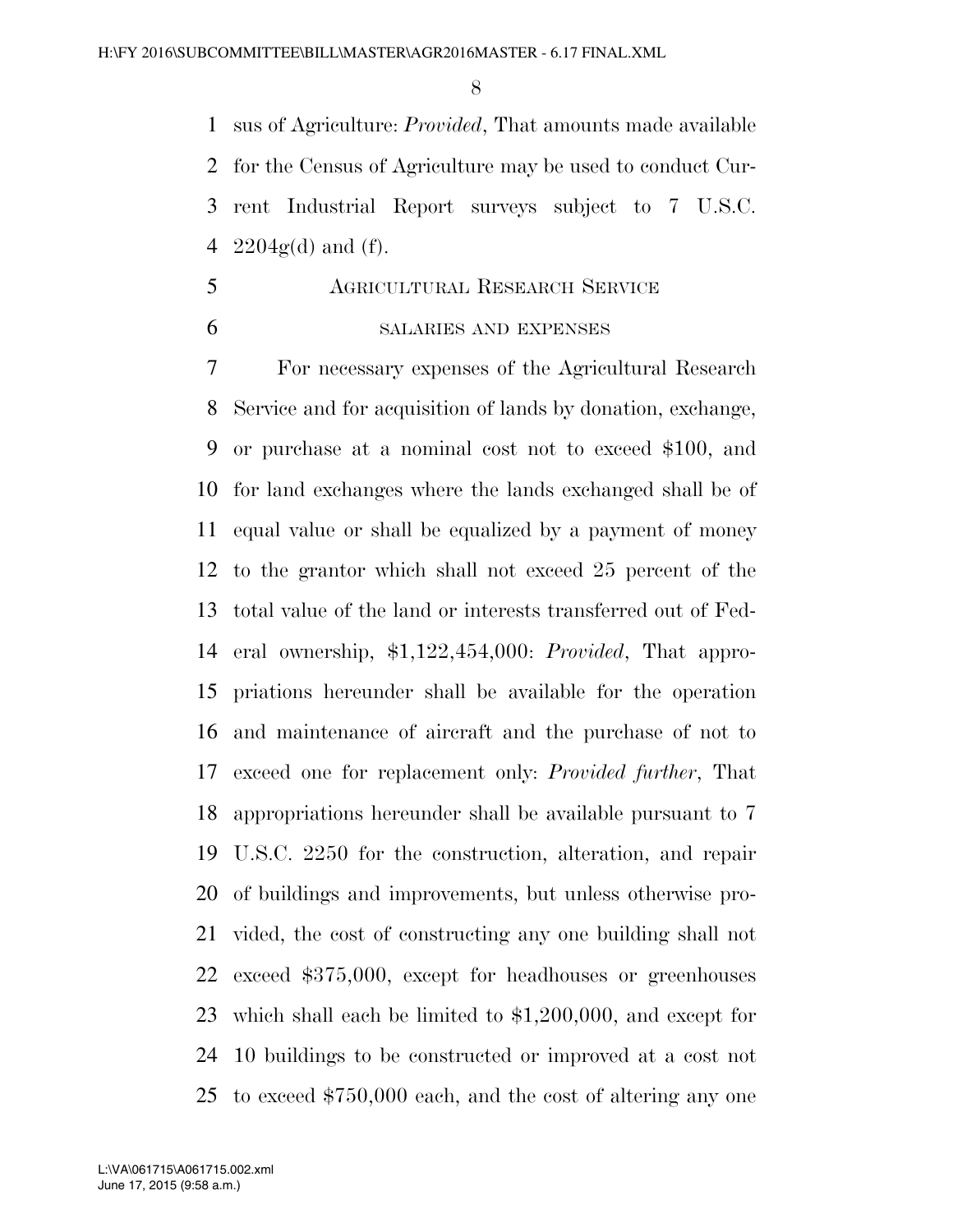building during the fiscal year shall not exceed 10 percent of the current replacement value of the building or \$375,000, whichever is greater: *Provided further*, That the limitations on alterations contained in this Act shall not apply to modernization or replacement of existing facilities at Beltsville, Maryland: *Provided further*, That appropria- tions hereunder shall be available for granting easements at the Beltsville Agricultural Research Center: *Provided further*, That the foregoing limitations shall not apply to replacement of buildings needed to carry out the Act of April 24, 1948 (21 U.S.C. 113a): *Provided further*, That appropriations hereunder shall be available for granting easements at any Agricultural Research Service location for the construction of a research facility by a non-Federal entity for use by, and acceptable to, the Agricultural Re- search Service and a condition of the easements shall be that upon completion the facility shall be accepted by the Secretary, subject to the availability of funds herein, if the Secretary finds that acceptance of the facility is in the interest of the United States: *Provided further*, That funds may be received from any State, other political subdivi- sion, organization, or individual for the purpose of estab- lishing or operating any research facility or research project of the Agricultural Research Service, as authorized by law: *Provided further*, That of the appropriations here-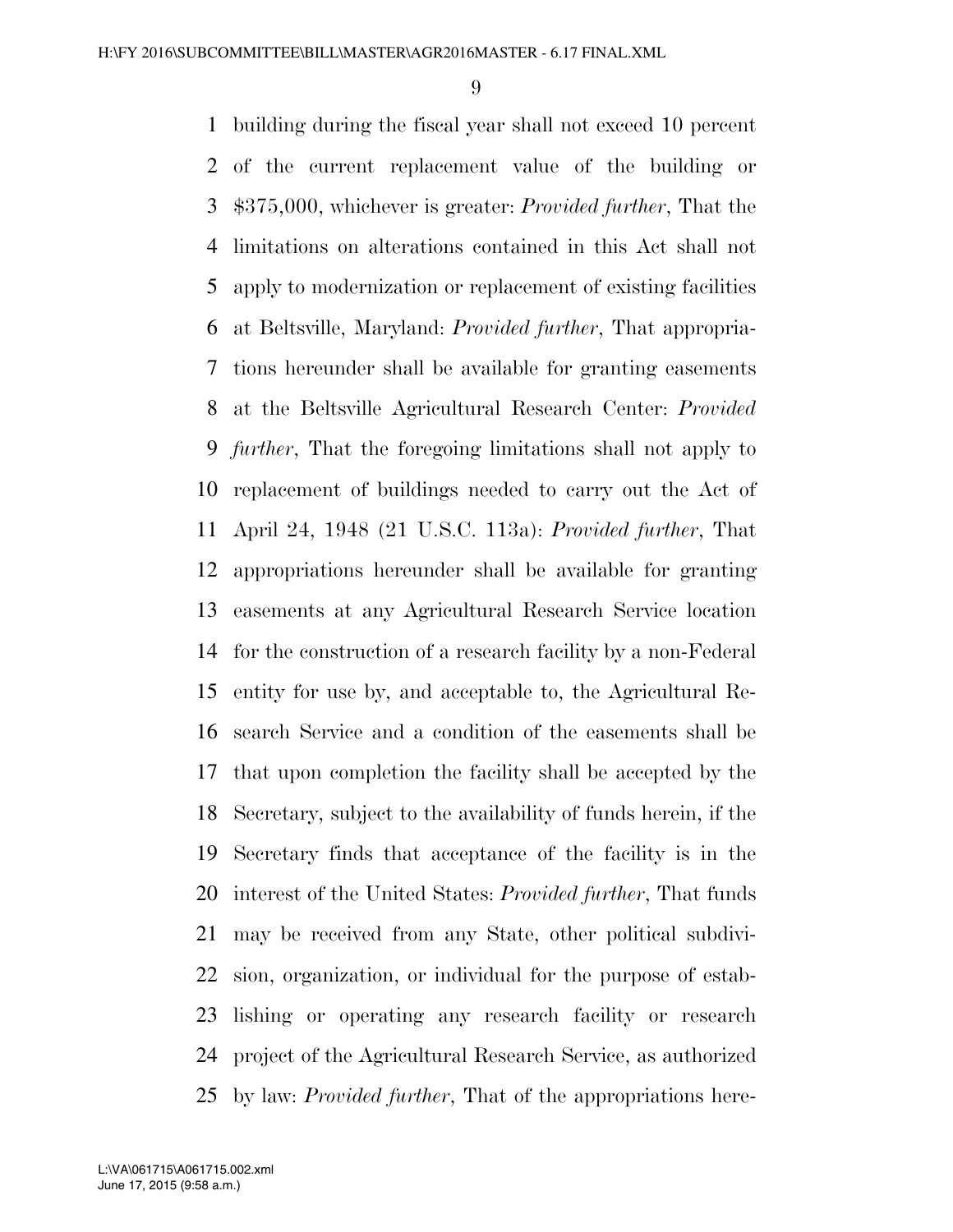under, \$56,123,000 may not be obligated until the Sec- retary of Agriculture certifies in writing to the Committees on Appropriations of both Houses of Congress that the Agricultural Research Service has updated its animal care policies and that all Agricultural Research Service re- search facilities at which animal research is conducted have a fully functioning Institutional Animal Care and Use Committee, including all appropriate and necessary record keeping.

10 BUILDINGS AND FACILITIES

 For the acquisition of land, construction, repair, im- provement, extension, alteration, and purchase of fixed equipment or facilities as necessary to carry out the agri- cultural research programs of the Department of Agri- culture, where not otherwise provided, \$45,000,000 to re-main available until expended.

# NATIONAL INSTITUTE OF FOOD AND AGRICULTURE

# 18 RESEARCH AND EDUCATION ACTIVITIES

 For payments to agricultural experiment stations, for cooperative forestry and other research, for facilities, and for other expenses, \$781,510,000, which shall be for the purposes, and in the amounts, specified in the table titled ''National Institute of Food and Agriculture, Research and Education Activities'' in the report accompanying this Act: *Provided*, That funds for research grants for 1994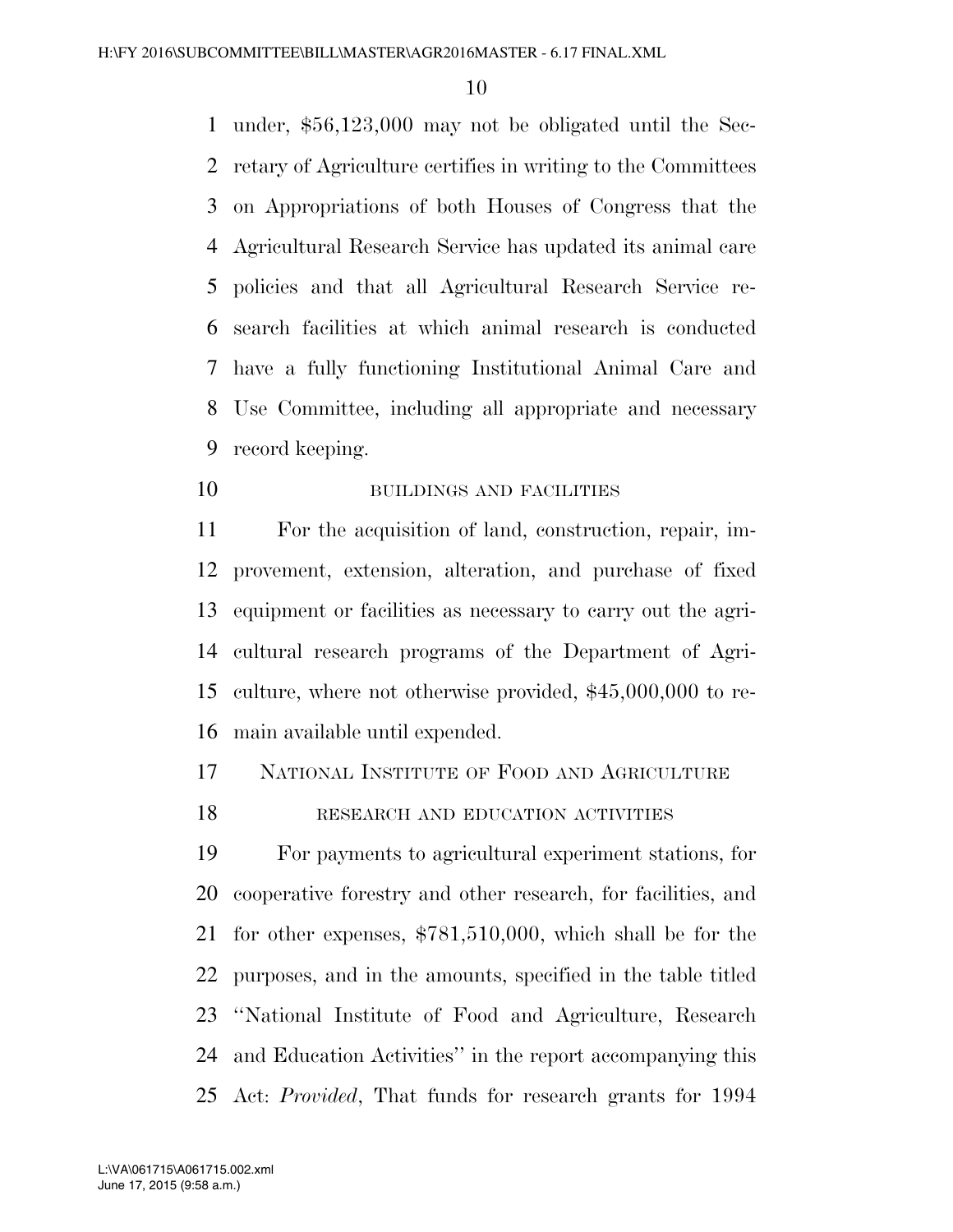institutions, education grants for 1890 institutions, the agriculture and food research initiative, veterinary medi- cine loan repayment, multicultural scholars, graduate fel- lowship and institution challenge grants, and grants man- agement systems shall remain available until expended: *Provided further*, That each institution eligible to receive funds under the Evans-Allen program receives no less than \$1,000,000: *Provided further*, That funds for edu- cation grants for Alaska Native and Native Hawaiian- serving institutions be made available to individual eligible institutions or consortia of eligible institutions with funds awarded equally to each of the States of Alaska and Ha- waii: *Provided further*, That funds for education grants for 1890 institutions shall be made available to institutions eligible to receive funds under 7 U.S.C. 3221 and 3222: *Provided further*, That not more than 5 percent of the amounts made available by this or any other Act to carry out the Agriculture and Food Research Initiative under 7 U.S.C. 450i(b) may be retained by the Secretary of Ag- riculture to pay administrative costs incurred by the Sec-retary in carrying out that authority.

NATIVE AMERICAN INSTITUTIONS ENDOWMENT FUND

 For the Native American Institutions Endowment Fund authorized by Public Law 103–382 (7 U.S.C. 301 note), \$11,880,000, to remain available until expended.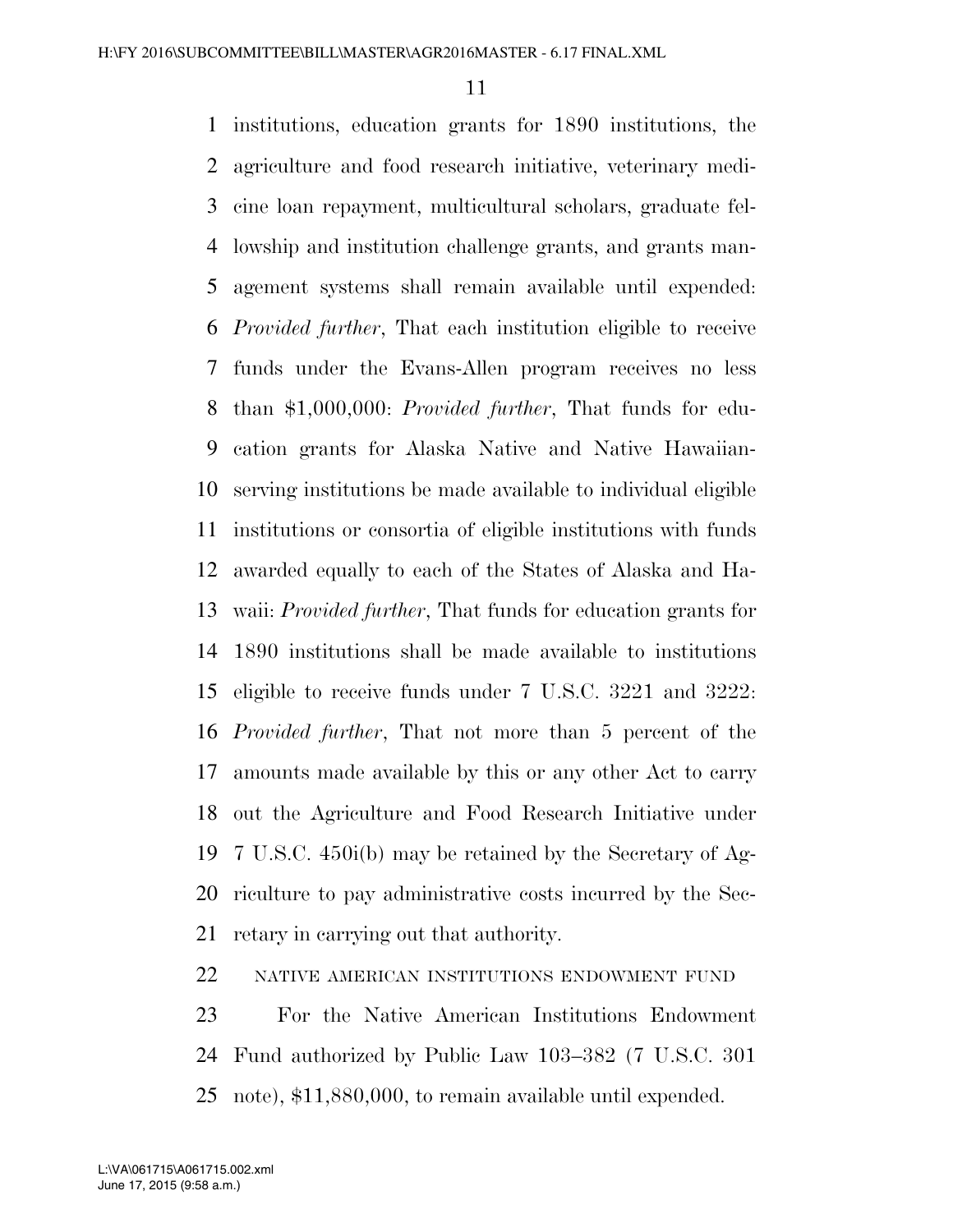# EXTENSION ACTIVITIES

 For payments to States, the District of Columbia, Puerto Rico, Guam, the Virgin Islands, Micronesia, the Northern Marianas, and American Samoa, \$472,051,000, which shall be for the purposes, and in the amounts, speci- fied in the table titled ''National Institute of Food and Agriculture, Extension Activities'' in the report accom- panying this Act: *Provided*, That funds for facility im- provements at 1890 institutions shall remain available until expended: *Provided further*, That institutions eligible to receive funds under 7 U.S.C. 3221 for cooperative ex- tension receive no less than \$1,000,000: *Provided further*, That funds for cooperative extension under sections 3(b) and (c) of the Smith-Lever Act (7 U.S.C. 343(b) and (c)) and section 208(c) of Public Law 93–471 shall be avail- able for retirement and employees' compensation costs for extension agents.

## 18 INTEGRATED ACTIVITIES

 For the integrated research, education, and extension grants programs, including necessary administrative ex- penses, \$30,900,000, which shall be for the purposes, and in the amounts, specified in the table titled ''National In- stitute of Food and Agriculture, Integrated Activities'' in the report accompanying this Act: *Provided*, That funds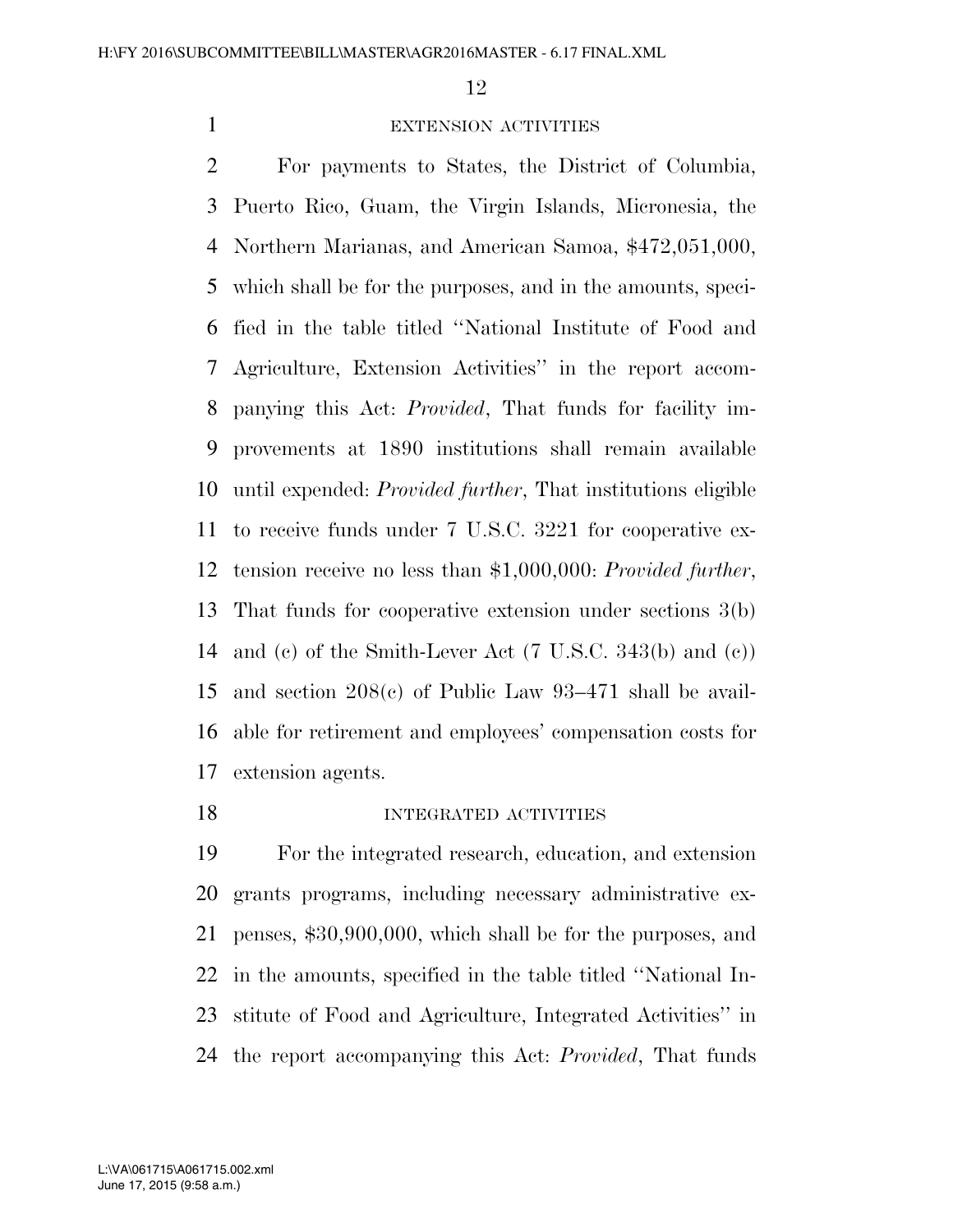for the Food and Agriculture Defense Initiative shall re-main available until September 30, 2017.

- OFFICE OF THE UNDER SECRETARY FOR MARKETING
- 4 AND REGULATORY PROGRAMS

 For necessary expenses of the Office of the Under Secretary for Marketing and Regulatory Programs, \$893,000.

ANIMAL AND PLANT HEALTH INSPECTION SERVICE

SALARIES AND EXPENSES

**(INCLUDING TRANSFERS OF FUNDS)** 

 For necessary expenses of the Animal and Plant Health Inspection Service, including up to \$30,000 for representation allowances and for expenses pursuant to the Foreign Service Act of 1980 (22 U.S.C. 4085), \$870,945,000, of which \$470,000, to remain available until expended, shall be available for the control of out- breaks of insects, plant diseases, animal diseases and for control of pest animals and birds (''contingency fund'') to the extent necessary to meet emergency conditions; of which \$11,520,000, to remain available until expended, shall be used for the cotton pests program for cost share purposes or for debt retirement for active eradication zones; of which \$35,000,000, to remain available until ex- pended, shall be for Animal Health Technical Services; of which \$697,000 shall be for activities under the authority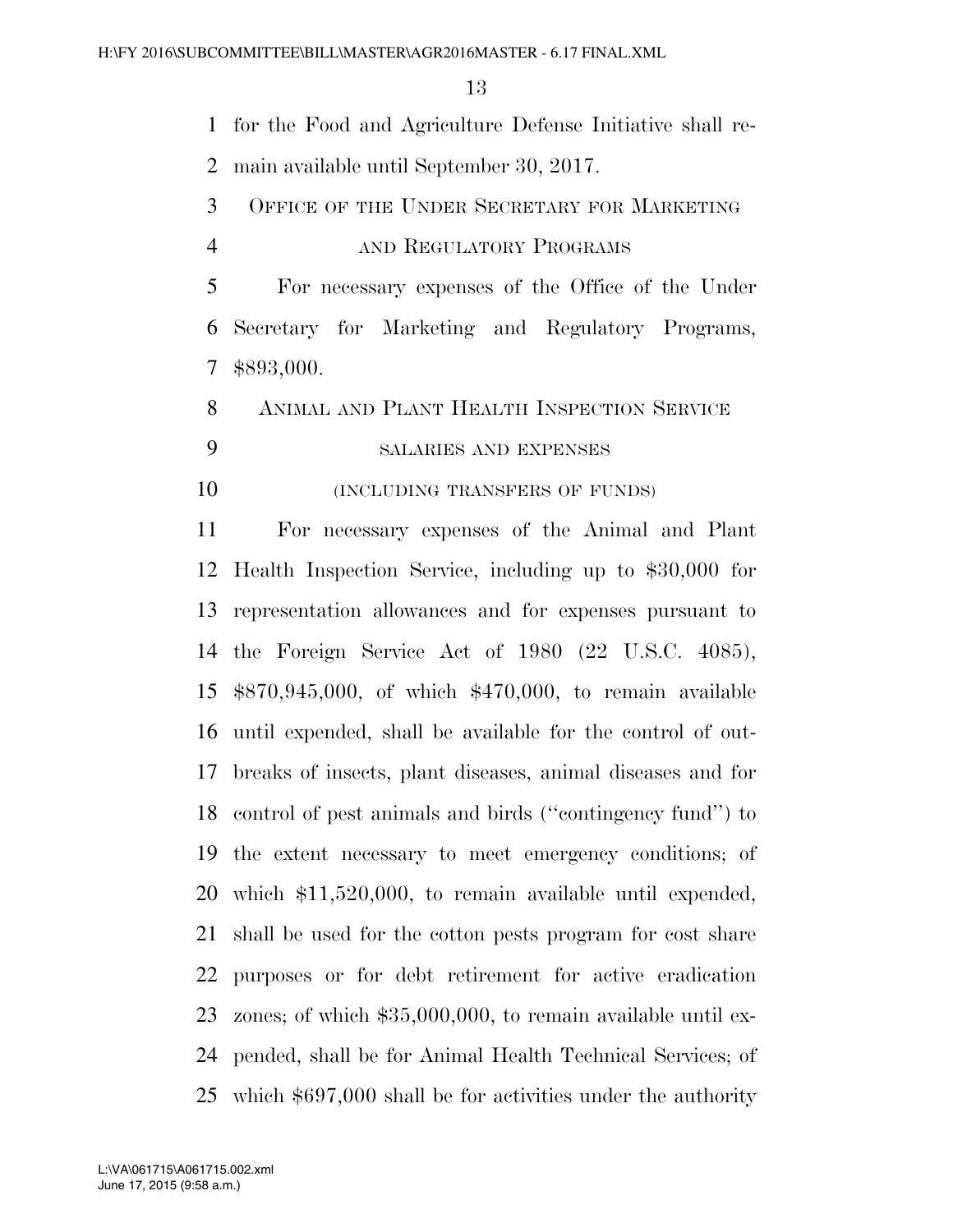of the Horse Protection Act of 1970, as amended (15 U.S.C. 1831); of which \$55,340,000, to remain available until expended, shall be used to support avian health; of which \$4,251,000, to remain available until expended, shall be for information technology infrastructure; of which \$158,000,000, to remain available until expended, shall be for specialty crop pests; of which, \$8,826,000, to remain available until expended, shall be for field crop and rangeland ecosystem pests; of which \$45,519,000, to re- main available until expended, shall be for tree and wood pests; of which \$3,973,000, to remain available until ex- pended, shall be for the National Veterinary Stockpile; of which up to \$1,500,000, to remain available until ex- pended, shall be for the scrapie program for indemnities; of which \$1,500,000, to remain available until expended, shall be for the wildlife damage management program for aviation safety: *Provided*, That of amounts available under this heading for wildlife services methods development, \$1,000,000 shall remain available until expended: *Pro- vided further*, That of amounts available under this head- ing for the screwworm program, \$4,990,000 shall remain available until expended: *Provided further*, That no funds shall be used to formulate or administer a brucellosis eradication program for the current fiscal year that does not require minimum matching by the States of at least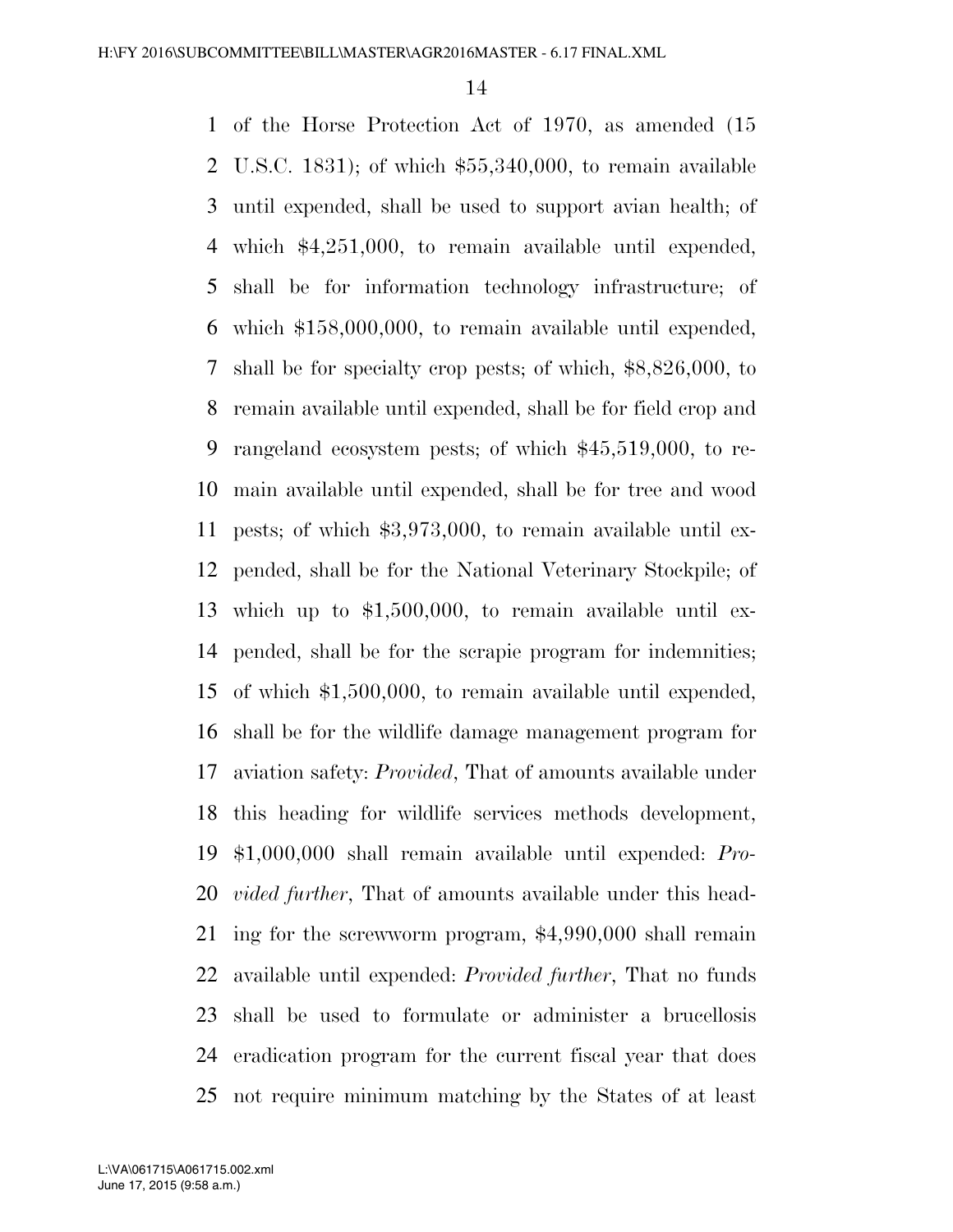40 percent: *Provided further*, That this appropriation shall be available for the operation and maintenance of aircraft and the purchase of not to exceed four, of which two shall be for replacement only: *Provided further*, That in addi- tion, in emergencies which threaten any segment of the agricultural production industry of this country, the Sec- retary may transfer from other appropriations or funds available to the agencies or corporations of the Depart- ment such sums as may be deemed necessary, to be avail- able only in such emergencies for the arrest and eradi- cation of contagious or infectious disease or pests of ani- mals, poultry, or plants, and for expenses in accordance with sections 10411 and 10417 of the Animal Health Pro- tection Act (7 U.S.C. 8310 and 8316) and sections 431 and 442 of the Plant Protection Act (7 U.S.C. 7751 and 7772), and any unexpended balances of funds transferred for such emergency purposes in the preceding fiscal year shall be merged with such transferred amounts: *Provided further*, That appropriations hereunder shall be available pursuant to law (7 U.S.C. 2250) for the repair and alter- ation of leased buildings and improvements, but unless otherwise provided the cost of altering any one building during the fiscal year shall not exceed 10 percent of the current replacement value of the building.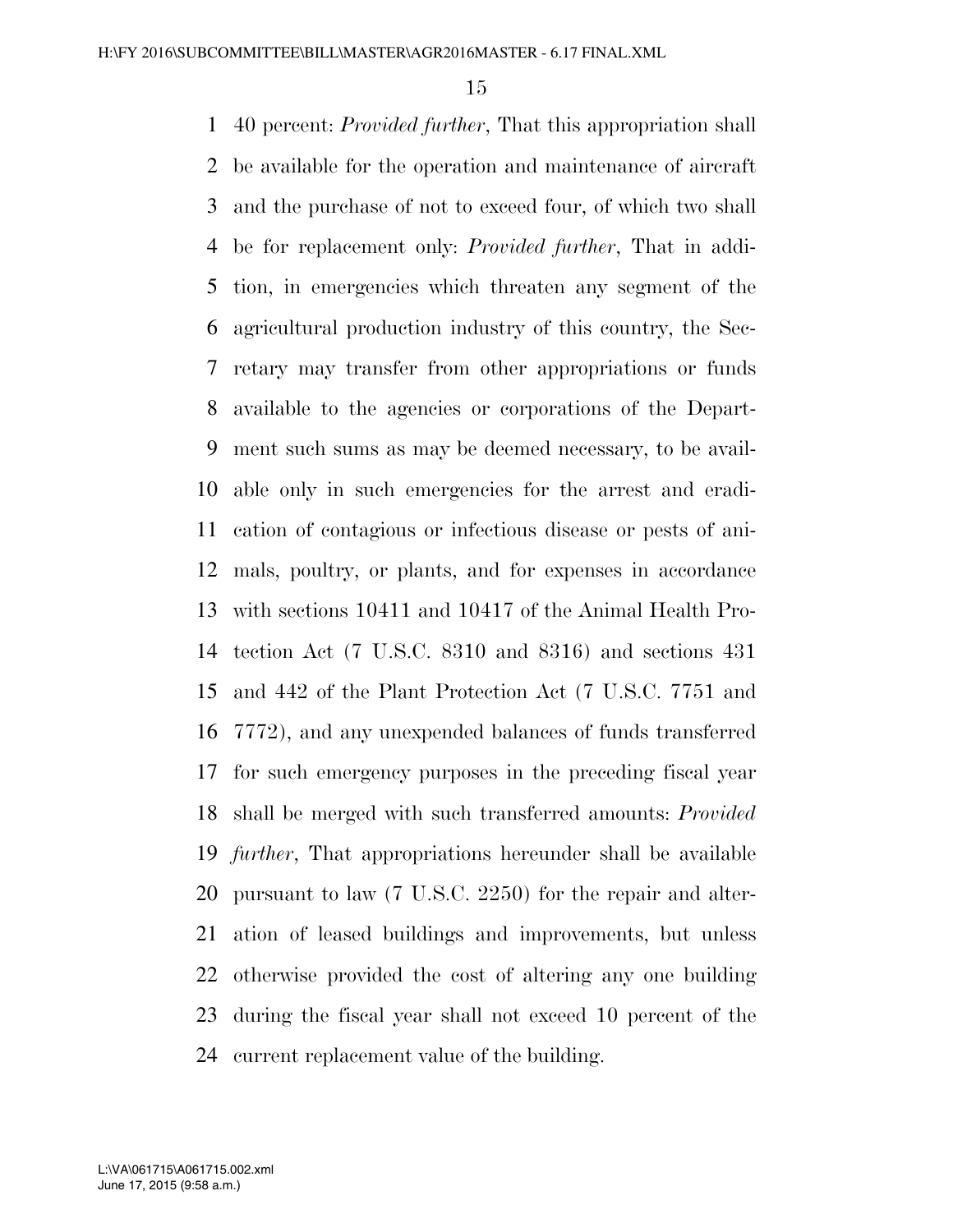In fiscal year 2016, the agency is authorized to collect fees to cover the total costs of providing technical assist- ance, goods, or services requested by States, other political subdivisions, domestic and international organizations, foreign governments, or individuals, provided that such fees are structured such that any entity's liability for such fees is reasonably based on the technical assistance, goods, or services provided to the entity by the agency, and such fees shall be reimbursed to this account, to remain avail- able until expended, without further appropriation, for providing such assistance, goods, or services.

12 BUILDINGS AND FACILITIES

 For plans, construction, repair, preventive mainte- nance, environmental support, improvement, extension, al- teration, and purchase of fixed equipment or facilities, as authorized by 7 U.S.C. 2250, and acquisition of land as authorized by 7 U.S.C. 428a, \$3,175,000, to remain avail-able until expended.

- AGRICULTURAL MARKETING SERVICE
- 

### 20 MARKETING SERVICES

 For necessary expenses of the Agricultural Marketing Service, \$80,743,000: *Provided*, That this appropriation shall be available pursuant to law (7 U.S.C. 2250) for the alteration and repair of buildings and improvements, but the cost of altering any one building during the fiscal year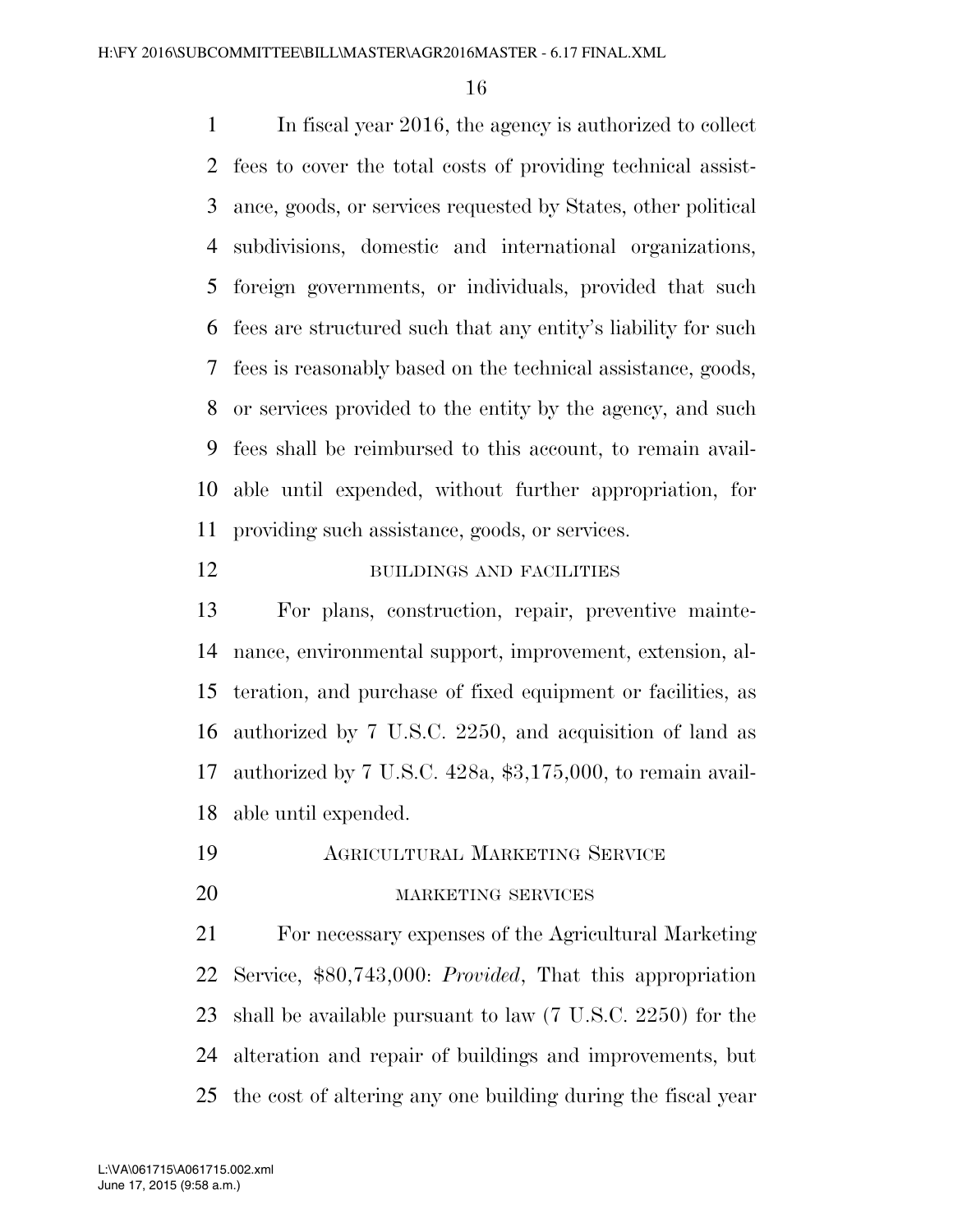shall not exceed 10 percent of the current replacement value of the building.

 Fees may be collected for the cost of standardization activities, as established by regulation pursuant to law (31 U.S.C. 9701).

LIMITATION ON ADMINISTRATIVE EXPENSES

 Not to exceed \$60,982,000 (from fees collected) shall be obligated during the current fiscal year for administra- tive expenses: *Provided*, That if crop size is understated and/or other uncontrollable events occur, the agency may exceed this limitation by up to 10 percent with notification to the Committees on Appropriations of both Houses of Congress.

FUNDS FOR STRENGTHENING MARKETS, INCOME, AND

15 SUPPLY (SECTION 32)

**INCLUDING TRANSFERS OF FUNDS** 

 Funds available under section 32 of the Act of Au- gust 24, 1935 (7 U.S.C. 612c), shall be used only for com- modity program expenses as authorized therein, and other related operating expenses, except for: (1) transfers to the Department of Commerce as authorized by the Fish and Wildlife Act of August 8, 1956; (2) transfers otherwise provided in this Act; and (3) not more than \$20,186,000 for formulation and administration of marketing agree-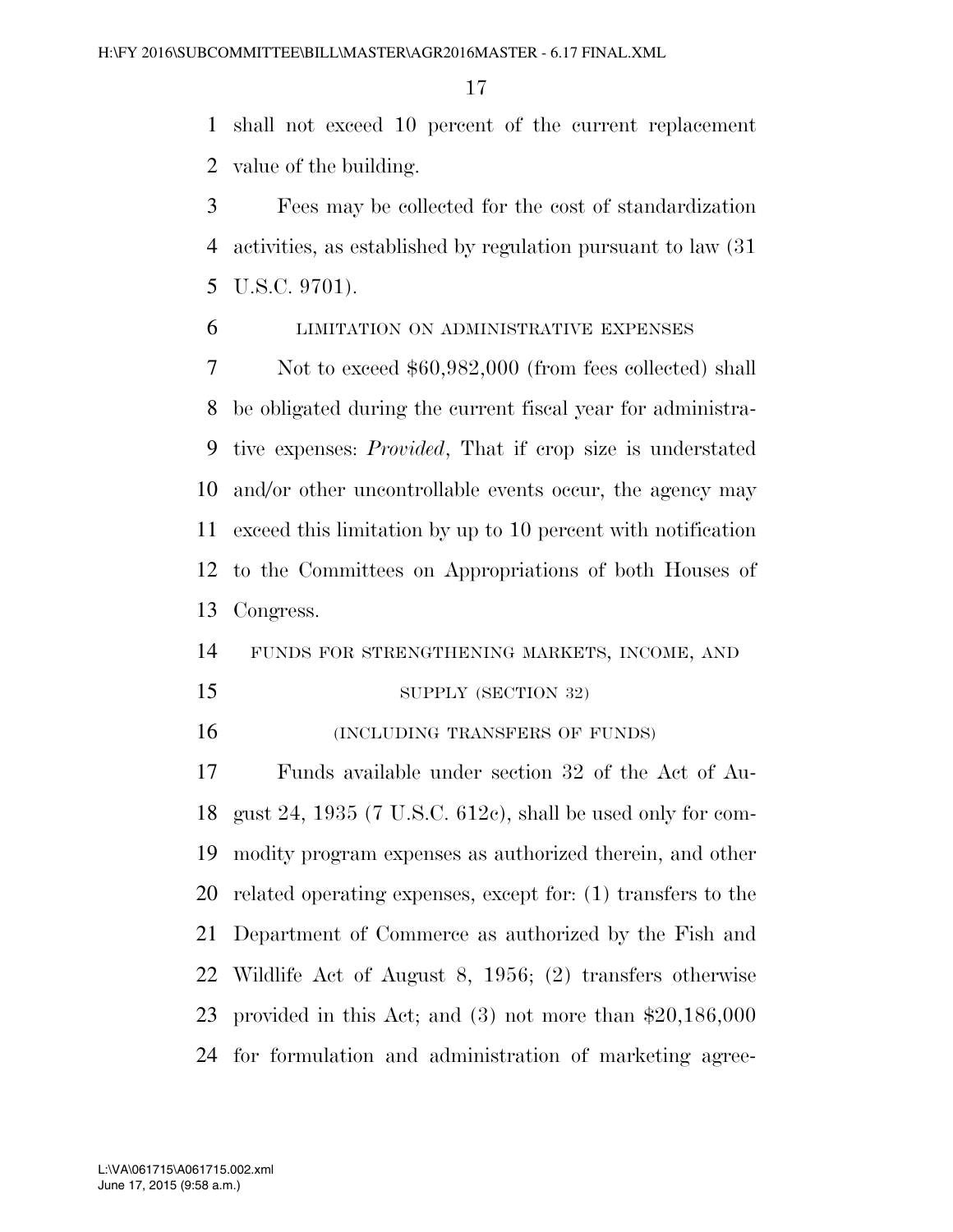ments and orders pursuant to the Agricultural Marketing Agreement Act of 1937 and the Agricultural Act of 1961.

PAYMENTS TO STATES AND POSSESSIONS

 For payments to departments of agriculture, bureaus and departments of markets, and similar agencies for marketing activities under section 204(b) of the Agricul- tural Marketing Act of 1946 (7 U.S.C. 1623(b)), \$1,235,000.

 GRAIN INSPECTION, PACKERS AND STOCKYARDS ADMINISTRATION

SALARIES AND EXPENSES

 For necessary expenses of the Grain Inspection, Packers and Stockyards Administration, \$43,048,000: *Provided*, That this appropriation shall be available pursu- ant to law (7 U.S.C. 2250) for the alteration and repair of buildings and improvements, but the cost of altering any one building during the fiscal year shall not exceed 10 percent of the current replacement value of the build-ing.

LIMITATION ON INSPECTION AND WEIGHING SERVICES

# 21 EXPENSES

22 Not to exceed \$55,000,000 (from fees collected) shall be obligated during the current fiscal year for inspection and weighing services: *Provided*, That if grain export ac-tivities require additional supervision and oversight, or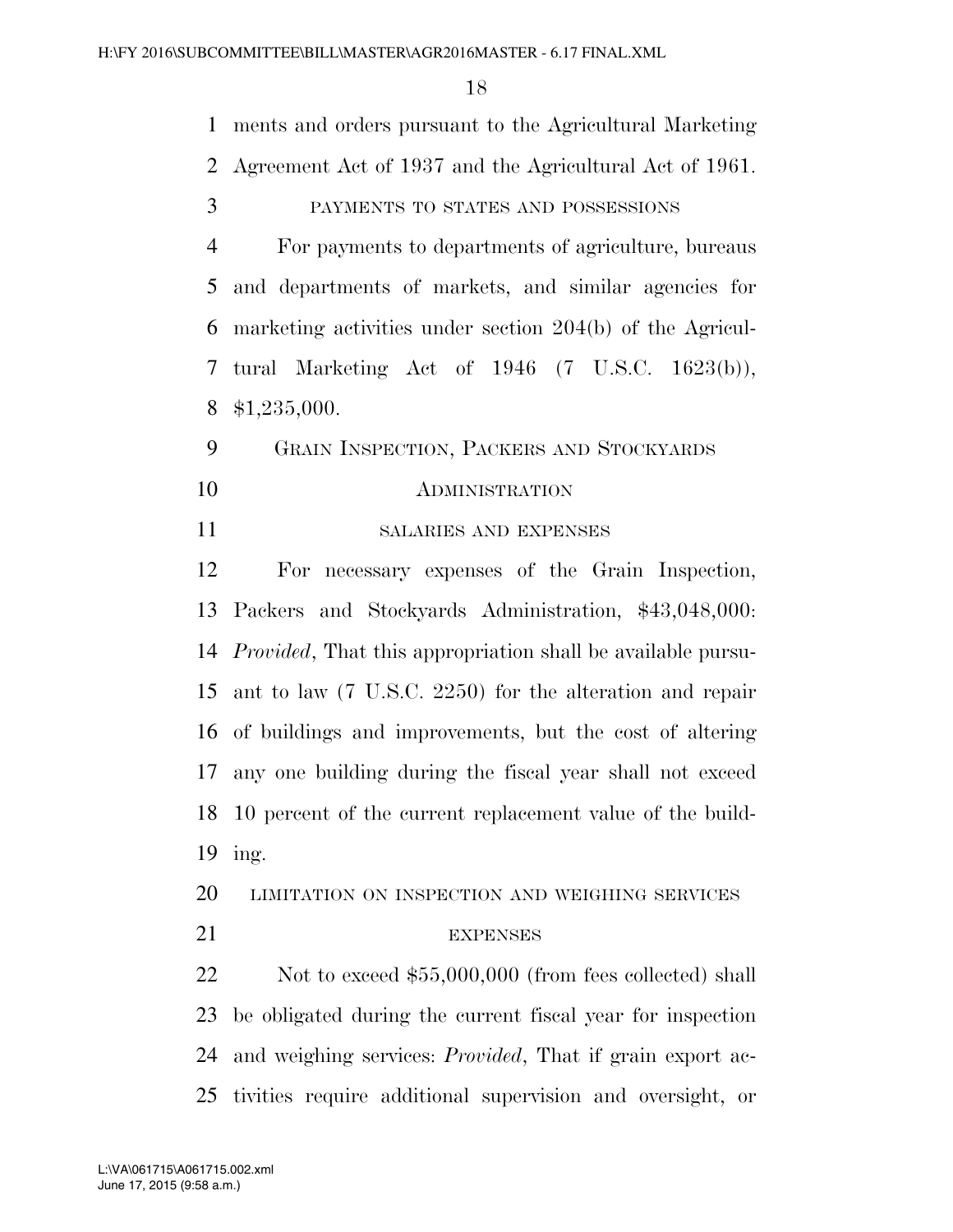other uncontrollable factors occur, this limitation may be exceeded by up to 10 percent with notification to the Com-mittees on Appropriations of both Houses of Congress.

4 OFFICE OF THE UNDER SECRETARY FOR FOOD SAFETY

 For necessary expenses of the Office of the Under Secretary for Food Safety, \$811,000.

FOOD SAFETY AND INSPECTION SERVICE

 For necessary expenses to carry out services author- ized by the Federal Meat Inspection Act, the Poultry Products Inspection Act, and the Egg Products Inspection Act, including not to exceed \$50,000 for representation allowances and for expenses pursuant to section 8 of the Act approved August 3, 1956 (7 U.S.C. 1766), \$1,011,557,000; and in addition, \$1,000,000 may be cred- ited to this account from fees collected for the cost of lab- oratory accreditation as authorized by section 1327 of the Food, Agriculture, Conservation and Trade Act of 1990 (7 U.S.C. 138f): *Provided*, That funds provided for the Public Health Data Communication Infrastructure system shall remain available until expended: *Provided further*, That no fewer than 148 full-time equivalent positions shall be employed during fiscal year 2016 for purposes dedi- cated solely to inspections and enforcement related to the Humane Methods of Slaughter Act: *Provided further*, That this appropriation shall be available pursuant to law (7

June 17, 2015 (9:58 a.m.) L:\VA\061715\A061715.002.xml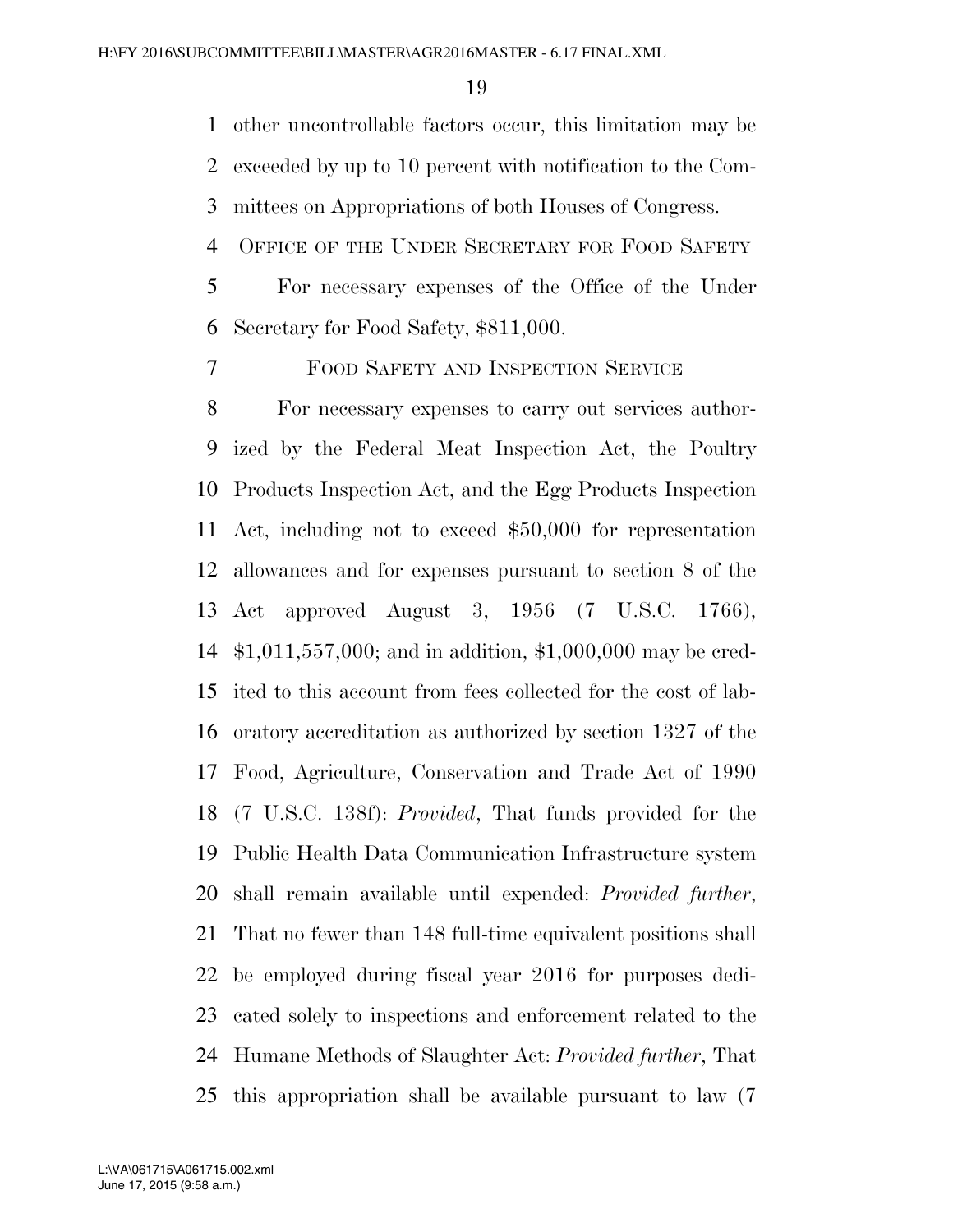U.S.C. 2250) for the alteration and repair of buildings and improvements, but the cost of altering any one build- ing during the fiscal year shall not exceed 10 percent of the current replacement value of the building. 5 OFFICE OF THE UNDER SECRETARY FOR FARM AND FOREIGN AGRICULTURAL SERVICES For necessary expenses of the Office of the Under Secretary for Farm and Foreign Agricultural Services, \$893,000. 10 FARM SERVICE AGENCY SALARIES AND EXPENSES **(INCLUDING TRANSFERS OF FUNDS)**  For necessary expenses of the Farm Service Agency, \$1,183,025,000: *Provided*, That not more than 50 percent of the \$129,546,000 made available under this heading for information technology related to farm program deliv- ery, including the Modernize and Innovate the Delivery of Agricultural Systems and other farm program delivery systems, may be obligated until the Secretary submits to the Committees on Appropriations of both Houses of Con- gress a plan for expenditure that (1) identifies for each project/investment over \$25,000 (a) the functional and performance capabilities to be delivered and the mission benefits to be realized, (b) the estimated lifecycle cost, in-cluding estimates for development as well as maintenance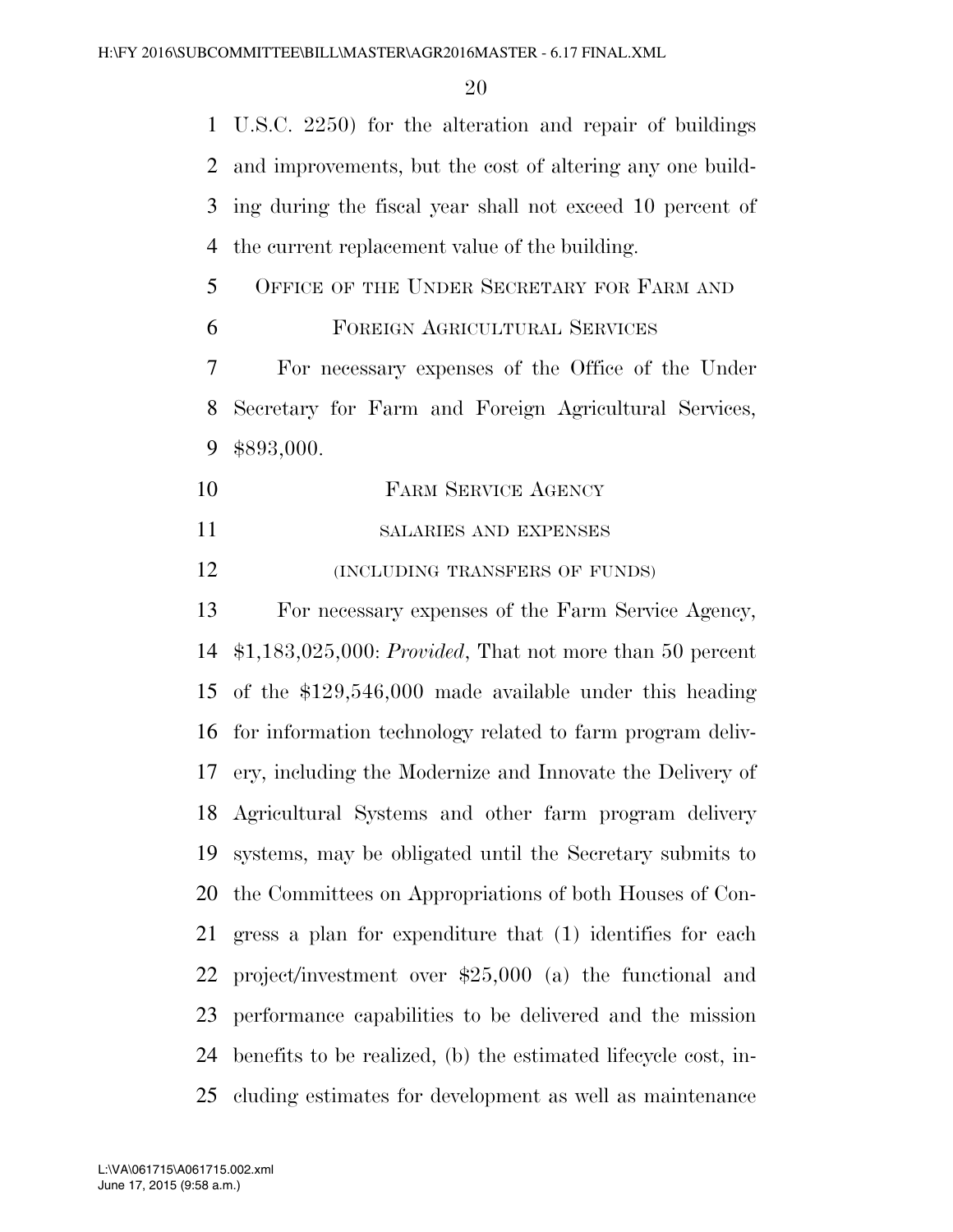and operations, and (c) key milestones to be met; (2) dem- onstrates that each project/investment is, (a) consistent with the Farm Service Agency Information Technology Roadmap, (b) being managed in accordance with applica- ble lifecycle management policies and guidance, and (c) subject to the applicable Department's capital planning and investment control requirements; and (3) has been re- viewed by the Government Accountability Office and ap- proved by the Committees on Appropriations of both Houses of Congress: *Provided further*, That the Secretary is authorized to use the services, facilities, and authorities (but not the funds) of the Commodity Credit Corporation to make program payments for all programs administered by the Agency: *Provided further*, That other funds made available to the Agency for authorized activities may be advanced to and merged with this account: *Provided fur- ther*, That funds made available to county committees shall remain available until expended: *Provided further*, That none of the funds available to the Farm Service Agency shall be used to close Farm Service Agency county offices: *Provided further*, That none of the funds available to the Farm Service Agency shall be used to permanently relocate county based employees that would result in an office with two or fewer employees without prior notifica-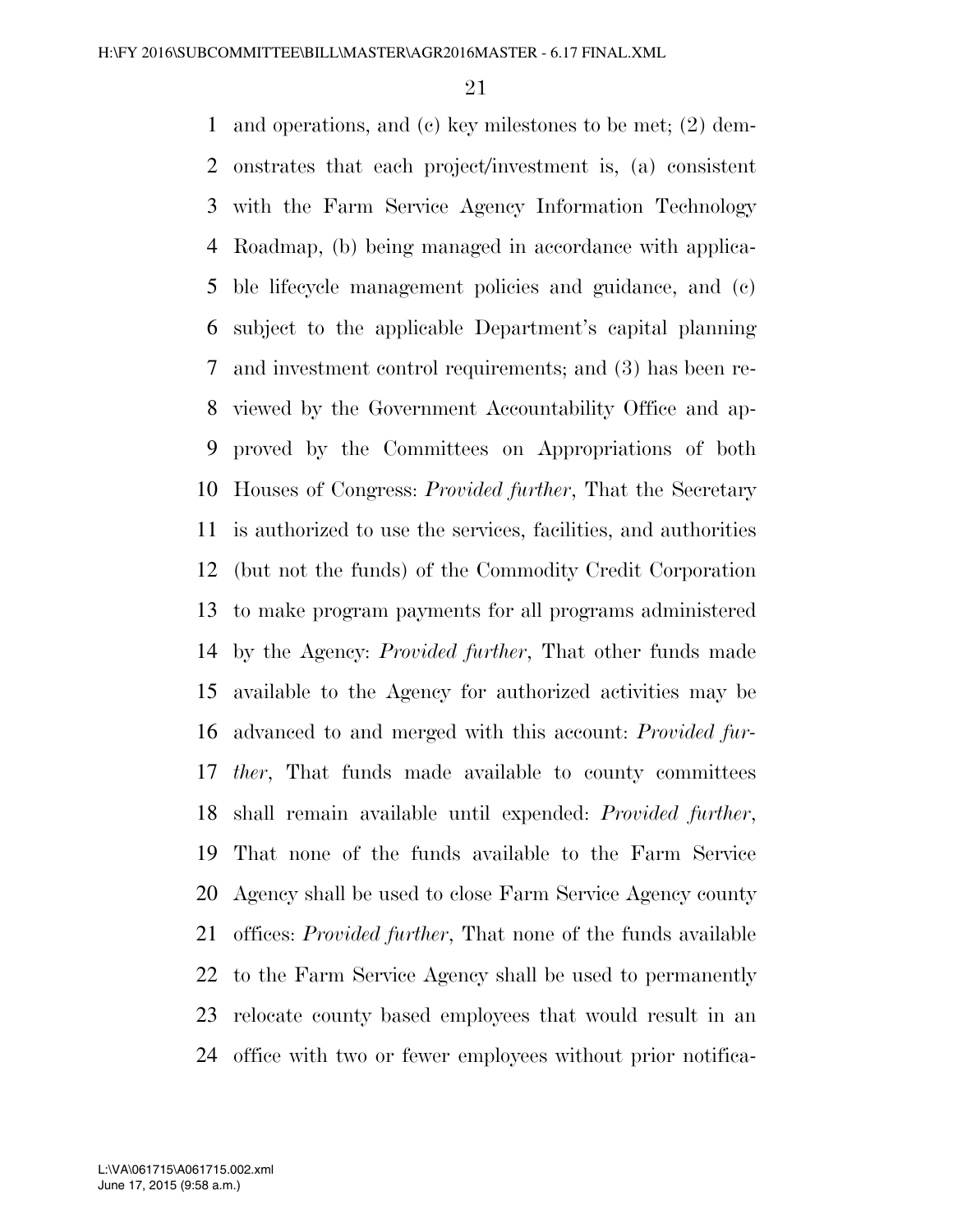tion and approval of the Committees on Appropriations of both Houses of Congress.

STATE MEDIATION GRANTS

 For grants pursuant to section 502(b) of the Agricul- tural Credit Act of 1987, as amended (7 U.S.C. 5101– 5106), \$3,404,000.

GRASSROOTS SOURCE WATER PROTECTION PROGRAM

 For necessary expenses to carry out wellhead or groundwater protection activities under section 1240O of the Food Security Act of 1985 (16 U.S.C. 3839bb–2), \$5,526,000, to remain available until expended.

DAIRY INDEMNITY PROGRAM

**(INCLUDING TRANSFER OF FUNDS)** 

 For necessary expenses involved in making indemnity payments to dairy farmers and manufacturers of dairy products under a dairy indemnity program, such sums as may be necessary, to remain available until expended: *Pro- vided*, That such program is carried out by the Secretary in the same manner as the dairy indemnity program de- scribed in the Agriculture, Rural Development, Food and Drug Administration, and Related Agencies Appropria- tions Act, 2001 (Public Law 106–387, 114 Stat. 1549A– 12).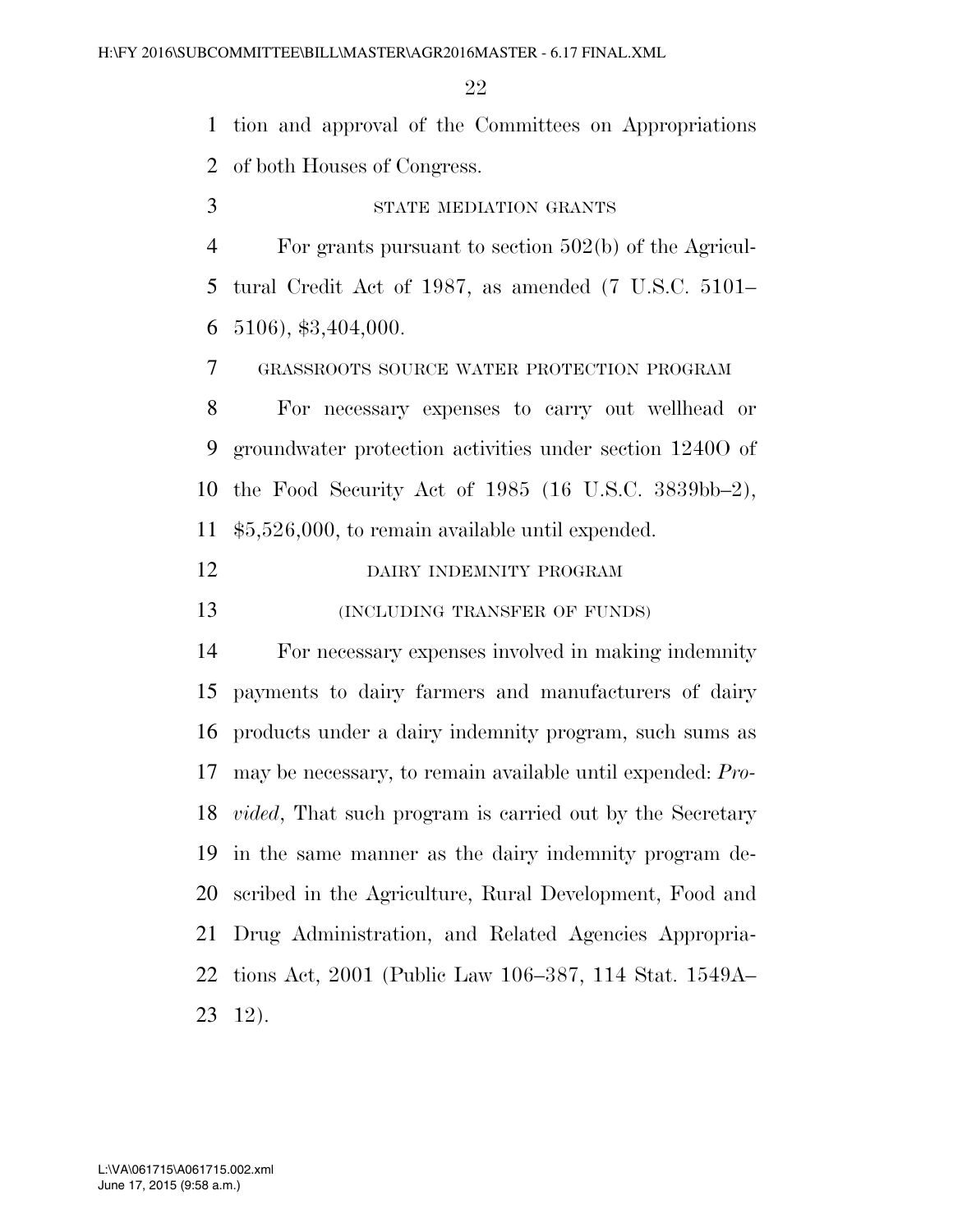| $\mathbf{1}$   | AGRICULTURAL CREDIT INSURANCE FUND PROGRAM                            |
|----------------|-----------------------------------------------------------------------|
| $\overline{2}$ | <b>ACCOUNT</b>                                                        |
| 3              | (INCLUDING TRANSFERS OF FUNDS)                                        |
| $\overline{4}$ | For gross obligations for the principal amount of di-                 |
| 5              | rect and guaranteed farm ownership (7 U.S.C. 1922 et                  |
| 6              | seq.) and operating (7 U.S.C. 1941 et seq.) loans, emer-              |
| 7              | gency loans (7 U.S.C. 1961 et seq.), Indian tribe land ac-            |
| 8              | quisition loans (25 U.S.C. 488), boll weevil loans (7                 |
| 9              | U.S.C. 1989), guaranteed conservation loans (7 U.S.C.                 |
| 10             | 1924 et seq.), and Indian highly fractionated land loans              |
| 11             | $(25 \text{ U.S.C. } 488)$ to be available from funds in the Agricul- |
| 12             | tural Credit Insurance Fund, as follows: $$2,000,000,000$             |
| 13             | for guaranteed farm ownership loans and $$1,500,000,000$              |
| 14             | for farm ownership direct loans; $$1,393,443,000$ for un-             |
| 15             | subsidized guaranteed operating loans<br>and                          |
|                | 16 \$1,252,004,000 for direct operating loans; emergency              |
| 17             | loans, $$34,667,000$ ; Indian tribe land acquisition loans,           |
|                | 18 \$2,000,000; guaranteed conservation<br>loans,                     |
|                | 19 \$150,000,000; Indian highly fractionated land loans,              |
| 20             | \$10,000,000; and for boll weevil eradication program                 |
| 21             | loans, \$60,000,000: Provided, That the Secretary shall               |
| 22             | deem the pink bollworm to be a boll weevil for the purpose            |
|                | 23 of boll weevil eradication program loans.                          |

 For the cost of direct and guaranteed loans and grants, including the cost of modifying loans as defined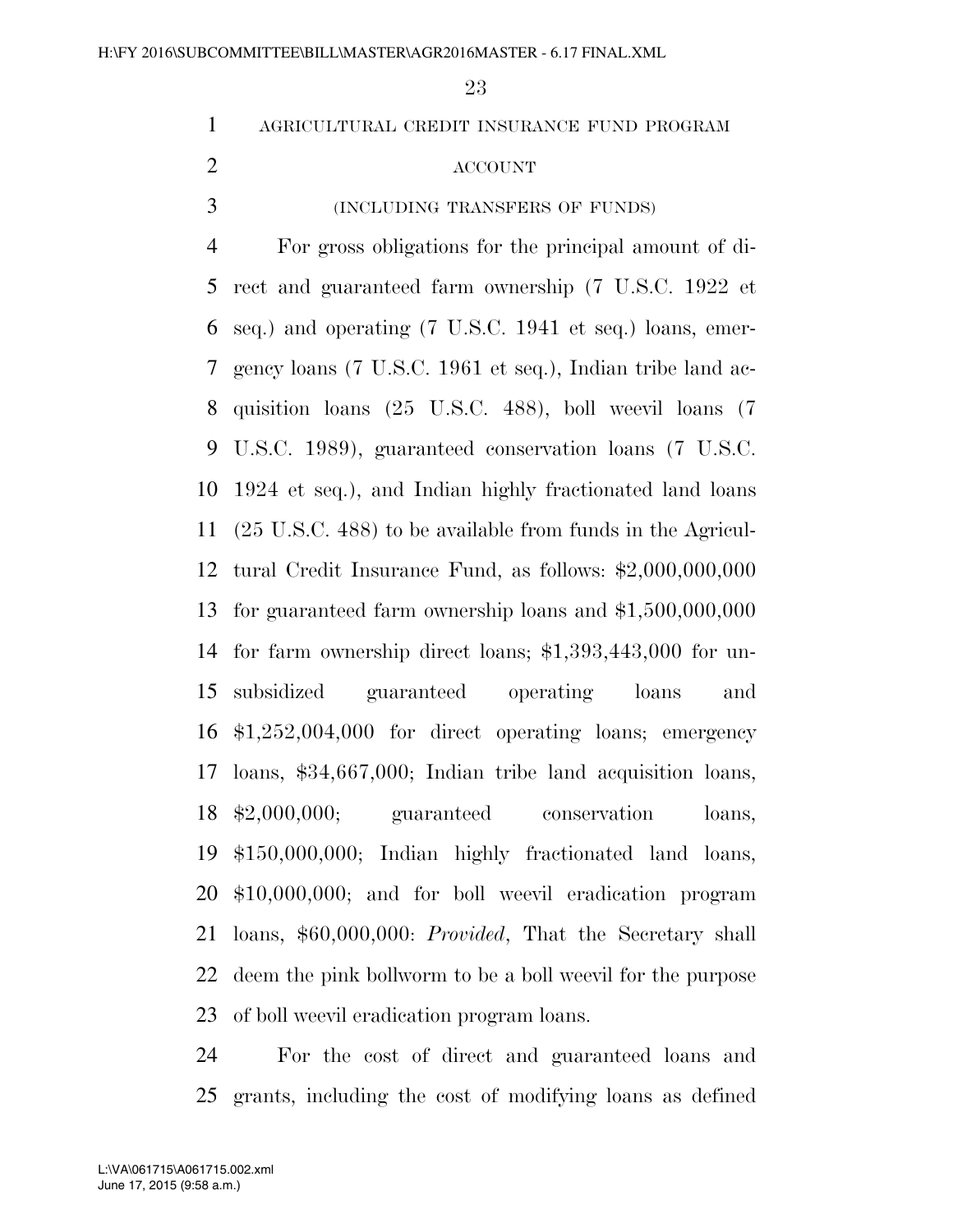in section 502 of the Congressional Budget Act of 1974, as follows: farm operating loans, \$53,961,000 for direct operating loans, \$14,352,000 for unsubsidized guaranteed operating loans, and emergency loans, \$1,262,000, to re-main available until expended.

 In addition, for administrative expenses necessary to carry out the direct and guaranteed loan programs, \$314,918,000, of which \$306,998,000 shall be transferred to and merged with the appropriation for ''Farm Service Agency, Salaries and Expenses''.

 Funds appropriated by this Act to the Agricultural Credit Insurance Program Account for farm ownership, operating and conservation direct loans and guaranteed loans may be transferred among these programs: *Pro- vided*, That the Committees on Appropriations of both Houses of Congress are notified at least 15 days in ad-vance of any transfer.

- 18 RISK MANAGEMENT AGENCY
- SALARIES AND EXPENSES

 For necessary expenses of the Risk Management Agency, \$73,984,000: *Provided*, That not to exceed \$1,000 shall be available for official reception and rep-resentation expenses, as authorized by 7 U.S.C. 1506(i).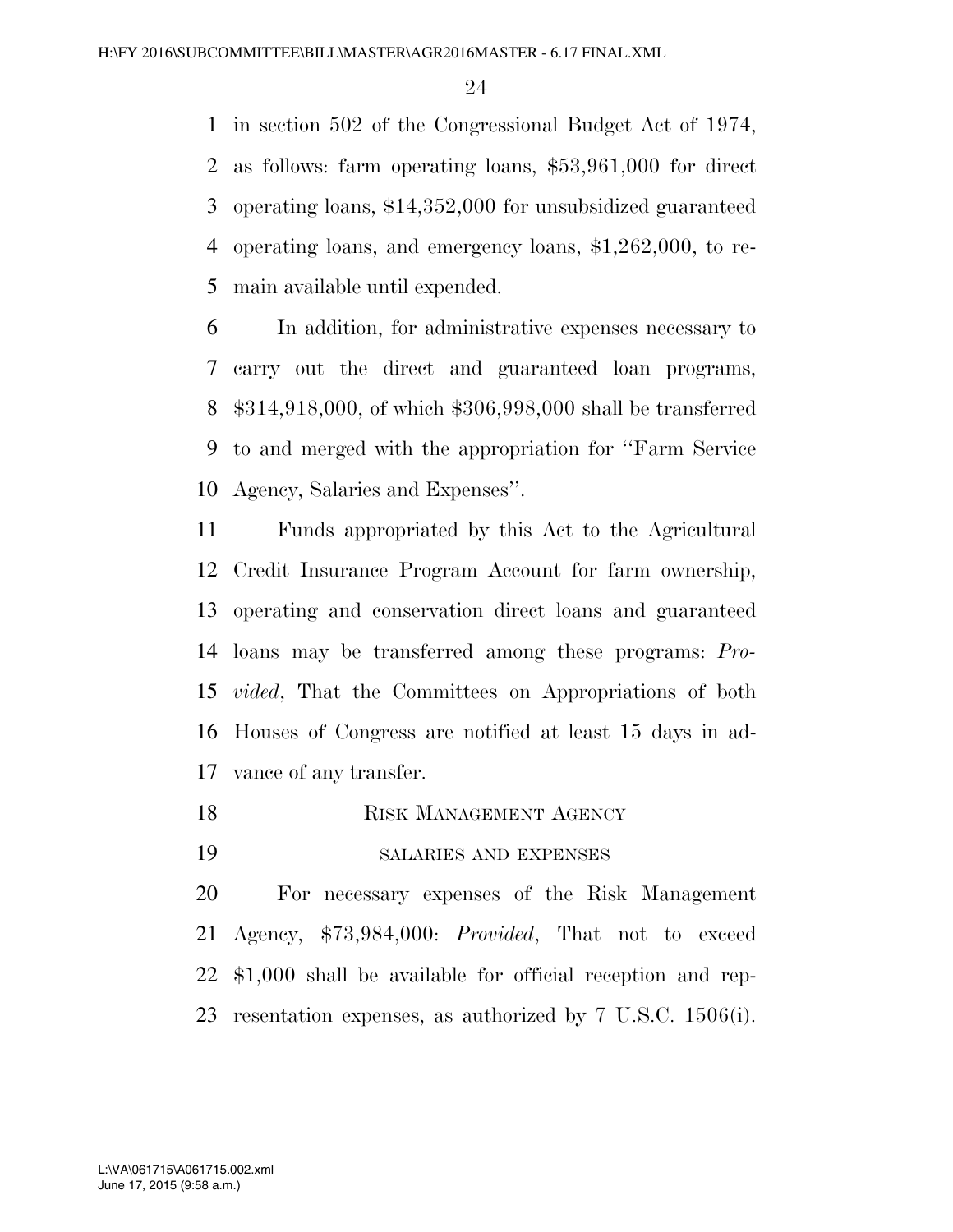### CORPORATIONS

 The following corporations and agencies are hereby authorized to make expenditures, within the limits of funds and borrowing authority available to each such cor- poration or agency and in accord with law, and to make contracts and commitments without regard to fiscal year limitations as provided by section 104 of the Government Corporation Control Act as may be necessary in carrying out the programs set forth in the budget for the current fiscal year for such corporation or agency, except as here-inafter provided.

FEDERAL CROP INSURANCE CORPORATION FUND

 For payments as authorized by section 516 of the Federal Crop Insurance Act (7 U.S.C. 1516), such sums as may be necessary, to remain available until expended.

COMMODITY CREDIT CORPORATION FUND

REIMBURSEMENT FOR NET REALIZED LOSSES

18 (INCLUDING TRANSFERS OF FUNDS)

 For the current fiscal year, such sums as may be nec- essary to reimburse the Commodity Credit Corporation for net realized losses sustained, but not previously reim- bursed, pursuant to section 2 of the Act of August 17, 1961 (15 U.S.C. 713a–11): *Provided*, That of the funds available to the Commodity Credit Corporation under sec-tion 11 of the Commodity Credit Corporation Charter Act

June 17, 2015 (9:58 a.m.) L:\VA\061715\A061715.002.xml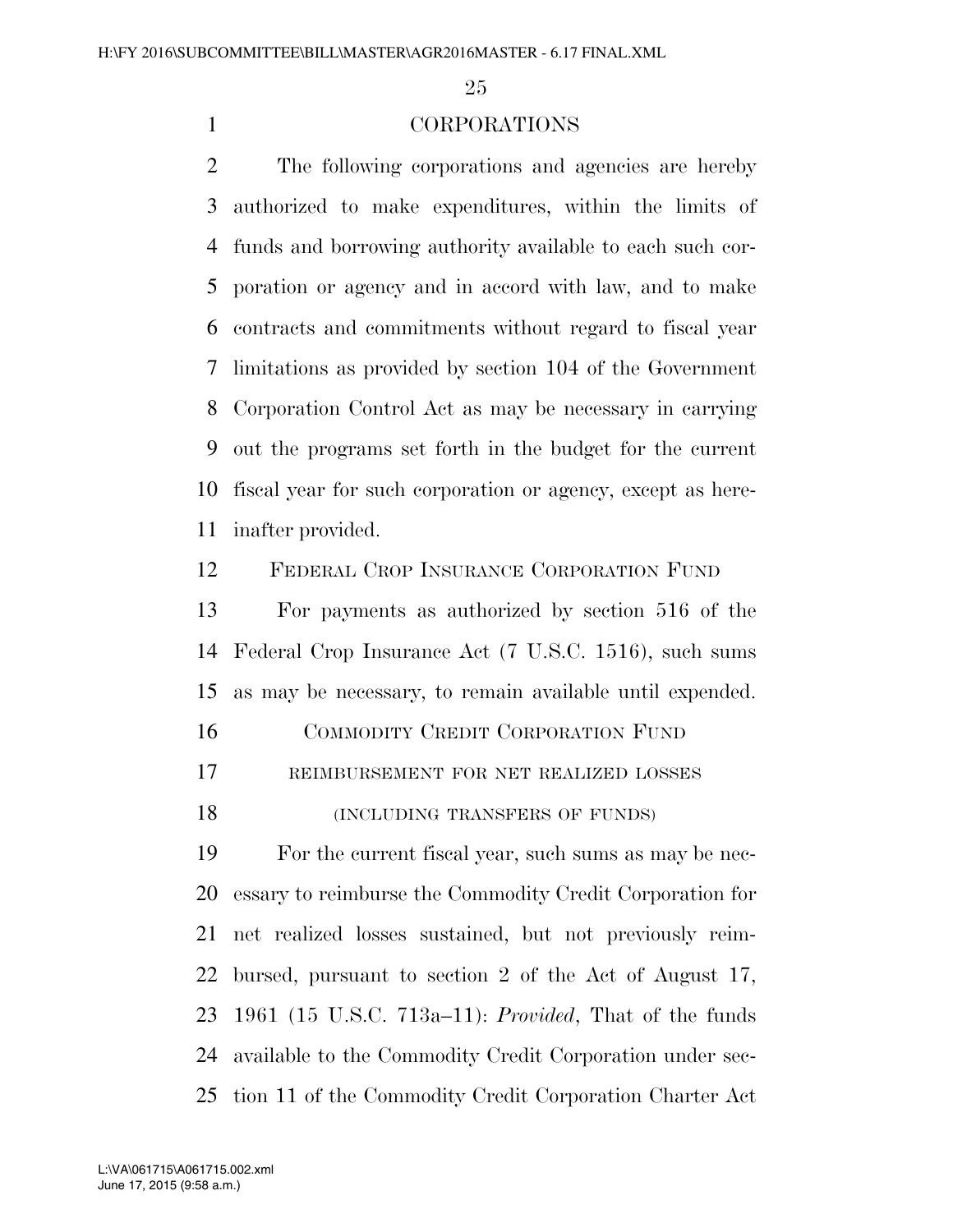(15 U.S.C. 714i) for the conduct of its business with the Foreign Agricultural Service, up to \$5,000,000 may be transferred to and used by the Foreign Agricultural Serv- ice for information resource management activities of the Foreign Agricultural Service that are not related to Com-modity Credit Corporation business.

- HAZARDOUS WASTE MANAGEMENT
- 8 (LIMITATION ON EXPENSES)

 For the current fiscal year, the Commodity Credit Corporation shall not expend more than \$5,000,000 for site investigation and cleanup expenses, and operations and maintenance expenses to comply with the requirement of section 107(g) of the Comprehensive Environmental Response, Compensation, and Liability Act (42 U.S.C.  $9607(g)$ , and section 6001 of the Resource Conservation and Recovery Act (42 U.S.C. 6961).

- 17 TITLE II
- CONSERVATION PROGRAMS

OFFICE OF THE UNDER SECRETARY FOR NATURAL

RESOURCES AND ENVIRONMENT

 For necessary expenses of the Office of the Under Secretary for Natural Resources and Environment, \$893,000.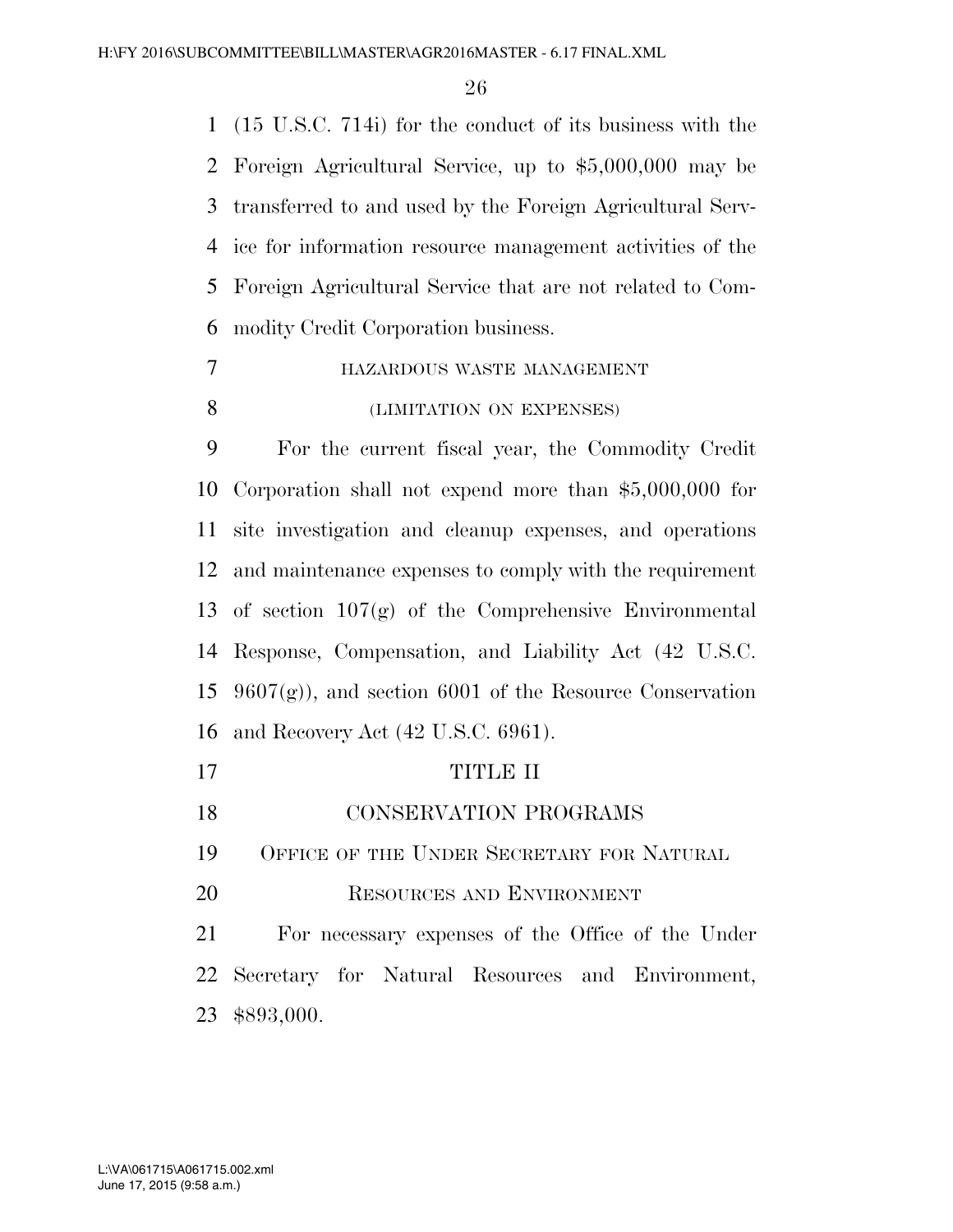NATURAL RESOURCES CONSERVATION SERVICE

# 2 CONSERVATION OPERATIONS

 For necessary expenses for carrying out the provi- sions of the Act of April 27, 1935 (16 U.S.C. 590a–f), including preparation of conservation plans and establish- ment of measures to conserve soil and water (including farm irrigation and land drainage and such special meas- ures for soil and water management as may be necessary to prevent floods and the siltation of reservoirs and to con- trol agricultural related pollutants); operation of conserva- tion plant materials centers; classification and mapping of soil; dissemination of information; acquisition of lands, water, and interests therein for use in the plant materials program by donation, exchange, or purchase at a nominal cost not to exceed \$100 pursuant to the Act of August 3, 1956 (7 U.S.C. 428a); purchase and erection or alter- ation or improvement of permanent and temporary build- ings; and operation and maintenance of aircraft, \$832,928,000, to remain available until September 30, 2017: *Provided*, That appropriations hereunder shall be available pursuant to 7 U.S.C. 2250 for construction and improvement of buildings and public improvements at plant materials centers, except that the cost of alterations and improvements to other buildings and other public im-provements shall not exceed \$250,000: *Provided further*,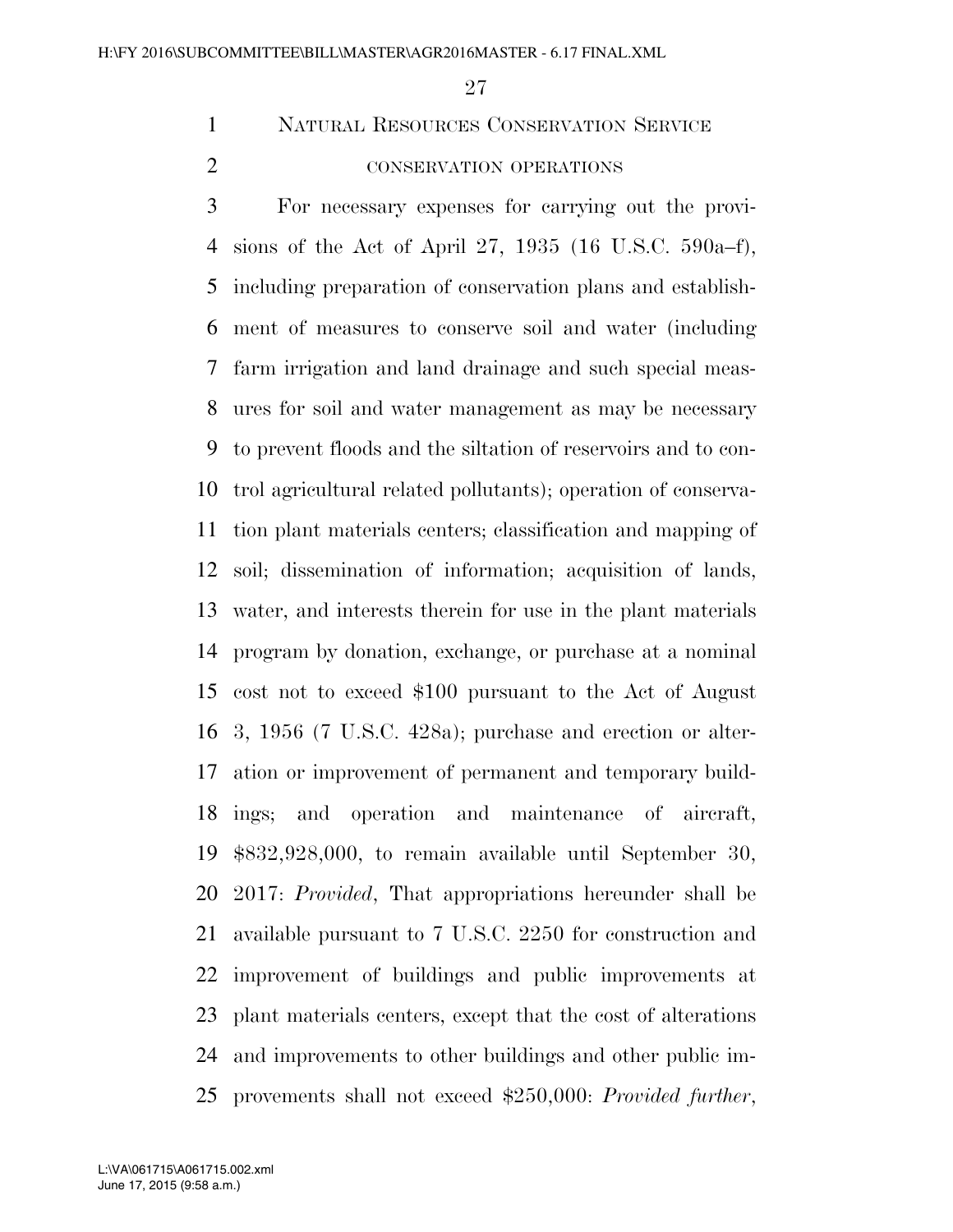| $\mathbf{1}$   | That when buildings or other structures are erected on          |
|----------------|-----------------------------------------------------------------|
| 2              | non-Federal land, that the right to use such land is ob-        |
| 3              | tained as provided in 7 U.S.C. 2250a.                           |
| $\overline{4}$ | WATERSHED REHABILITATION PROGRAM                                |
| 5              | Under the authorities of section 14 of the Watershed            |
| 6              | Protection and Flood Prevention Act, \$6,000,000 is pro-        |
| 7              | vided.                                                          |
| 8              | <b>TITLE III</b>                                                |
| 9              | RURAL DEVELOPMENT PROGRAMS                                      |
| 10             | OFFICE OF THE UNDER SECRETARY FOR RURAL                         |
| 11             | DEVELOPMENT                                                     |
| 12             | For necessary expenses of the Office of the Under               |
| 13             | Secretary for Rural Development, \$893,000.                     |
| 14             | RURAL DEVELOPMENT SALARIES AND EXPENSES                         |
| 15             | (INCLUDING TRANSFERS OF FUNDS)                                  |
| 16             | For necessary expenses for carrying out the adminis-            |
| 17             | tration and implementation of programs in the Rural De-         |
|                | 18 velopment mission area, including activities with institu-   |
| 19             | tions concerning the development and operation of agricul-      |
| 20             | tural cooperatives; and for cooperative agreements;             |
| 21             | \$222,705,000: <i>Provided</i> , That no less than \$19,500,000 |
| 22             | shall be for the Comprehensive Loan Accounting System:          |
| 23             | <i>Provided further</i> , That notwithstanding any other provi- |
| 24             | sion of law, funds appropriated under this heading may          |
| 25             | be used for advertising and promotional activities that         |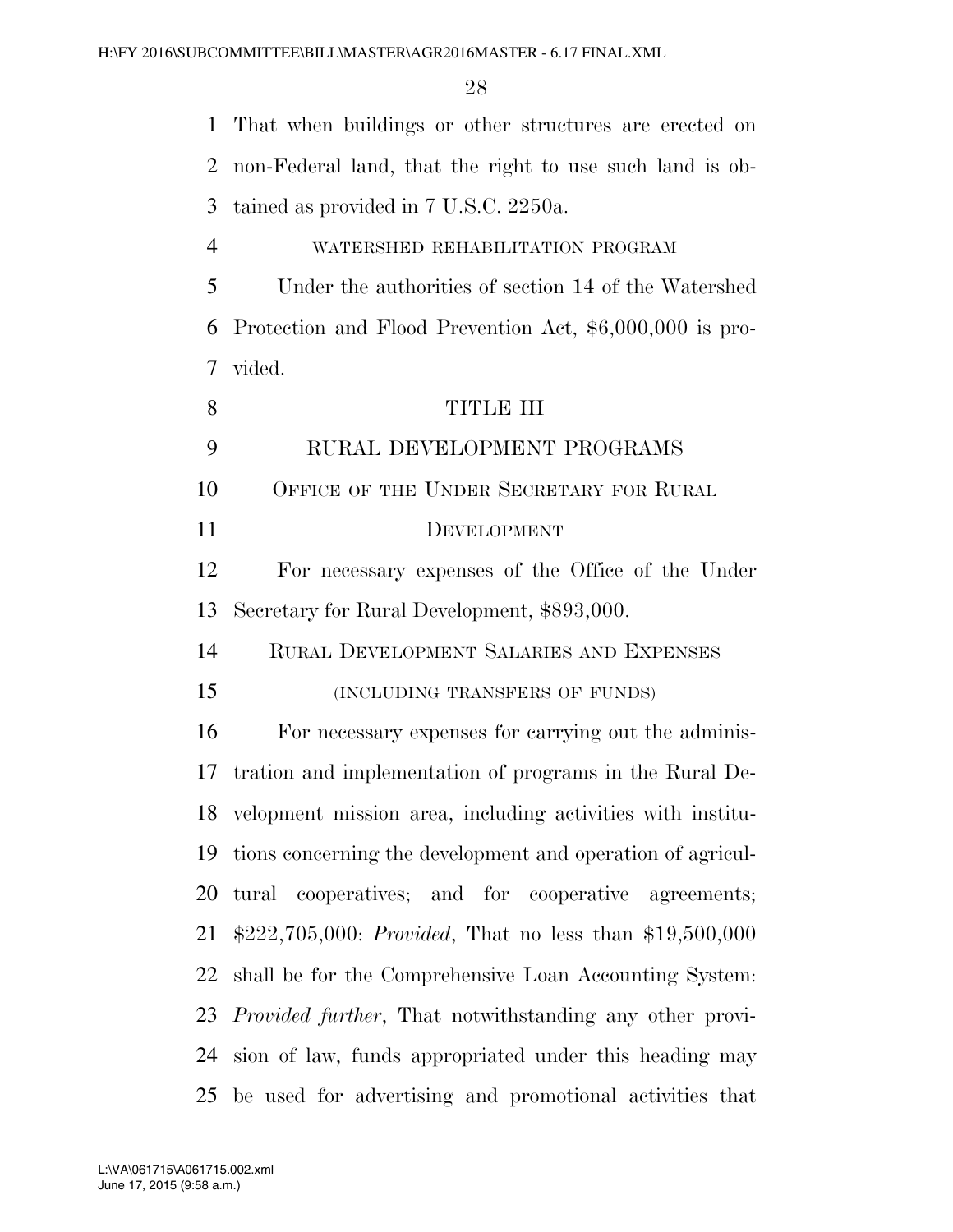support the Rural Development mission area: *Provided further*, That any balances available from prior years for the Rural Utilities Service, Rural Housing Service, and the Rural Business–Cooperative Service salaries and ex- penses accounts shall be transferred to and merged with this appropriation.

RURAL HOUSING SERVICE

RURAL HOUSING INSURANCE FUND PROGRAM ACCOUNT

# (INCLUDING TRANSFERS OF FUNDS)

 For gross obligations for the principal amount of di- rect and guaranteed loans as authorized by title V of the Housing Act of 1949, to be available from funds in the rural housing insurance fund, as follows: \$900,000,000 shall be for direct loans and \$24,000,000,000 shall be for unsubsidized guaranteed loans; \$26,278,000 for section 504 housing repair loans; \$28,398,000 for section 515 rental housing; \$150,000,000 for section 538 guaranteed multi-family housing loans; \$10,000,000 for credit sales of single family housing acquired property; \$5,000,000 for section 523 self-help housing land development loans; and \$5,000,000 for section 524 site development loans.

 For the cost of direct and guaranteed loans, including the cost of modifying loans, as defined in section 502 of the Congressional Budget Act of 1974, as follows: section 502 loans, \$60,750,000 shall be for direct loans; section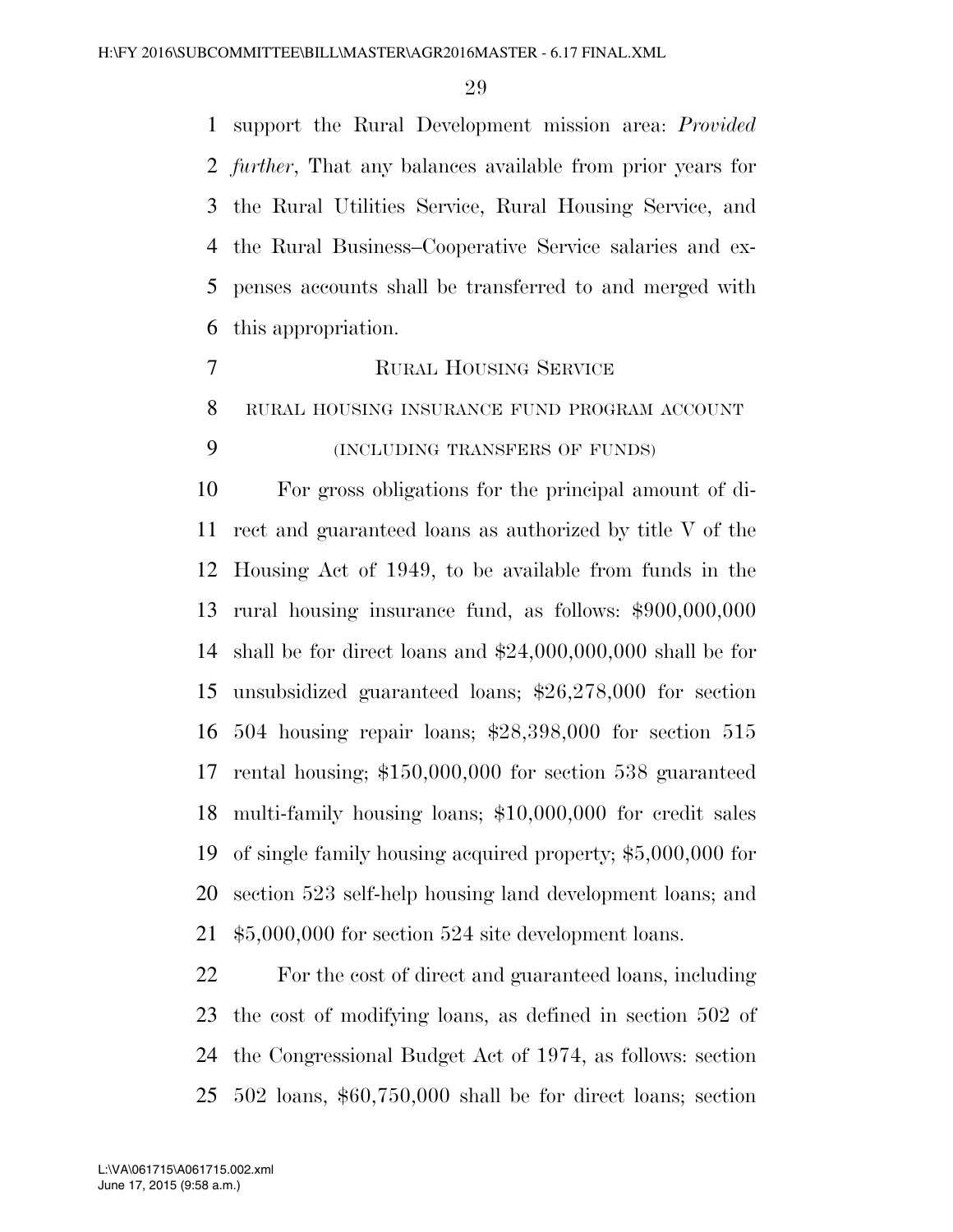504 housing repair loans, \$3,424,000; and repair, rehabili- tation, and new construction of section 515 rental housing, \$8,414,000: *Provided*, That to support the loan program level for section 538 guaranteed loans made available under this heading the Secretary may charge or adjust any fees to cover the projected cost of such loan guaran- tees pursuant to the provisions of the Credit Reform Act of 1990 (2 U.S.C. 661 et seq.), and the interest on such loans may not be subsidized: *Provided further*, That appli- cants in communities that have a current rural area waiv- er under section 541 of the Housing Act of 1949 (42 U.S.C. 1490q) shall be treated as living in a rural area for purposes of section 502 guaranteed loans provided under this heading: *Provided further*, That of the amounts available under this paragraph for section 502 direct loans, no less than \$5,000,000 shall be available for direct loans for individuals whose homes will be built pursuant to a program funded with a mutual and self-help housing grant authorized by section 523 of the Housing Act of 1949 until June 1, 2016.

 In addition, for the cost of direct loans, grants, and contracts, as authorized by 42 U.S.C. 1484 and 1486, \$15,125,000, to remain available until expended, for direct farm labor housing loans and domestic farm labor housing grants and contracts: *Provided*, That any balances avail-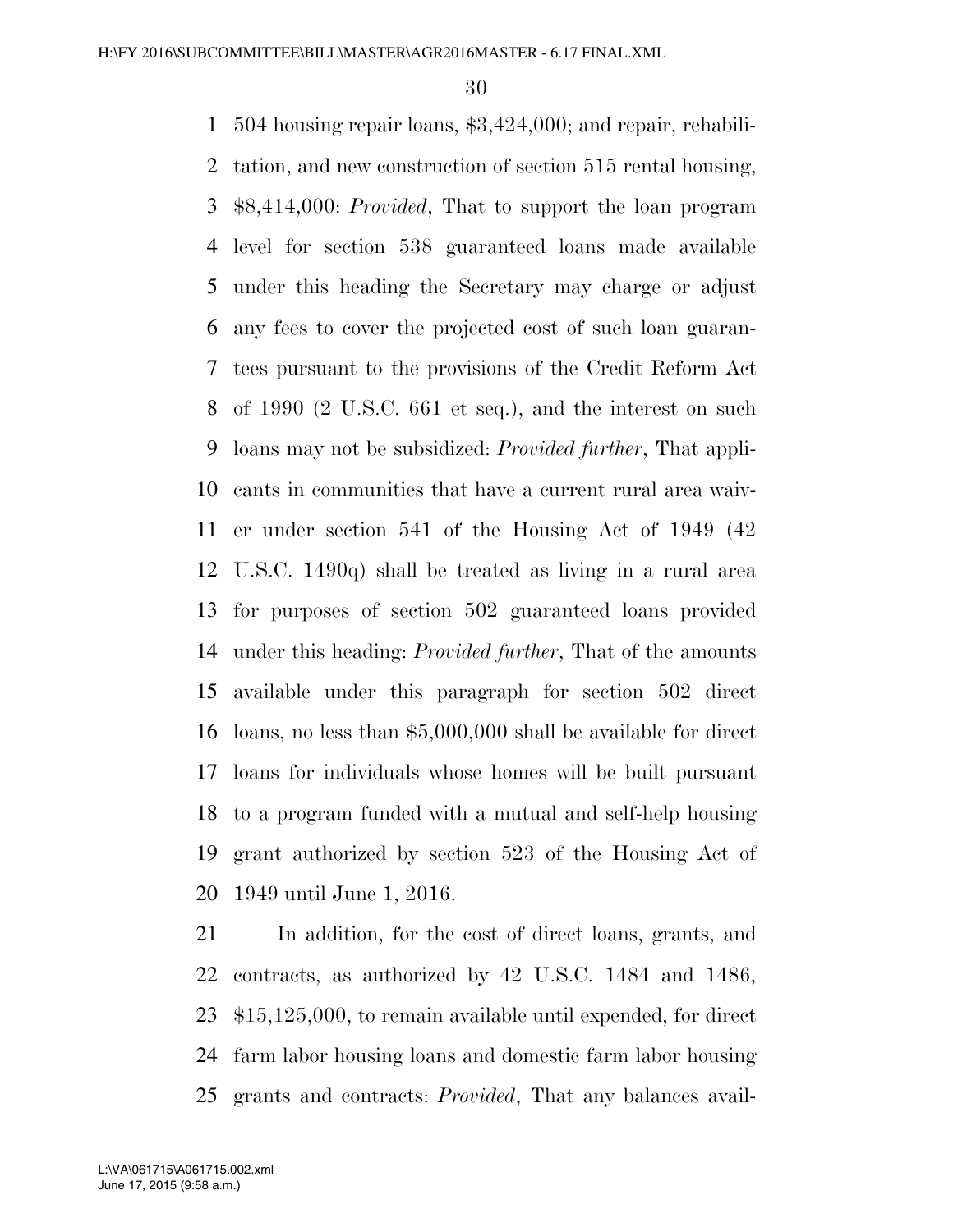able for the Farm Labor Program Account shall be trans-ferred to and merged with this account.

 In addition, for administrative expenses necessary to carry out the direct and guaranteed loan programs, \$417,854,000 shall be transferred to and merged with the appropriation for ''Rural Development, Salaries and Ex-penses''.

# 8 RENTAL ASSISTANCE PROGRAM

 For rental assistance agreements entered into or re-10 newed pursuant to the authority under section  $521(a)(2)$  or agreements entered into in lieu of debt forgiveness or payments for eligible households as authorized by section 502(c)(5)(D) of the Housing Act of 1949, \$1,167,000,000; and, in addition, such sums as may be necessary, as authorized by section 521(c) of the Act, to liquidate debt incurred prior to fiscal year 1992 to carry 17 out the rental assistance program under section  $521(a)(2)$  of the Act: *Provided*, That rental assistance agreements entered into or renewed during the current fiscal year shall be funded for a one-year period: *Provided further*, That rental assistance contracts will not be renewed within the 12-month contract period: *Provided further*, That any unexpended balances remaining at the end of such 1-year agreements may be transferred and used for the purposes of any debt reduction; maintenance, repair, or rehabilita-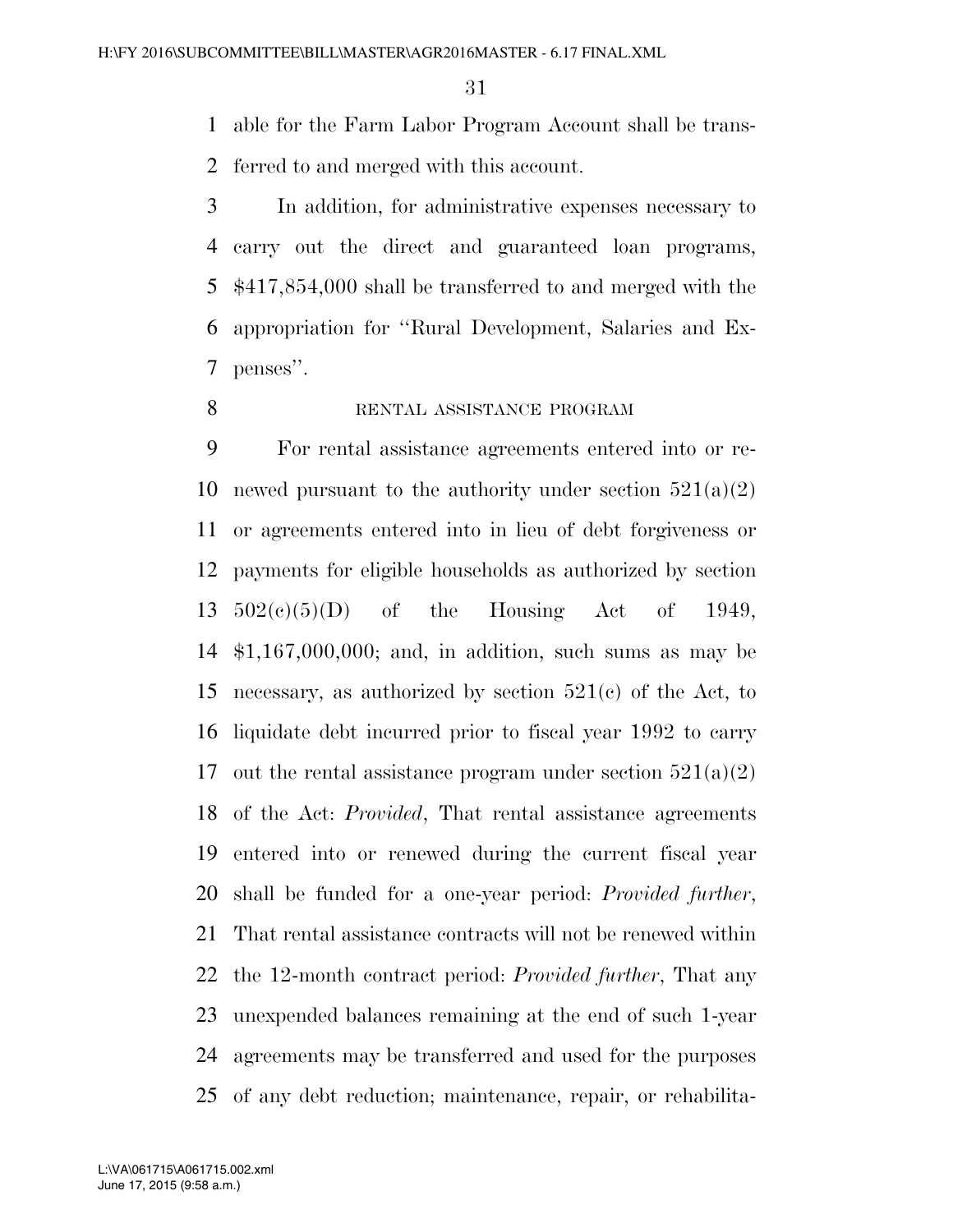tion of any existing projects; preservation; and rental as- sistance activities authorized under title V of the Act: *Pro- vided further*, That rental assistance provided under agree- ments entered into prior to fiscal year 2016 for a farm labor multi-family housing project financed under section 514 or 516 of the Act may not be recaptured for use in another project until such assistance has remained unused for a period of 12 consecutive months, if such project has a waiting list of tenants seeking such assistance or the project has rental assistance eligible tenants who are not receiving such assistance: *Provided further*, That such re- captured rental assistance shall, to the extent practicable, be applied to another farm labor multi-family housing project financed under section 514 or 516 of the Act.

- MULTI-FAMILY HOUSING REVITALIZATION PROGRAM
	-

#### ACCOUNT

 For the rural housing voucher program as authorized under section 542 of the Housing Act of 1949, but not- withstanding subsection (b) of such section, and for addi- tional costs to conduct a demonstration program for the preservation and revitalization of multi-family rental hous- ing properties described in this paragraph, \$24,000,000, to remain available until expended: *Provided*, That of the funds made available under this heading, \$7,000,000, shall be available for rural housing vouchers to any low-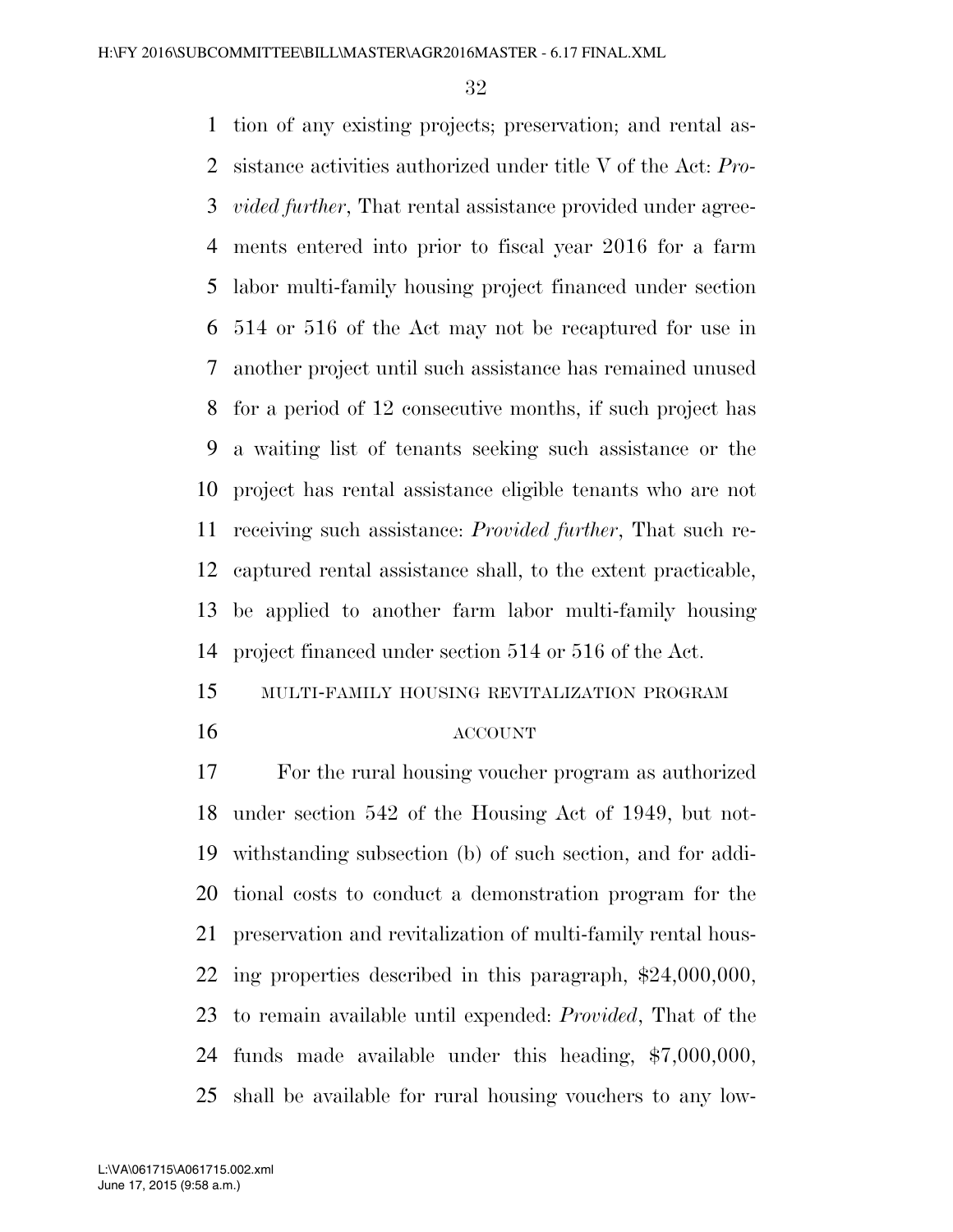income household (including those not receiving rental as- sistance) residing in a property financed with a section 515 loan which has been prepaid after September 30, 2005: *Provided further*, That the amount of such voucher shall be the difference between comparable market rent for the section 515 unit and the tenant paid rent for such unit: *Provided further*, That funds made available for such vouchers shall be subject to the availability of annual ap- propriations: *Provided further*, That the Secretary shall, to the maximum extent practicable, administer such vouchers with current regulations and administrative guid- ance applicable to section 8 housing vouchers administered by the Secretary of the Department of Housing and Urban Development: *Provided further*, That if the Secretary de- termines that the amount made available for vouchers in this or any other Act is not needed for vouchers, the Sec- retary may use such funds for the demonstration program for the preservation and revitalization of multi-family rental housing properties described in this paragraph: *Pro- vided further*, That of the funds made available under this heading, \$17,000,000 shall be available for a demonstra- tion program for the preservation and revitalization of the sections 514, 515, and 516 multi-family rental housing properties to restructure existing USDA multi-family housing loans, as the Secretary deems appropriate, ex-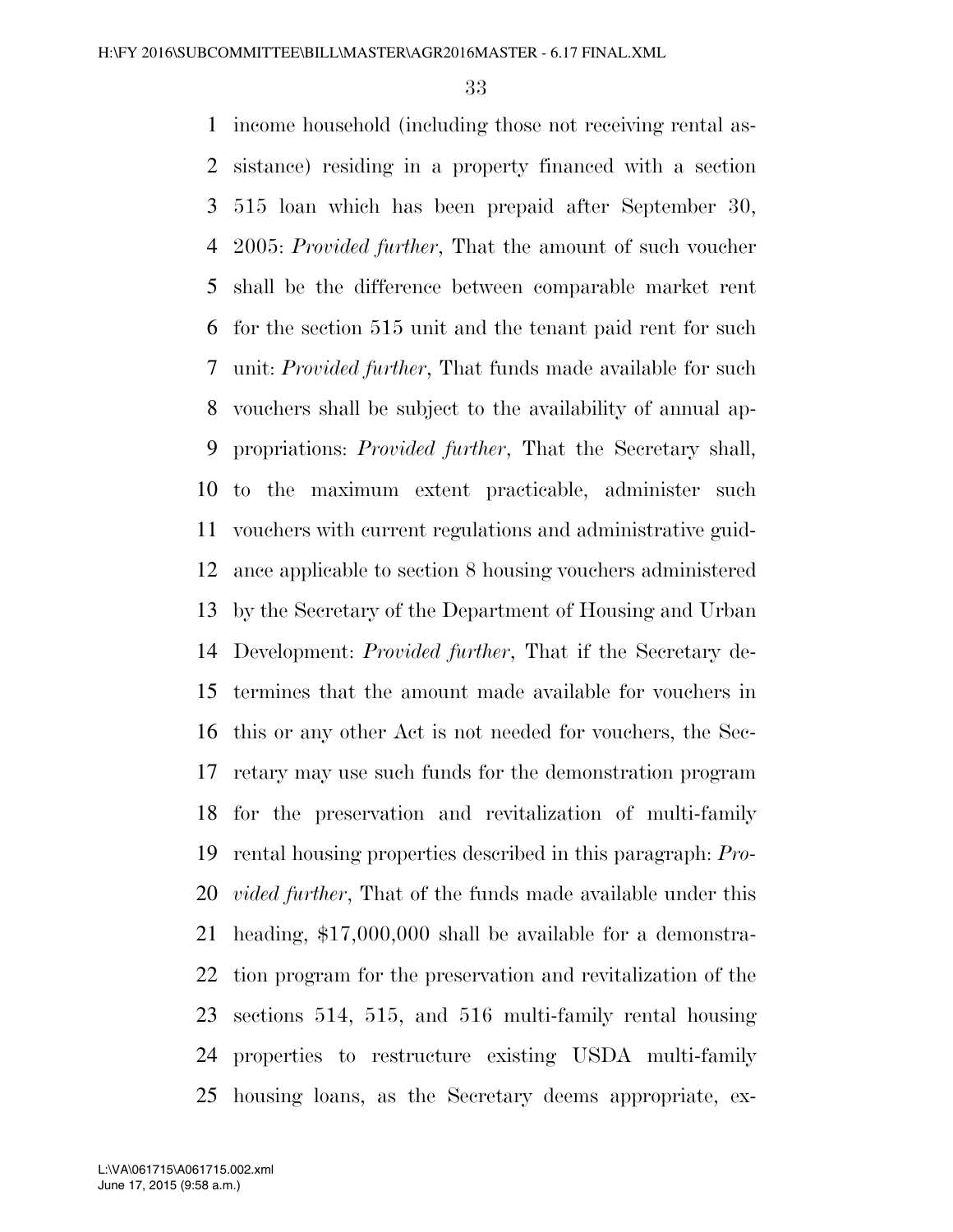pressly for the purposes of ensuring the project has suffi- cient resources to preserve the project for the purpose of providing safe and affordable housing for low-income resi- dents and farm laborers including reducing or eliminating interest; deferring loan payments, subordinating, reducing or reamortizing loan debt; and other financial assistance including advances, payments and incentives (including the ability of owners to obtain reasonable returns on in- vestment) required by the Secretary: *Provided further*, That the Secretary shall as part of the preservation and revitalization agreement obtain a restrictive use agreement consistent with the terms of the restructuring: *Provided further*, That if the Secretary determines that additional funds for vouchers described in this paragraph are needed, funds for the preservation and revitalization demonstra- tion program may be used for such vouchers: *Provided fur- ther*, That if Congress enacts legislation to permanently authorize a multi-family rental housing loan restructuring program similar to the demonstration program described herein, the Secretary may use funds made available for the demonstration program under this heading to carry out such legislation with the prior approval of the Commit- tees on Appropriations of both Houses of Congress: *Pro- vided further*, That in addition to any other available funds, the Secretary may expend not more than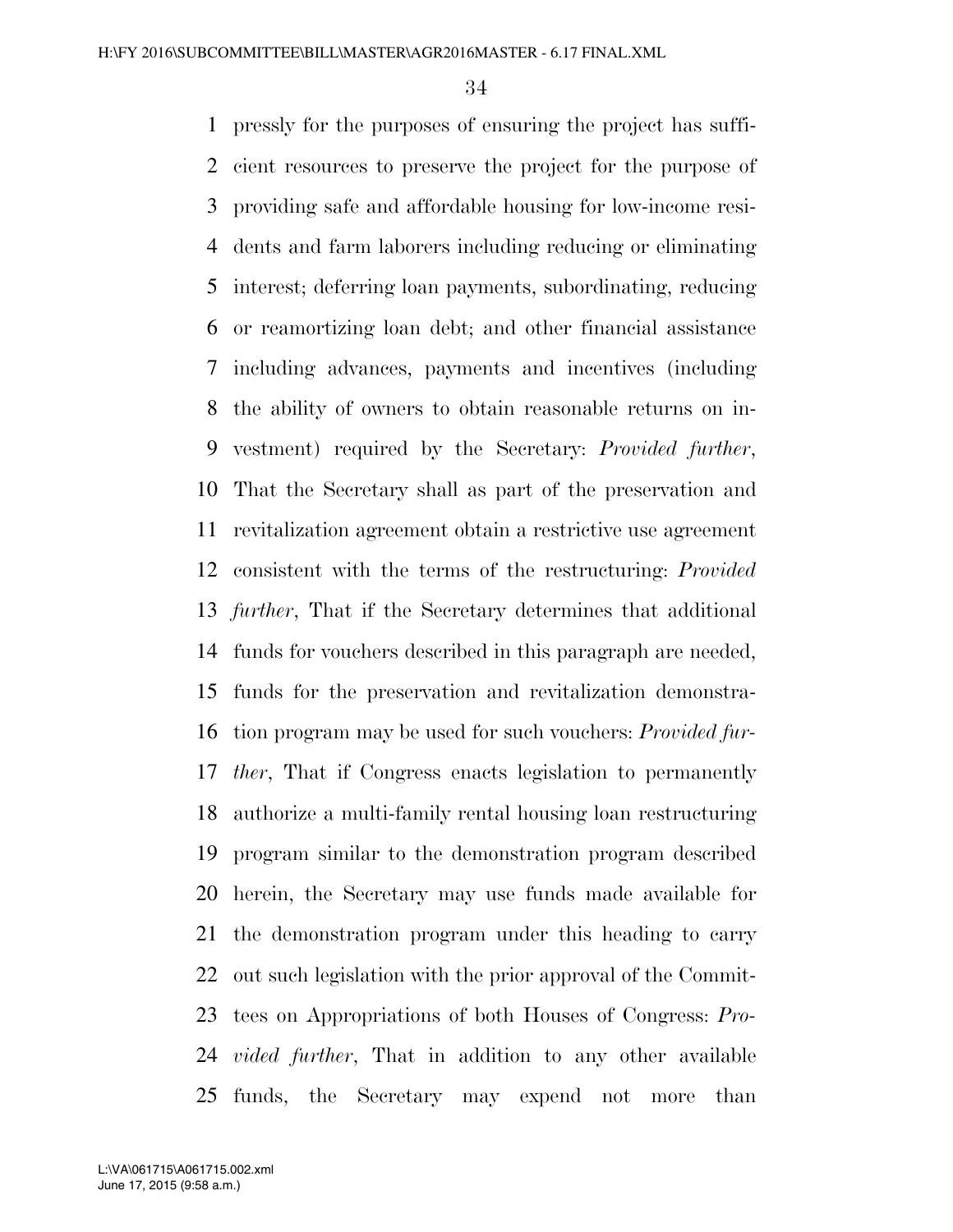\$1,000,000 total, from the program funds made available under this heading, for administrative expenses for activi-ties funded under this heading.

MUTUAL AND SELF-HELP HOUSING GRANTS

 For grants and contracts pursuant to section 6 523(b)(1)(A) of the Housing Act of 1949 (42 U.S.C. 1490c), \$27,500,000, to remain available until expended.

RURAL HOUSING ASSISTANCE GRANTS

 For grants for very low-income housing repair and rural housing preservation made by the Rural Housing Service, as authorized by 42 U.S.C. 1474, and 1490m, \$32,239,000, to remain available until expended.

RURAL COMMUNITY FACILITIES PROGRAM ACCOUNT

(INCLUDING TRANSFERS OF FUNDS)

 For gross obligations for the principal amount of di- rect and guaranteed loans as authorized by section 306 and described in section 381E(d)(1) of the Consolidated Farm and Rural Development Act, \$2,200,000,000 for di-rect loans and \$73,222,000 for guaranteed loans.

 For the cost of guaranteed loans, including the cost of modifying loans, as defined in section 502 of the Con- gressional Budget Act of 1974, \$1,728,000, to remain available until expended.

 For the cost of grants for rural community facilities programs as authorized by section 306 and described in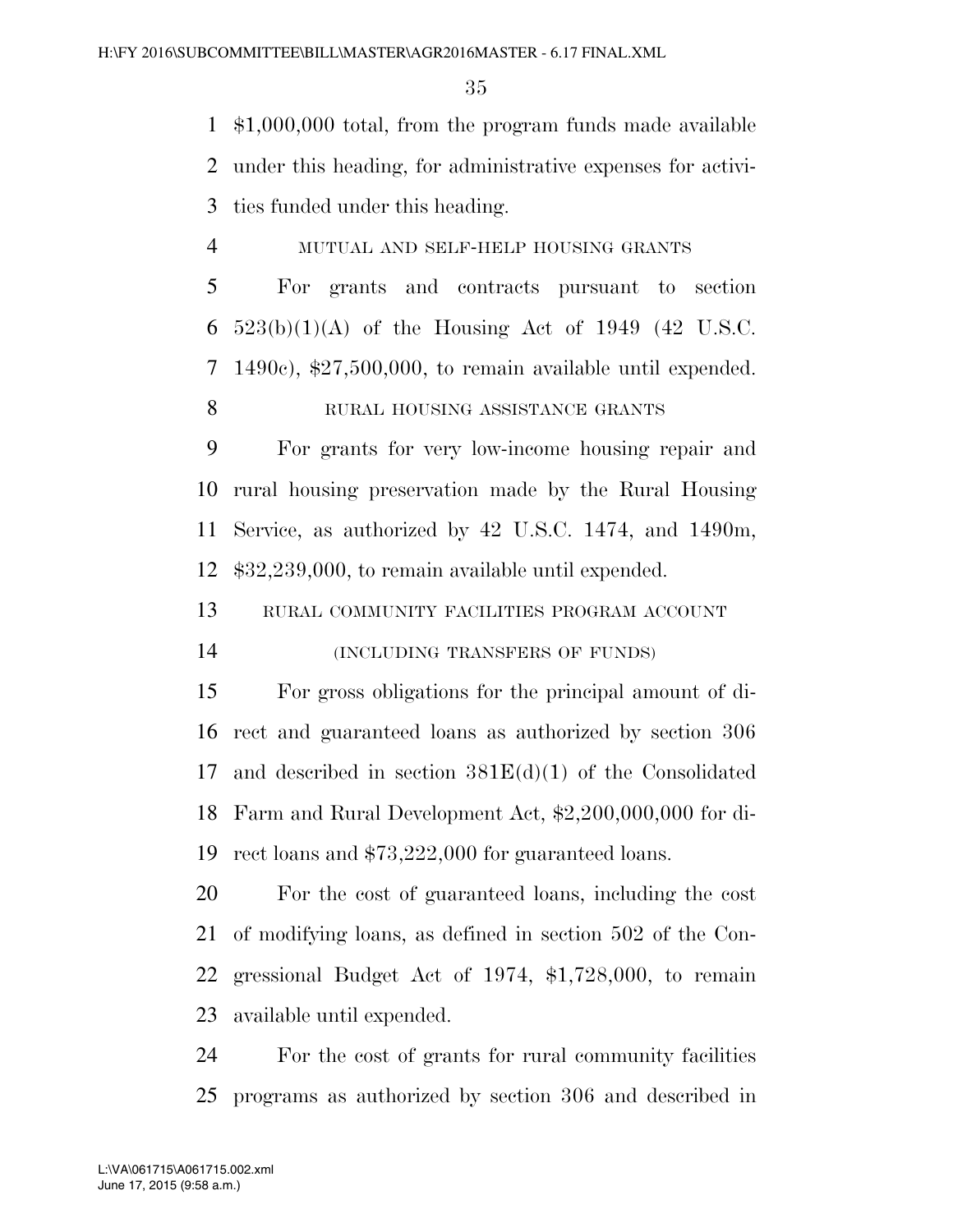section 381E(d)(1) of the Consolidated Farm and Rural Development Act, \$26,778,000, to remain available until expended: *Provided*, That \$4,000,000 of the amount ap- propriated under this heading shall be available for a Rural Community Development Initiative: *Provided fur- ther*, That such funds shall be used solely to develop the capacity and ability of private, nonprofit community-based housing and community development organizations, low- income rural communities, and Federally Recognized Na- tive American Tribes to undertake projects to improve housing, community facilities, community and economic development projects in rural areas: *Provided further*, That such funds shall be made available to qualified pri- vate, nonprofit and public intermediary organizations pro- posing to carry out a program of financial and technical assistance: *Provided further*, That such intermediary orga- nizations shall provide matching funds from other sources, including Federal funds for related activities, in an amount not less than funds provided: *Provided further*, That \$5,778,000 of the amount appropriated under this heading shall be to provide grants for facilities in rural communities with extreme unemployment and severe eco- nomic depression (Public Law 106–387), with up to 5 per- cent for administration and capacity building in the State rural development offices: *Provided further*, That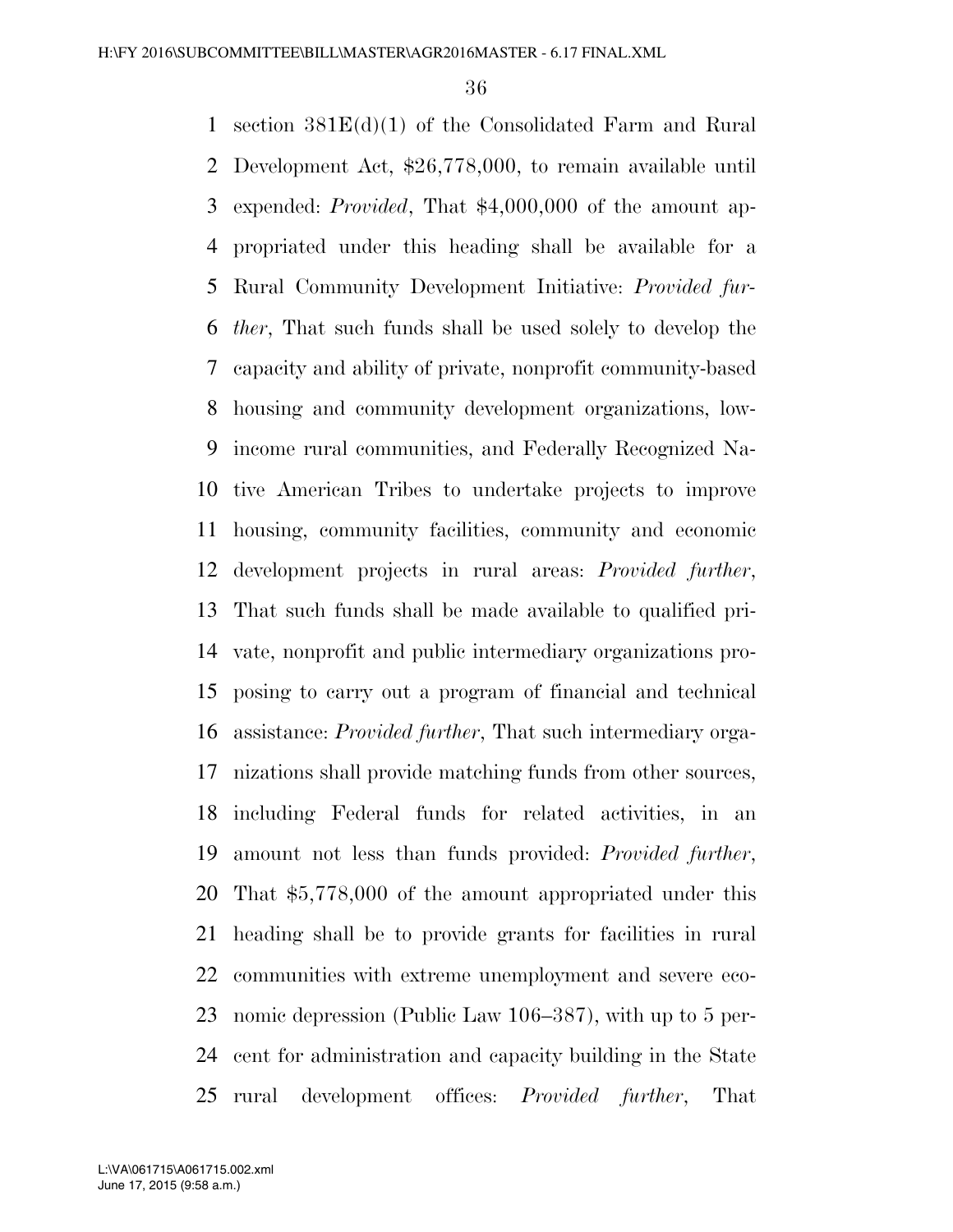\$4,000,000 of the amount appropriated under this head- ing shall be available for community facilities grants to 3 tribal colleges, as authorized by section  $306(a)(19)$  of such Act: *Provided further*, That sections 381E–H and 381N of the Consolidated Farm and Rural Development Act are not applicable to the funds made available under this heading.

- RURAL BUSINESS—COOPERATIVE SERVICE
- RURAL BUSINESS PROGRAM ACCOUNT

**(INCLUDING TRANSFERS OF FUNDS)** 

 For the cost of loan guarantees and grants, for the rural business development programs authorized by sec- tion 310B and described in subsections (a), (c), (f) and (g) of section 310B of the Consolidated Farm and Rural Development Act, \$59,686,000, to remain available until expended: *Provided*, That of the amount appropriated under this heading, not to exceed \$500,000 shall be made available for one grant to a qualified national organization to provide technical assistance for rural transportation in order to promote economic development: *Provided further*, That \$4,000,000 of the amount appropriated under this heading shall be for business grants to benefit Federally Recognized Native American Tribes, including \$250,000 for a grant to a qualified national organization to provide technical assistance for rural transportation in order to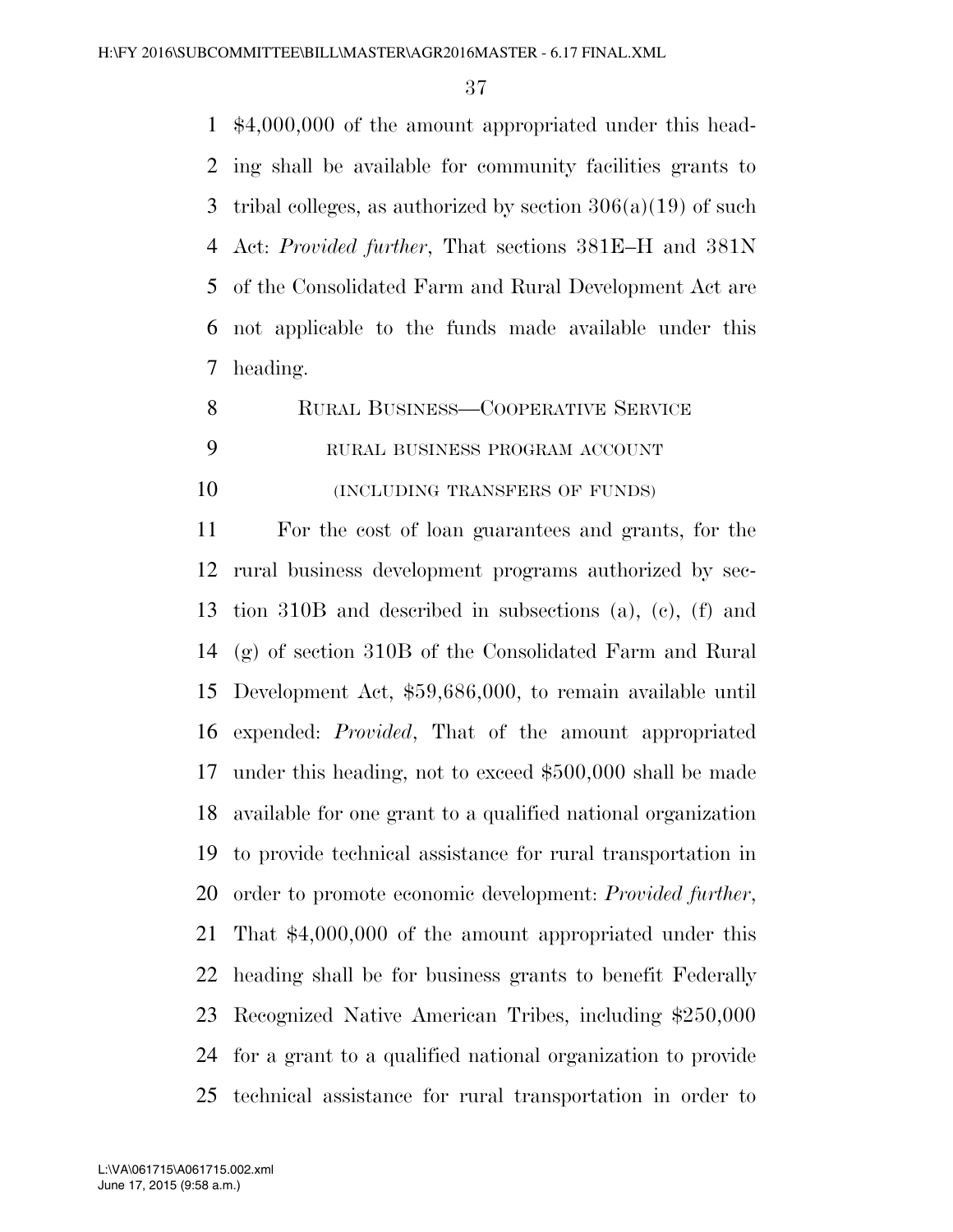promote economic development: *Provided further*, That for purposes of determining eligibility or level of program as- sistance the Secretary shall not include incarcerated pris- on populations: *Provided further*, That sections 381E–H and 381N of the Consolidated Farm and Rural Develop- ment Act are not applicable to funds made available under this heading.

INTERMEDIARY RELENDING PROGRAM FUND ACCOUNT

## (INCLUDING TRANSFER OF FUNDS)

 For the principal amount of direct loans, as author- ized by the Intermediary Relending Program Fund Ac-count (7 U.S.C. 1936b), \$18,889,000.

 For the cost of direct loans, \$5,217,000, as author- ized by the Intermediary Relending Program Fund Ac- count (7 U.S.C. 1936b), of which \$531,000 shall be avail- able through June 30, 2016, for Federally Recognized Na- tive American Tribes; and of which \$1,021,000 shall be available through June 30, 2016, for Mississippi Delta Re- gion counties (as determined in accordance with Public Law 100–460): *Provided*, That such costs, including the cost of modifying such loans, shall be as defined in section 502 of the Congressional Budget Act of 1974.

 In addition, for administrative expenses to carry out the direct loan programs, \$4,410,000 shall be transferred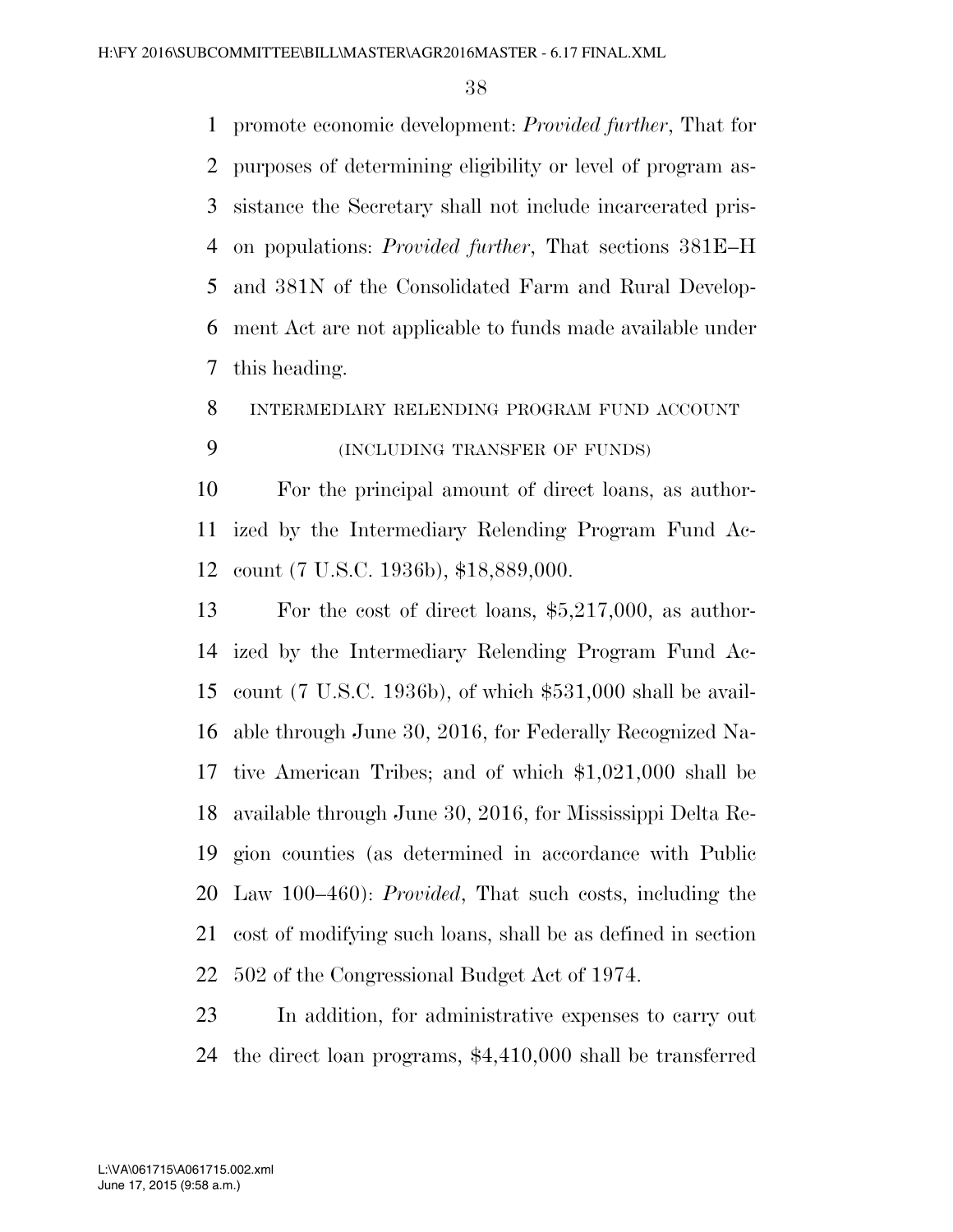to and merged with the appropriation for ''Rural Develop-ment, Salaries and Expenses''.

RURAL ECONOMIC DEVELOPMENT LOANS PROGRAM

#### ACCOUNT

(INCLUDING RESCISSION OF FUNDS)

 For the principal amount of direct loans, as author- ized under section 313 of the Rural Electrification Act, for the purpose of promoting rural economic development and job creation projects, \$33,077,000.

 Of the funds derived from interest on the cushion of credit payments, as authorized by section 313 of the Rural Electrification Act of 1936, \$154,000,000 shall not be ob-ligated and \$154,000,000 are rescinded.

RURAL COOPERATIVE DEVELOPMENT GRANTS

 For rural cooperative development grants authorized under section 310B(e) of the Consolidated Farm and Rural Development Act (7 U.S.C. 1932), \$21,300,000, of which \$2,500,000 shall be for cooperative agreements for the appropriate technology transfer for rural areas pro- gram: *Provided*, That not to exceed \$3,000,000 shall be for grants for cooperative development centers, individual cooperatives, or groups of cooperatives that serve socially disadvantaged groups and a majority of the boards of di- rectors or governing boards of which are comprised of in-dividuals who are members of socially disadvantaged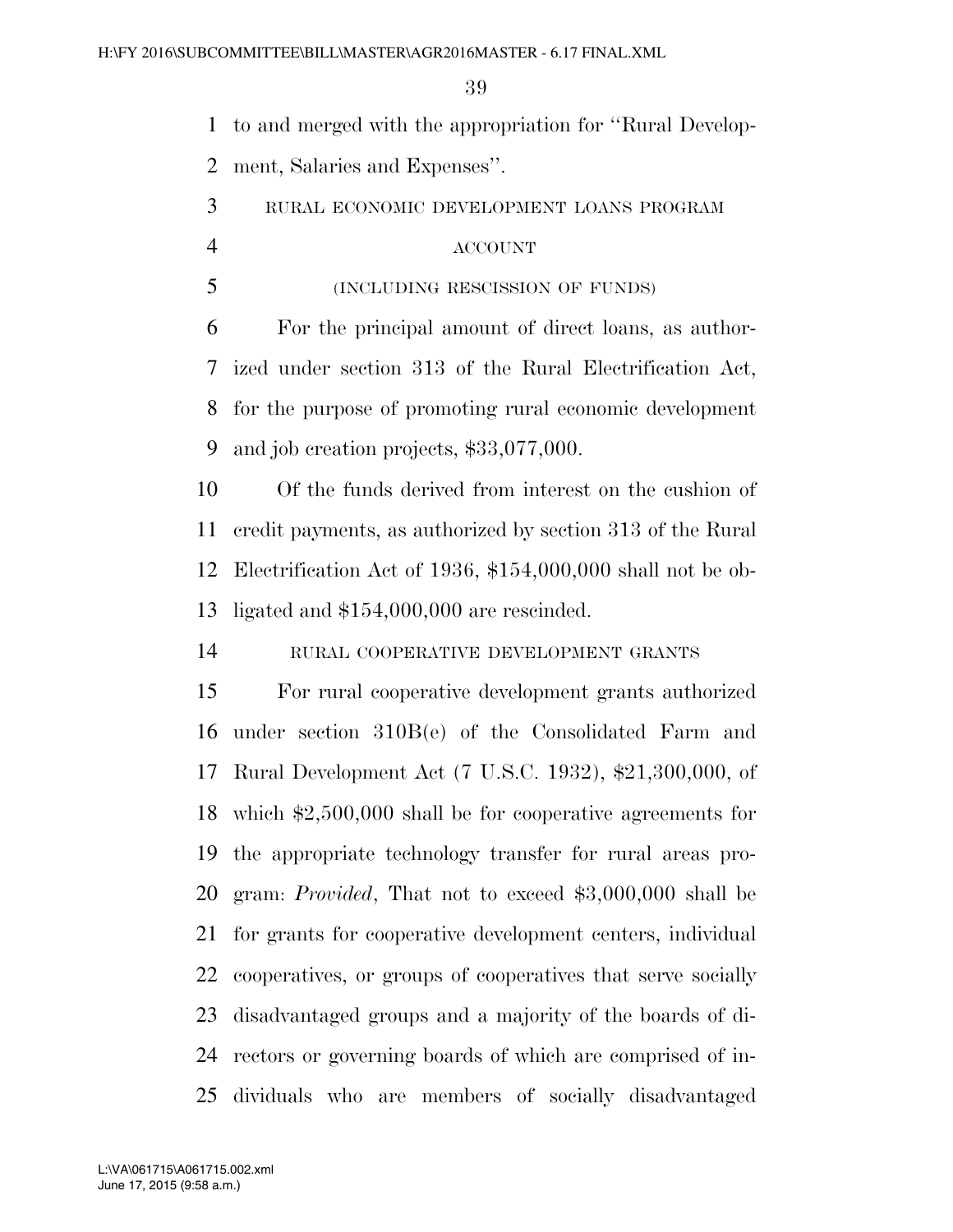groups; and of which \$10,000,000, to remain available until expended, shall be for value-added agricultural prod- uct market development grants, as authorized by section 231 of the Agricultural Risk Protection Act of 2000 (7 U.S.C. 1632a).

# RURAL ENERGY FOR AMERICA PROGRAM

 For the cost of a program of loan guarantees, under the same terms and conditions as authorized by section 9007 of the Farm Security and Rural Investment Act of 2002 (7 U.S.C. 8107), \$842,000: *Provided*, That the cost of loan guarantees, including the cost of modifying such loans, shall be as defined in section 502 of the Congres-sional Budget Act of 1974.

RURAL UTILITIES SERVICE

RURAL WATER AND WASTE DISPOSAL PROGRAM ACCOUNT

16 (INCLUDING TRANSFERS OF FUNDS)

 For the cost of direct loans, loan guarantees, and grants for the rural water, waste water, waste disposal, and solid waste management programs authorized by sec- tions 306, 306A, 306C, 306D, 306E, and 310B and de-21 scribed in sections  $306C(a)(2)$ ,  $306D$ ,  $306E$ , and  $22 \quad 381E(d)(2)$  of the Consolidated Farm and Rural Develop- ment Act, \$473,897,000, to remain available until ex- pended, of which not to exceed \$1,000,000 shall be avail-able for the rural utilities program described in section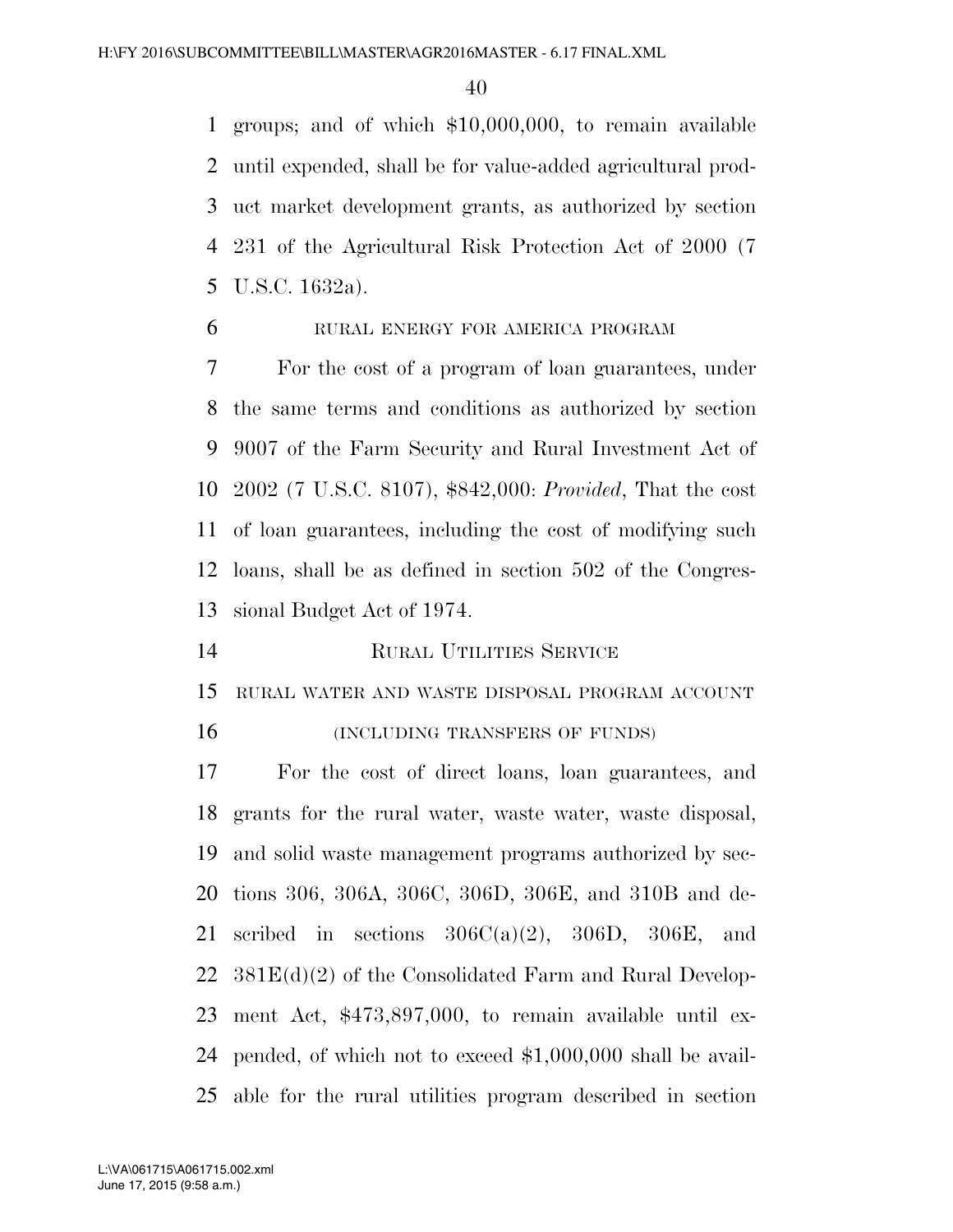$1 \cdot 306(a)(2)(B)$  of such Act, and of which not to exceed \$993,000 shall be available for the rural utilities program described in section 306E of such Act: *Provided,* That not to exceed \$10,000,000 of the amount appropriated under this heading shall be for grants authorized by section 306A(i)(2) of the Consolidated Farm and Rural Develop- ment Act in addition to funding authorized by section 306A(i)(1) of such Act: *Provided further,* That not to ex- ceed \$54,240,000 of the amount appropriated under this heading shall be for loans and grants including water and waste disposal systems grants authorized by section 306C(a)(2)(B) and section 306D of the Consolidated Farm and Rural Development Act, Federally Recognized 14 Native American Tribes authorized by  $306C(a)(1)$  of such Act, and the Department of Hawaiian Home Lands (of the State of Hawaii): *Provided further,* That funding pro- vided for section 306D of the Consolidated Farm and Rural Development Act may be provided to a consortium formed pursuant to section 325 of Public Law 105–83: *Provided further,* That not more than 2 percent of the funding provided for section 306D of the Consolidated Farm and Rural Development Act may be used by the State of Alaska for training and technical assistance pro- grams and not more than 2 percent of the funding pro-vided for section 306D of the Consolidated Farm and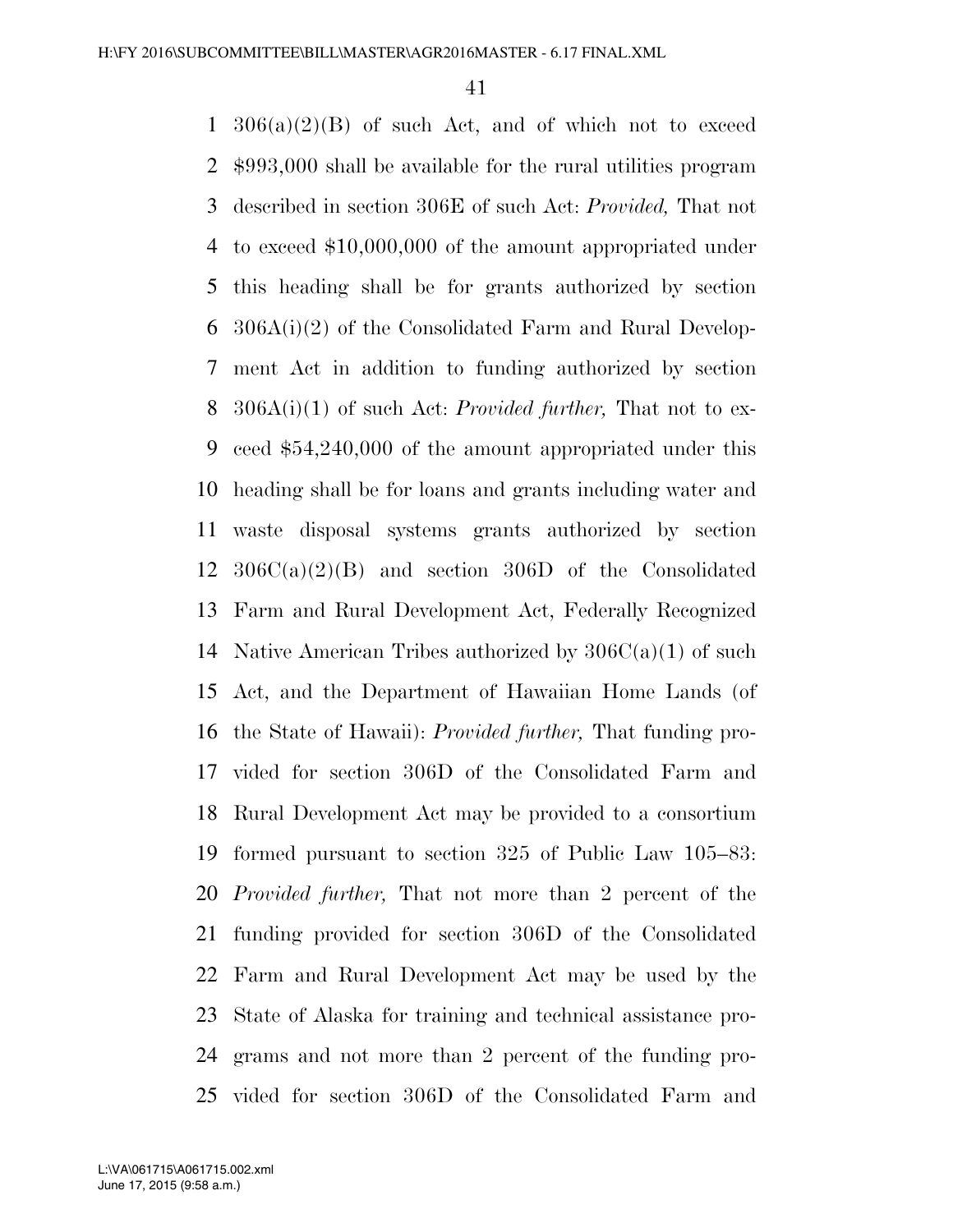Rural Development Act may be used by a consortium formed pursuant to section 325 of Public Law 105–83 for training and technical assistance programs: *Provided fur- ther,* That not to exceed \$19,000,000 of the amount ap- propriated under this heading shall be for technical assist- ance grants for rural water and waste systems pursuant to section 306(a)(14) of such Act, unless the Secretary makes a determination of extreme need, of which \$6,000,000 shall be made available for a grant to a quali- fied nonprofit multi-State regional technical assistance or- ganization, with experience in working with small commu- nities on water and waste water problems, the principal purpose of such grant shall be to assist rural communities with populations of 3,300 or less, in improving the plan- ning, financing, development, operation, and management of water and waste water systems, and of which not less than \$800,000 shall be for a qualified national Native American organization to provide technical assistance for rural water systems for tribal communities: *Provided fur- ther,* That not to exceed \$15,919,000 of the amount ap- propriated under this heading shall be for contracting with qualified national organizations for a circuit rider program to provide technical assistance for rural water systems: *Provided further,* That not to exceed \$4,000,000 shall be for solid waste management grants: *Provided further,* That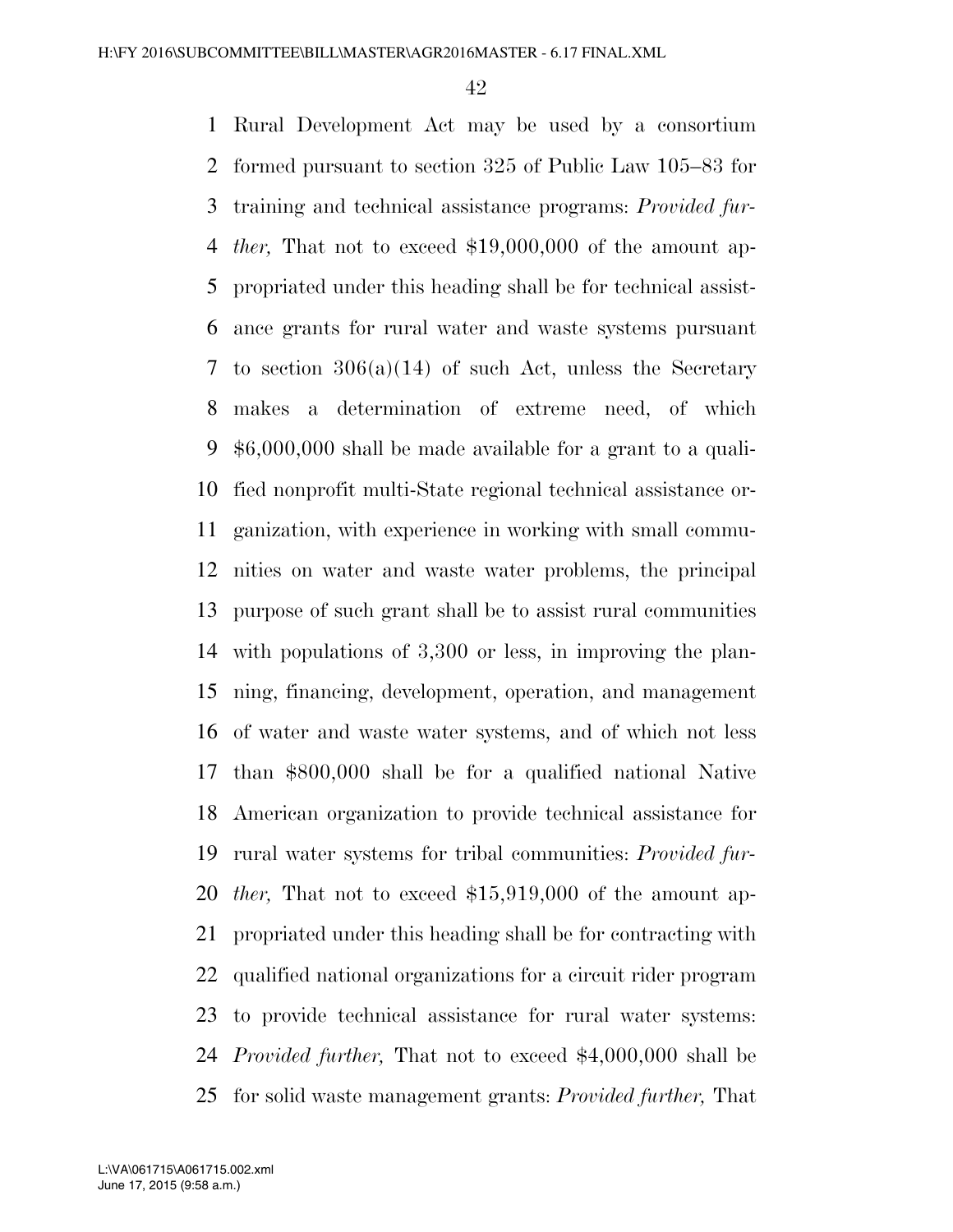any prior year balances for high-energy cost grants au- thorized by section 19 of the Rural Electrification Act of 1936 (7 U.S.C. 918a) shall be transferred to and merged with the Rural Utilities Service, High Energy Cost Grants Account: *Provided further*, That sections 381E–H and 381N of the Consolidated Farm and Rural Development Act are not applicable to the funds made available under this heading.

# RURAL ELECTRIFICATION AND TELECOMMUNICATIONS

- 10 LOANS PROGRAM ACCOUNT
- **INCLUDING TRANSFER OF FUNDS**)

 The principal amount of direct and guaranteed loans as authorized by sections 305 and 306 of the Rural Elec- trification Act of 1936 (7 U.S.C. 935 and 936) shall be made as follows: loans made pursuant to section 306 of that Act, rural electric, \$5,000,000,000; guaranteed un- derwriting loans pursuant to section 313A, \$500,000,000; 5 percent rural telecommunications loans, cost of money rural telecommunications loans, and for loans made pursu- ant to section 306 of that Act, rural telecommunications loans, \$690,000,000: *Provided*, That up to \$2,000,000,000 shall be used for the construction, acquisi- tion, or improvement of fossil-fueled electric generating plants (whether new or existing) that utilize carbon se-questration systems.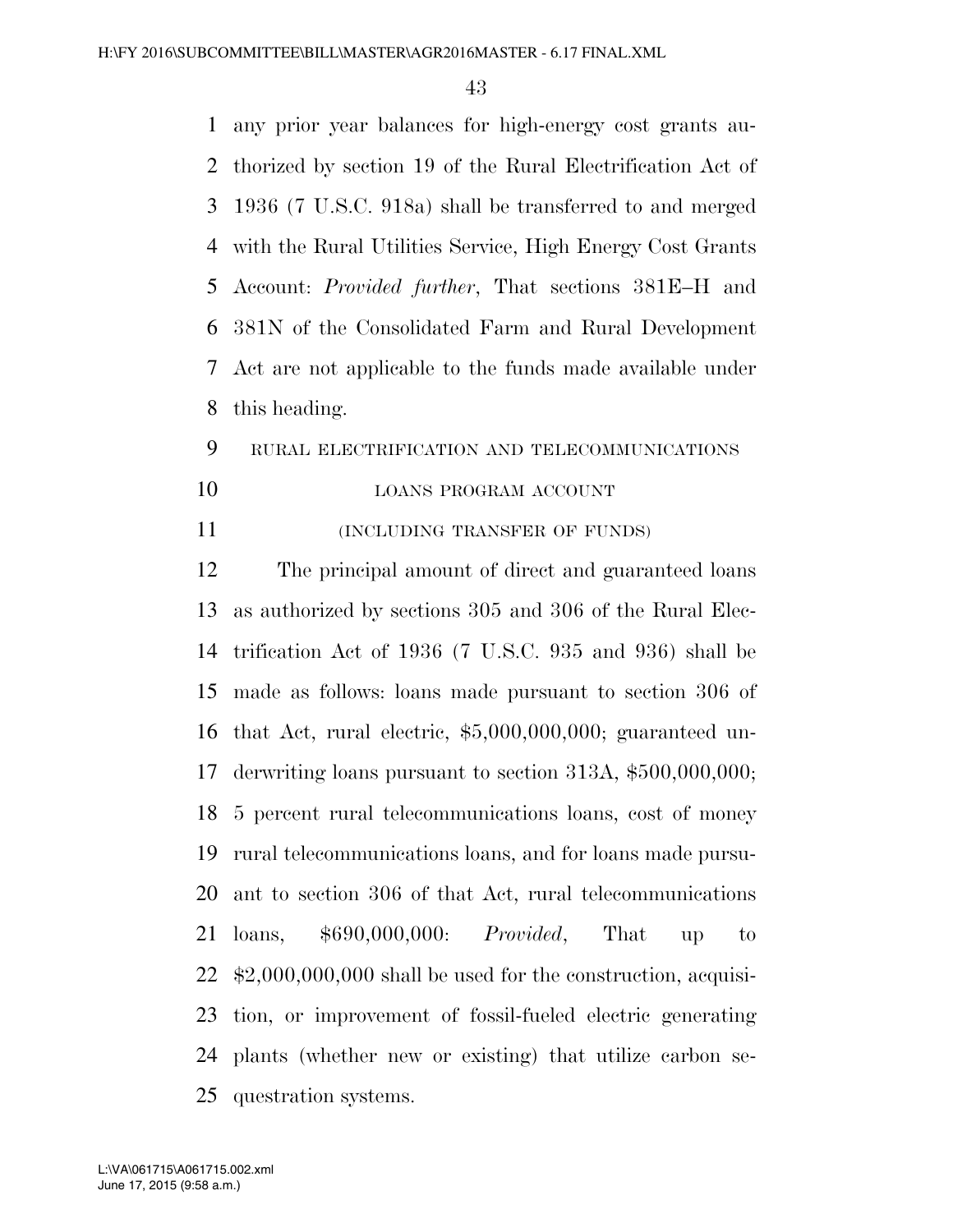For the cost of direct loans as authorized by section 305 of the Rural Electrification Act of 1936 (7 U.S.C. 935), including the cost of modifying loans, as defined in section 502 of the Congressional Budget Act of 1974, cost of money rural telecommunications loans, \$207,000.

 In addition, for administrative expenses necessary to carry out the direct and guaranteed loan programs, \$34,247,000, which shall be transferred to and merged with the appropriation for ''Rural Development, Salaries and Expenses''.

 DISTANCE LEARNING, TELEMEDICINE, AND BROADBAND PROGRAM

 For the principal amount of broadband telecommuni-cation loans, \$24,077,000.

 For grants for telemedicine and distance learning services in rural areas, as authorized by 7 U.S.C. 950aaa et seq., \$20,000,000, to remain available until expended. For the cost of broadband loans, as authorized by section 601 of the Rural Electrification Act, \$5,265,000, to remain available until expended: *Provided*, That the cost of direct loans shall be as defined in section 502 of the Congressional Budget Act of 1974.

 In addition, \$10,372,000, to remain available until expended, for a grant program to finance broadband transmission in rural areas eligible for Distance Learning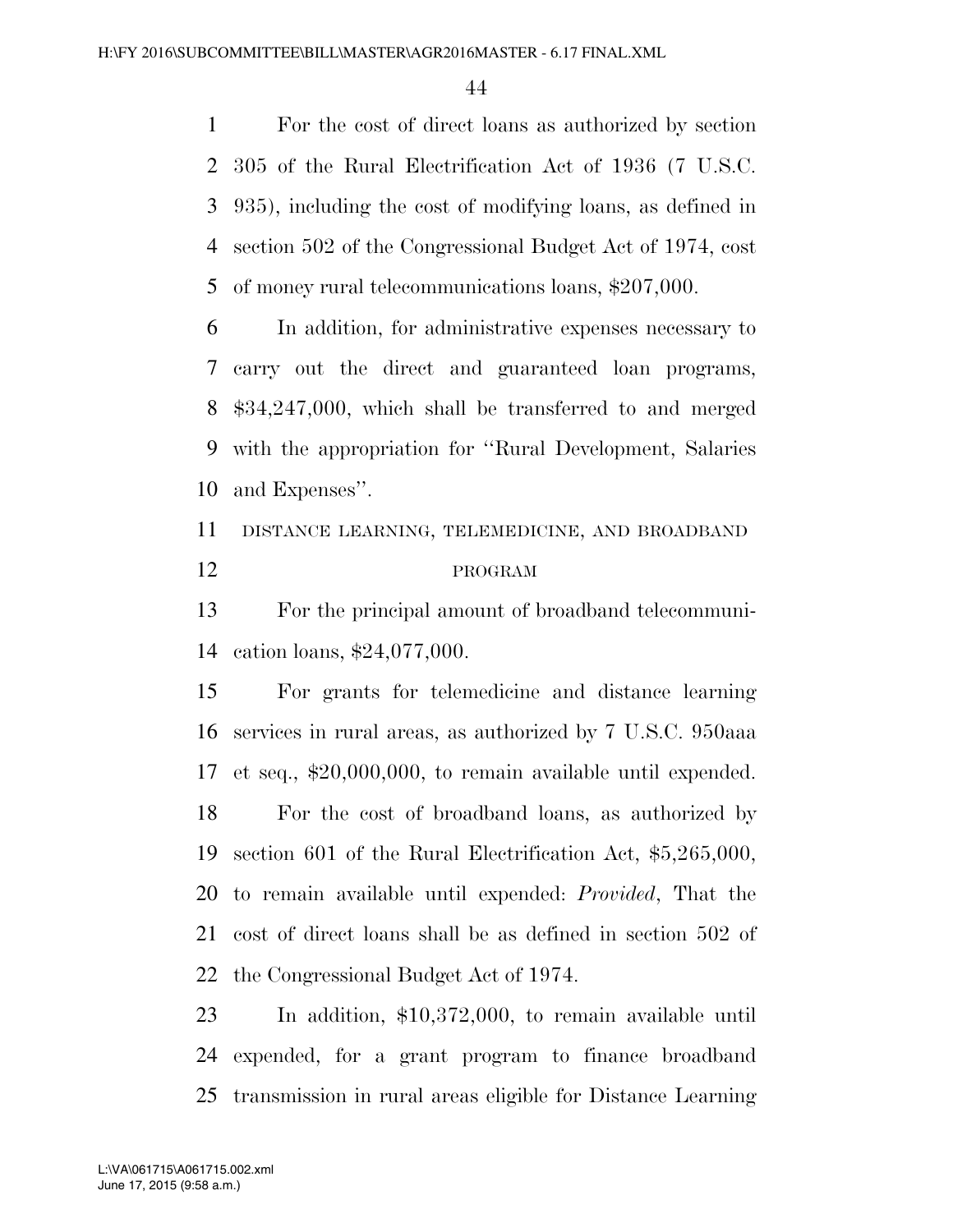| $\mathbf{1}$   | and Telemedicine Program benefits authorized by 7                  |
|----------------|--------------------------------------------------------------------|
| 2              | U.S.C. 950aaa.                                                     |
| 3              | <b>TITLE IV</b>                                                    |
| $\overline{4}$ | DOMESTIC FOOD PROGRAMS                                             |
| 5              | OFFICE OF THE UNDER SECRETARY FOR FOOD,                            |
| 6              | NUTRITION, AND CONSUMER SERVICES                                   |
| 7              | For necessary expenses of the Office of the Under                  |
| 8              | Secretary for Food, Nutrition, and Consumer Services,              |
| 9              | \$811,000.                                                         |
| 10             | FOOD AND NUTRITION SERVICE                                         |
| 11             | CHILD NUTRITION PROGRAMS                                           |
| 12             | (INCLUDING TRANSFERS OF FUNDS)                                     |
| 13             | For necessary expenses to carry out the Richard B.                 |
| 14             | Russell National School Lunch Act (42 U.S.C. 1751 et               |
| 15             | seq.), except section 21, and the Child Nutrition Act of           |
| 16             | 1966 (42 U.S.C. 1771 et seq.), except sections 17 and              |
| 17             | 21; $$21,507,426,000$ to remain available through Sep-             |
| 18             | tember 30, 2017, of which such sums as are made avail-             |
| 19             | able under section $14222(b)(1)$ of the Food, Conservation,        |
| 20             | and Energy Act of 2008 (Public Law 110–246), as                    |
| 21             | amended by this Act, shall be merged with and available            |
| 22             | for the same time period and purposes as provided herein.          |
| 23             | <i>Provided</i> , That of the total amount available, \$17,004,000 |
| 24             | shall be available to carry out section 19 of the Child Nu-        |
| 25             | trition Act of 1966 (42 U.S.C. 1771 et seq.): Provided             |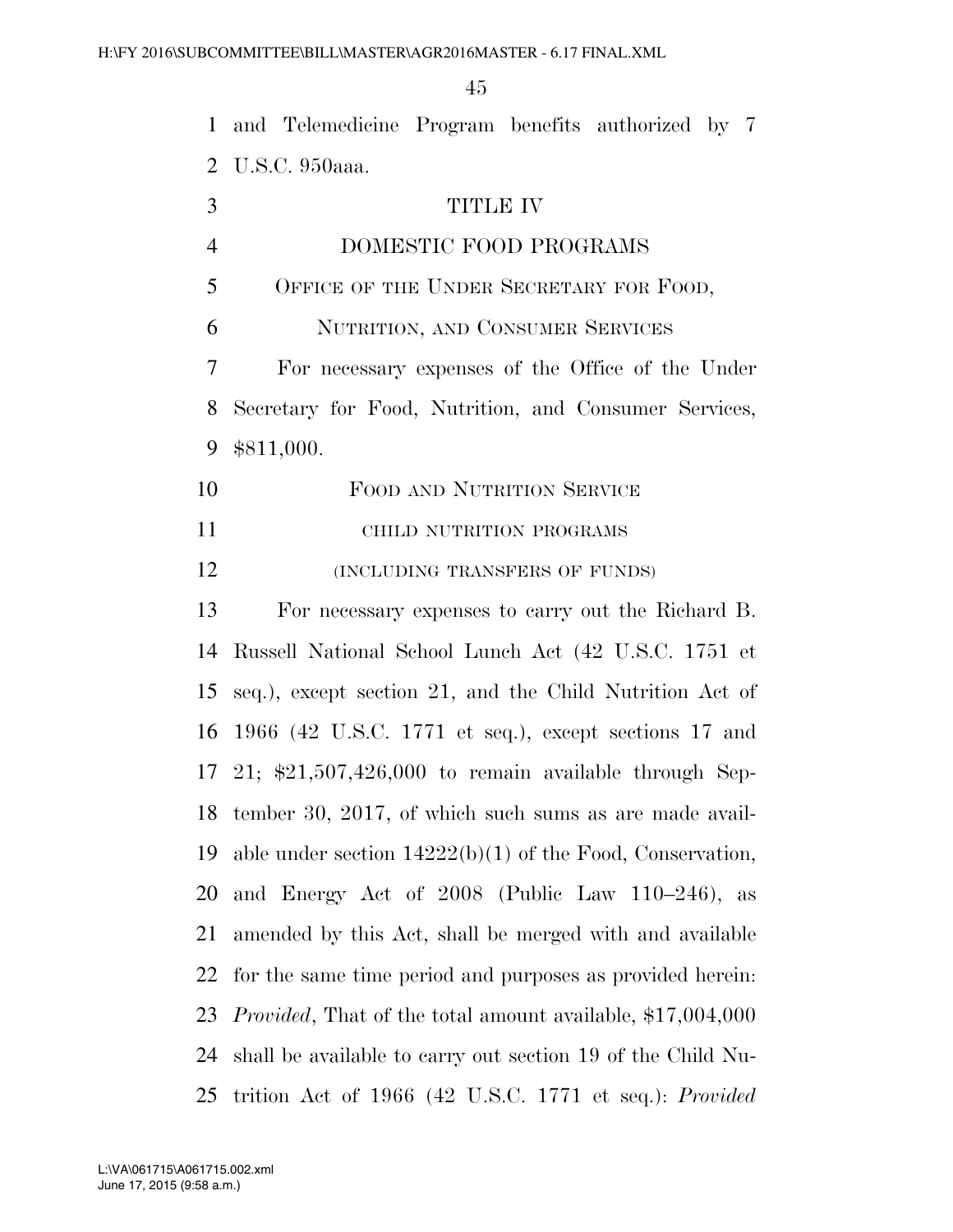*further*, That of the total amount available, \$20,000,000 shall be available to provide competitive grants to State agencies for subgrants to local educational agencies and schools to purchase the equipment needed to serve healthier meals, improve food safety, and to help support the establishment, maintenance, or expansion of the school breakfast program: *Provided further*, That of the total amount available, \$12,000,000 shall remain available until 9 expended to carry out section  $749(g)$  of the Agriculture Appropriations Act of 2010 (Public Law 111–80).

 SPECIAL SUPPLEMENTAL NUTRITION PROGRAM FOR WOMEN, INFANTS, AND CHILDREN (WIC)

 For necessary expenses to carry out the special sup- plemental nutrition program as authorized by section 17 of the Child Nutrition Act of 1966 (42 U.S.C. 1786), \$6,484,000,000, to remain available through September 30, 2017: *Provided*, That notwithstanding section 17(h)(10) of the Child Nutrition Act of 1966 (42 U.S.C. 1786(h)(10)), not less than \$60,000,000 shall be used for breastfeeding peer counselors and other related activities, \$14,000,000 shall be used for infrastructure, \$55,000,000 shall be used for management information systems, in- cluding WIC electronic benefit transfer systems and activi- ties: *Provided further*, That none of the funds provided in this account shall be available for the purchase of infant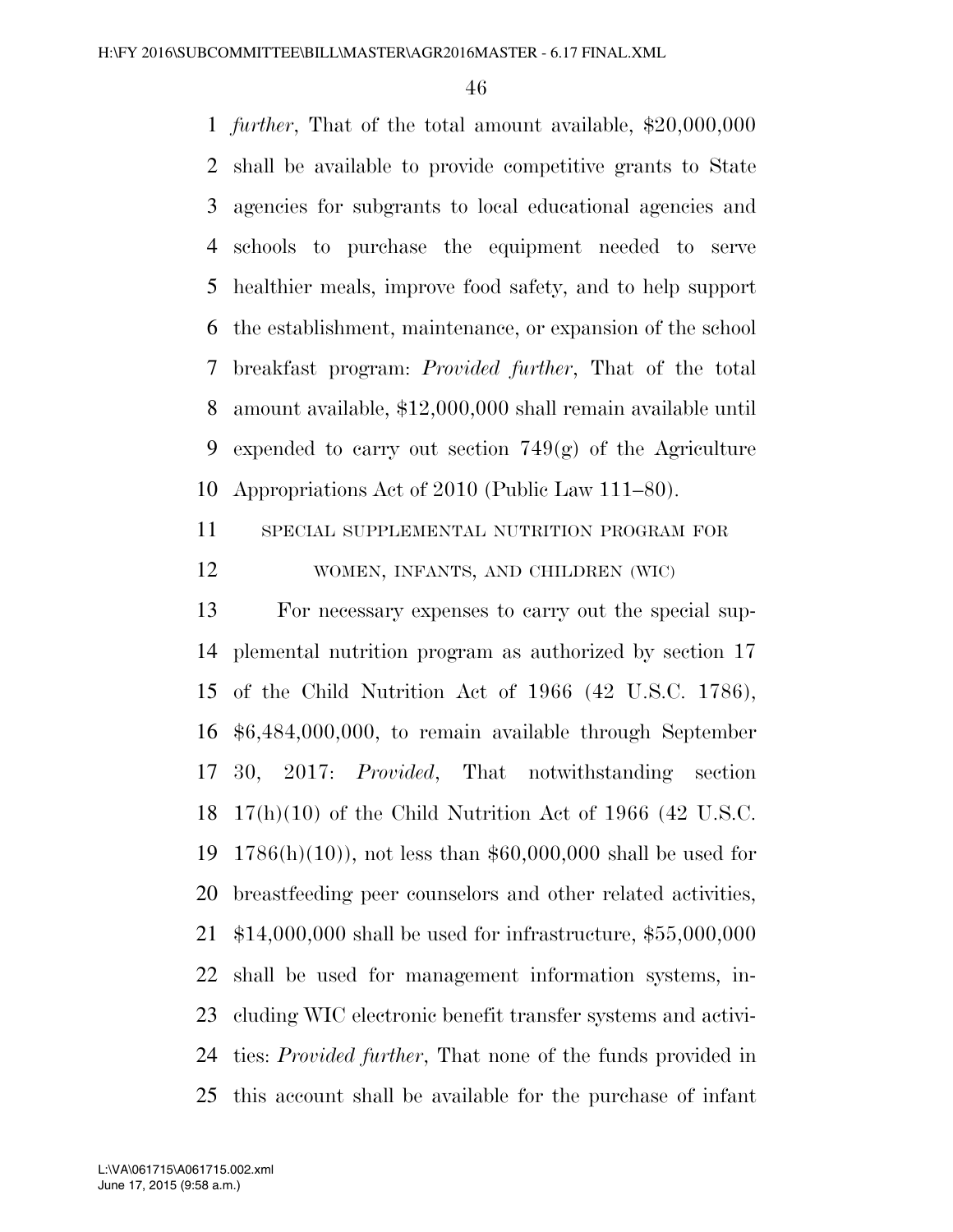formula except in accordance with the cost containment and competitive bidding requirements specified in section 17 of such Act: *Provided further*, That none of the funds provided shall be available for activities that are not fully reimbursed by other Federal Government departments or agencies unless authorized by section 17 of such Act: *Pro- vided further*, That upon termination of a federally man- dated vendor moratorium and subject to terms and condi- tions established by the Secretary, the Secretary may 10 waive the requirement at 7 CFR  $246.12(g)(6)$  at the re-quest of a State agency.

SUPPLEMENTAL NUTRITION ASSISTANCE PROGRAM

 For necessary expenses to carry out the Food and Nutrition Act of 2008 (7 U.S.C. 2011 et seq.), \$81,653,207,000, of which \$3,000,000,000, to remain available through September 30, 2017, shall be placed in reserve for use only in such amounts and at such times as may become necessary to carry out program operations: *Provided*, That funds provided herein shall be expended in accordance with section 16 of the Food and Nutrition Act of 2008: *Provided further*, That of the funds made available under this heading, \$998,000 may be used to provide nutrition education services to State agencies and Federally Recognized Tribes participating in the Food Distribution Program on Indian Reservations: *Provided*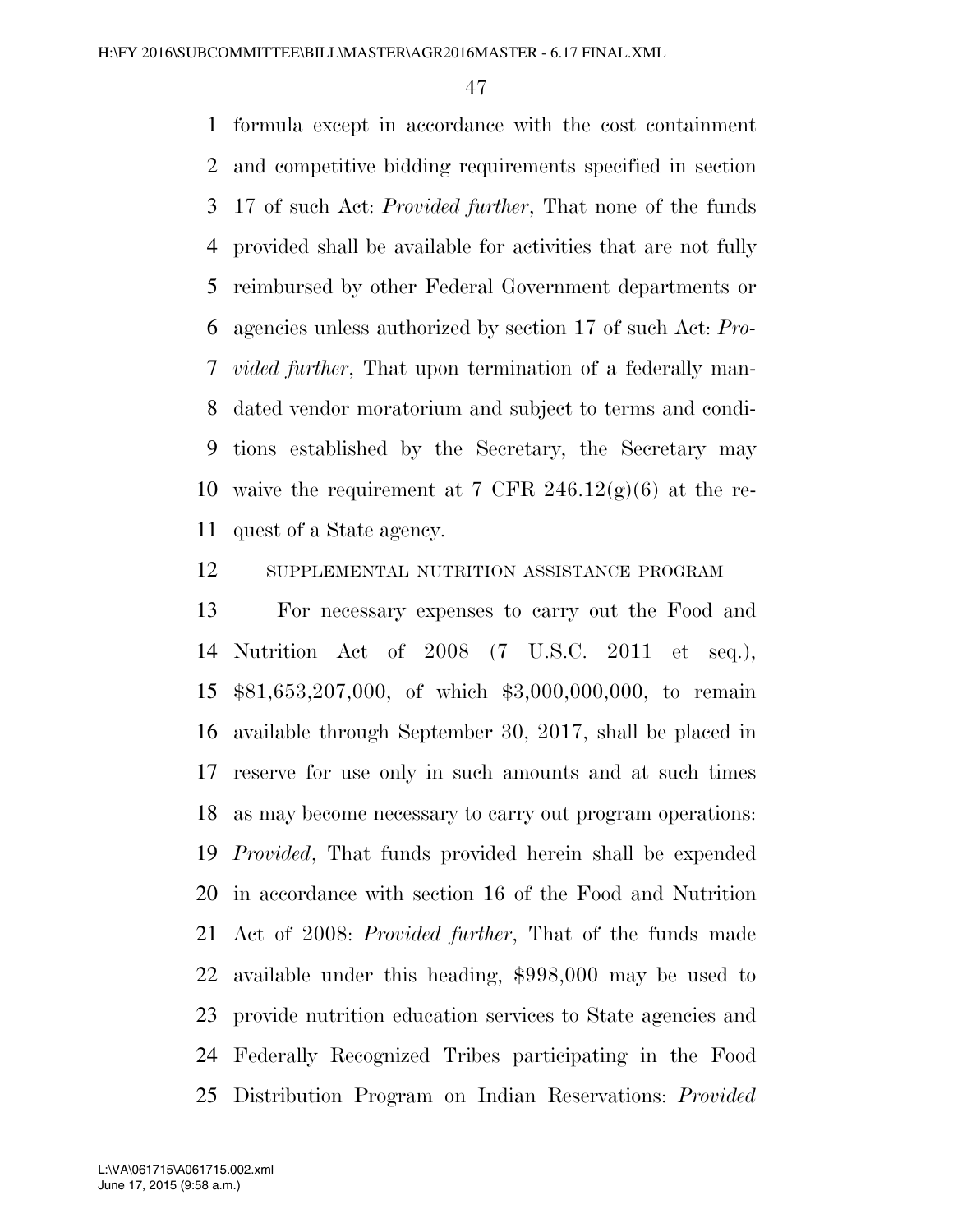*further*, That this appropriation shall be subject to any work registration or workfare requirements as may be re- quired by law: *Provided further*, That funds made available for Employment and Training under this heading shall re- main available through September 30, 2017: *Provided fur- ther*, That funds made available under this heading for section 28(d)(1) and section 27(a) of the Food and Nutri- tion Act of 2008 shall remain available through September 30, 2017: *Provided further*, That, subject to section 735 of this Act, funds made available under this heading may be used to enter into contracts and employ staff to conduct studies, evaluations, or to conduct activities related to pro- gram integrity provided that such activities are authorized by the Food and Nutrition Act of 2008.

15 COMMODITY ASSISTANCE PROGRAM

 For necessary expenses to carry out disaster assist- ance and the Commodity Supplemental Food Program as authorized by section 4(a) of the Agriculture and Con- sumer Protection Act of 1973 (7 U.S.C. 612c note); the Emergency Food Assistance Act of 1983; special assist- ance for the nuclear affected islands, as authorized by sec- tion 103(f)(2) of the Compact of Free Association Amend- ments Act of 2003 (Public Law 108–188); and the Farm- ers' Market Nutrition Program, as authorized by section 17(m) of the Child Nutrition Act of 1966, \$288,317,000,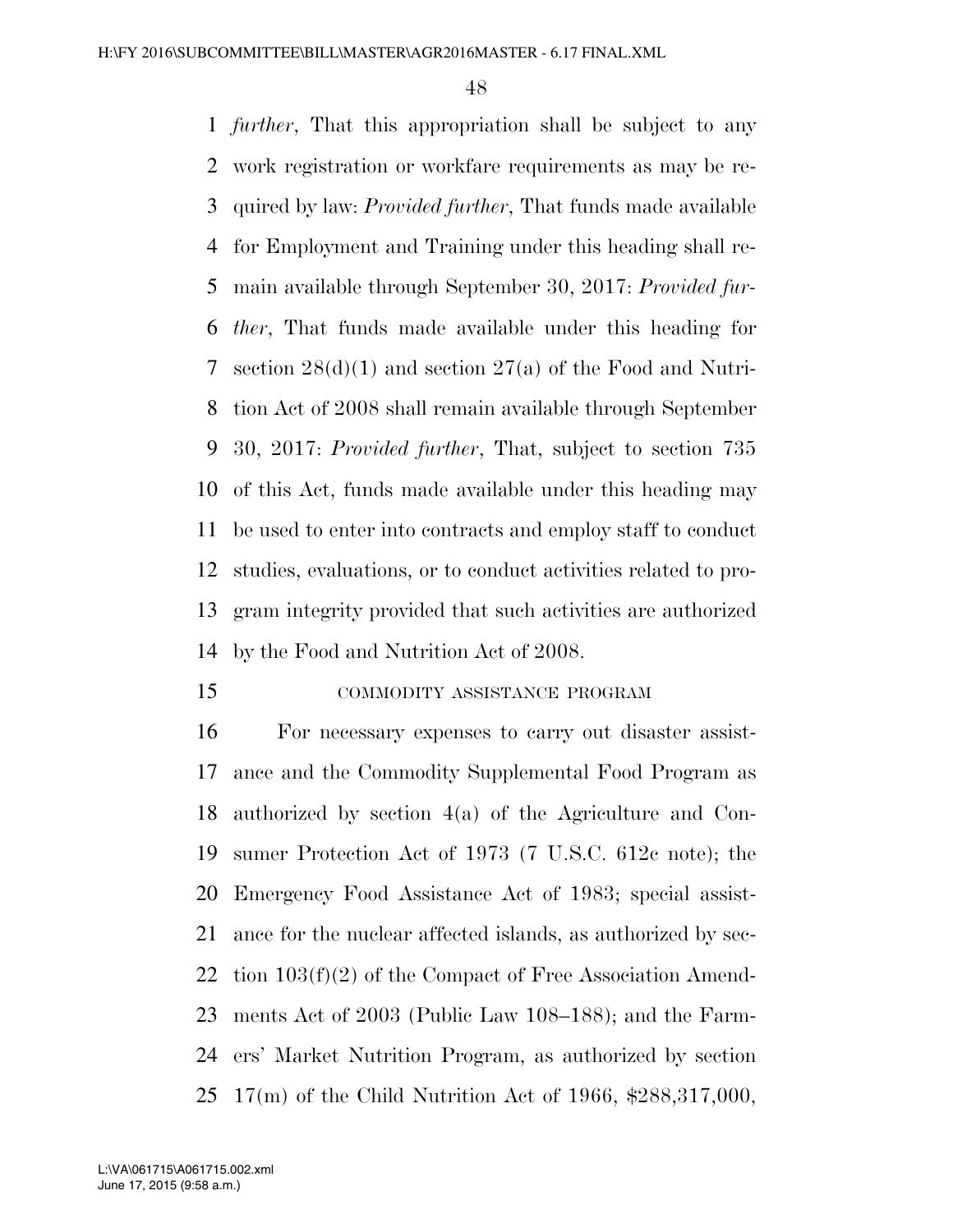to remain available through September 30, 2017: *Pro- vided*, That none of these funds shall be available to reim- burse the Commodity Credit Corporation for commodities donated to the program: *Provided further*, That notwith- standing any other provision of law, effective with funds made available in fiscal year 2016 to support the Seniors Farmers' Market Nutrition Program, as authorized by section 4402 of the Farm Security and Rural Investment Act of 2002, such funds shall remain available through September 30, 2017: *Provided further*, That of the funds made available under section 27(a) of the Food and Nutri-12 tion Act of (7 U.S.C.  $2036(a)$ ), the Secretary may use up to 10 percent for costs associated with the distribu-tion of commodities.

## NUTRITION PROGRAMS ADMINISTRATION

 For necessary administrative expenses of the Food and Nutrition Service for carrying out any domestic nutri- tion assistance program, \$141,348,000: *Provided*, That of the funds provided herein, \$2,000,000 shall be used for the purposes of section 4404 of Public Law 107–171, as amended by section 4401 of Public Law 110–246.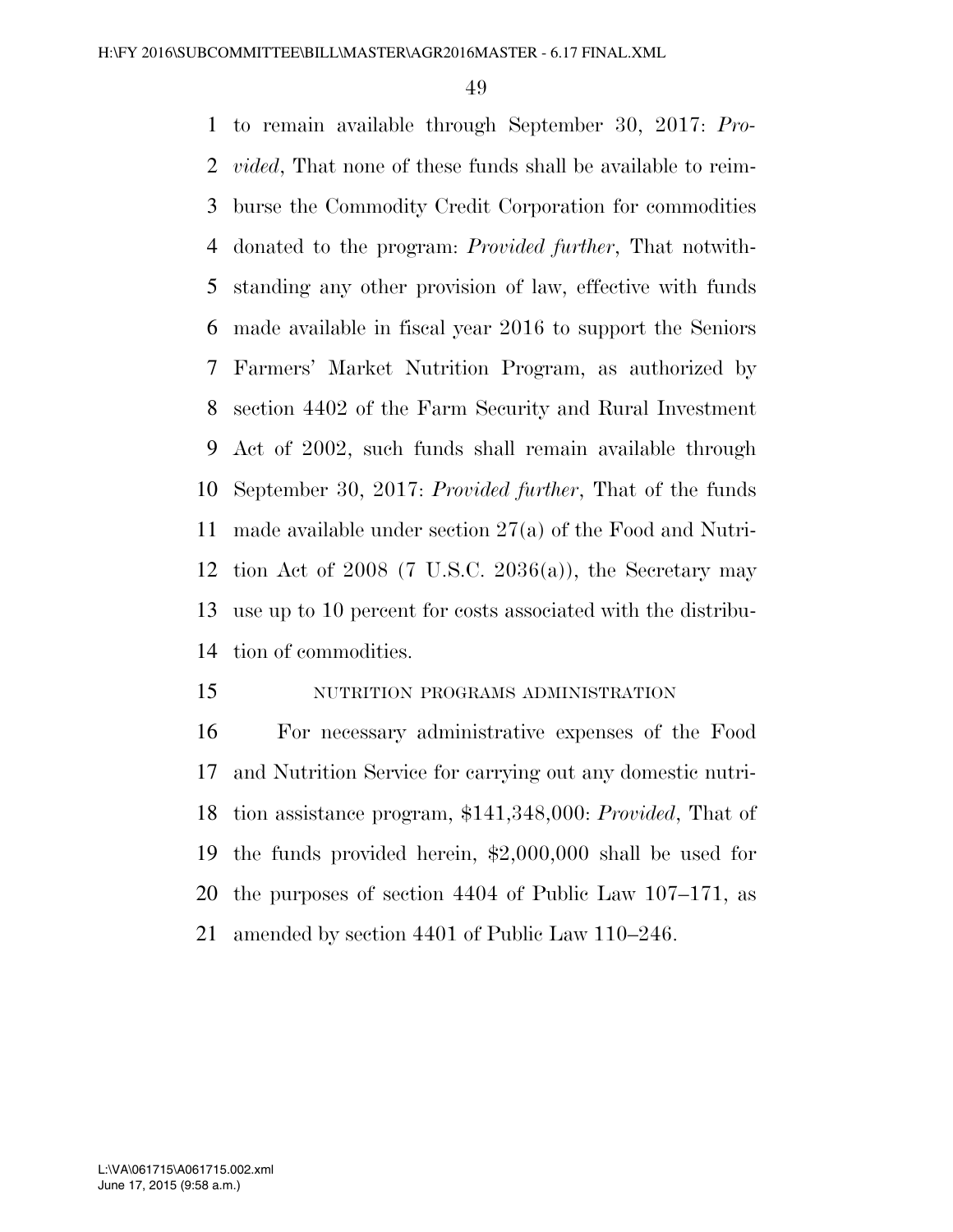|   | TITLE V                                            |
|---|----------------------------------------------------|
| 2 | FOREIGN ASSISTANCE AND RELATED                     |
| 3 | PROGRAMS                                           |
|   | FOREIGN AGRICULTURAL SERVICE                       |
|   | <b>SALARIES AND EXPENSES</b>                       |
| 6 | (INCLUDING TRANSFERS OF FUNDS)                     |
|   | For necessary expenses of the Foreign Agricultural |

 Service, including not to exceed \$250,000 for representa- tion allowances and for expenses pursuant to section 8 of the Act approved August 3, 1956 (7 U.S.C. 1766), \$184,423,000: *Provided*, That the Service may utilize ad- vances of funds, or reimburse this appropriation for ex- penditures made on behalf of Federal agencies, public and private organizations and institutions under agreements executed pursuant to the agricultural food production as- sistance programs (7 U.S.C. 1737) and the foreign assist- ance programs of the United States Agency for Inter- national Development: *Provided further*, That funds made available for middle-income country training programs, funds made available for the Borlaug International Agri- cultural Science and Technology Fellowship program, and up to \$2,000,000 of the Foreign Agricultural Service ap- propriation solely for the purpose of offsetting fluctuations in international currency exchange rates, subject to docu-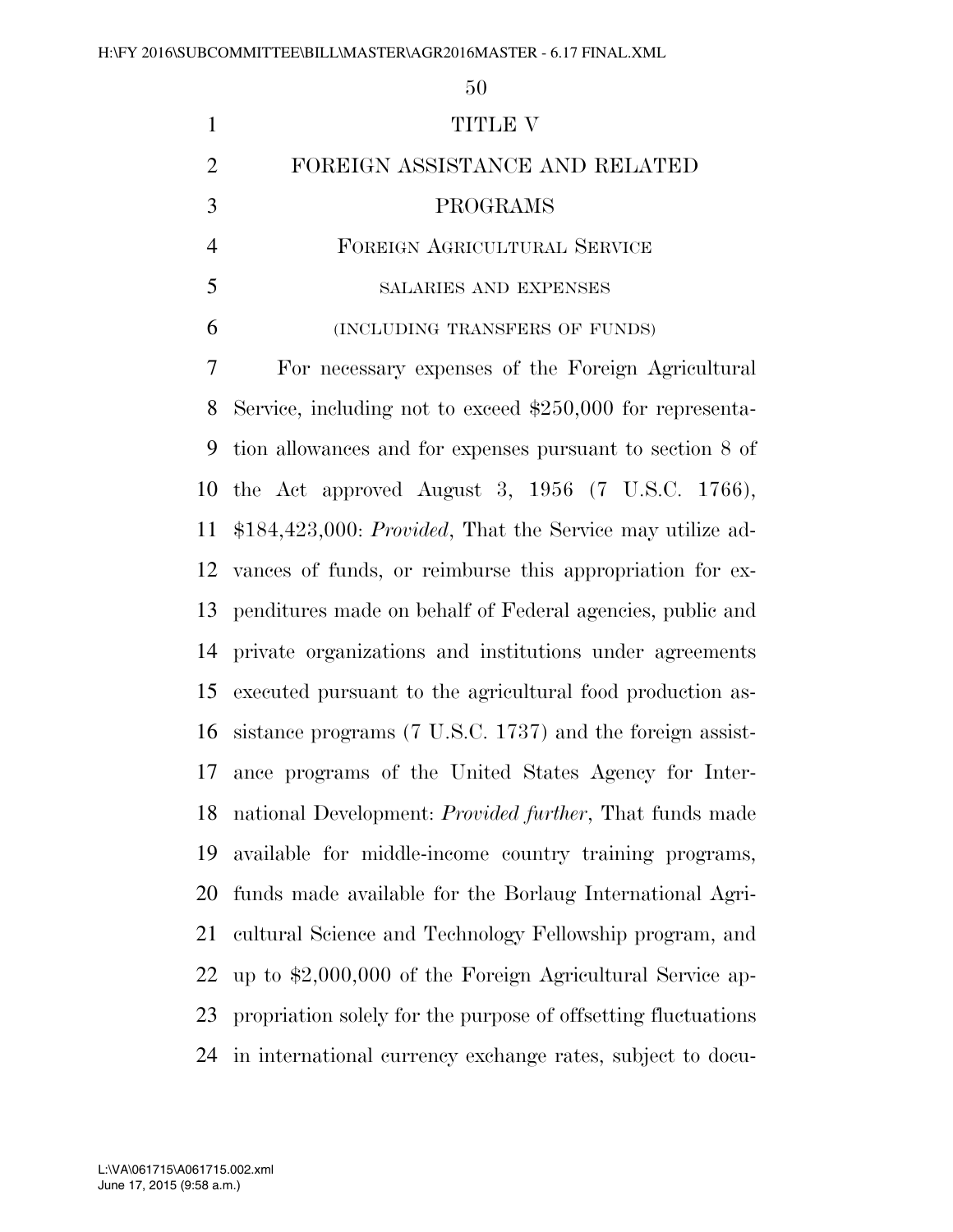mentation by the Foreign Agricultural Service, shall re-main available until expended.

- FOOD FOR PEACE TITLE I DIRECT CREDIT AND FOOD FOR PROGRESS PROGRAM ACCOUNT
- (INCLUDING TRANSFER OF FUNDS)

 For administrative expenses to carry out the credit program of title I, Food for Peace Act (Public Law 83– 480) and the Food for Progress Act of 1985, \$2,528,000, shall be transferred to and merged with the appropriation for ''Farm Service Agency, Salaries and Expenses''.

11 FOOD FOR PEACE TITLE II GRANTS

 For expenses during the current fiscal year, not oth- erwise recoverable, and unrecovered prior years' costs, in- cluding interest thereon, under the Food for Peace Act (Public Law 83–480), for commodities supplied in connec- tion with dispositions abroad under title II of said Act, \$1,417,000,000, to remain available until expended.

MCGOVERN-DOLE INTERNATIONAL FOOD FOR EDUCATION

AND CHILD NUTRITION PROGRAM GRANTS

 For necessary expenses to carry out the provisions of section 3107 of the Farm Security and Rural Invest- ment Act of 2002 (7 U.S.C. 1736o–1), \$191,626,000, to remain available until expended: *Provided*, That the Com- modity Credit Corporation is authorized to provide the services, facilities, and authorities for the purpose of im-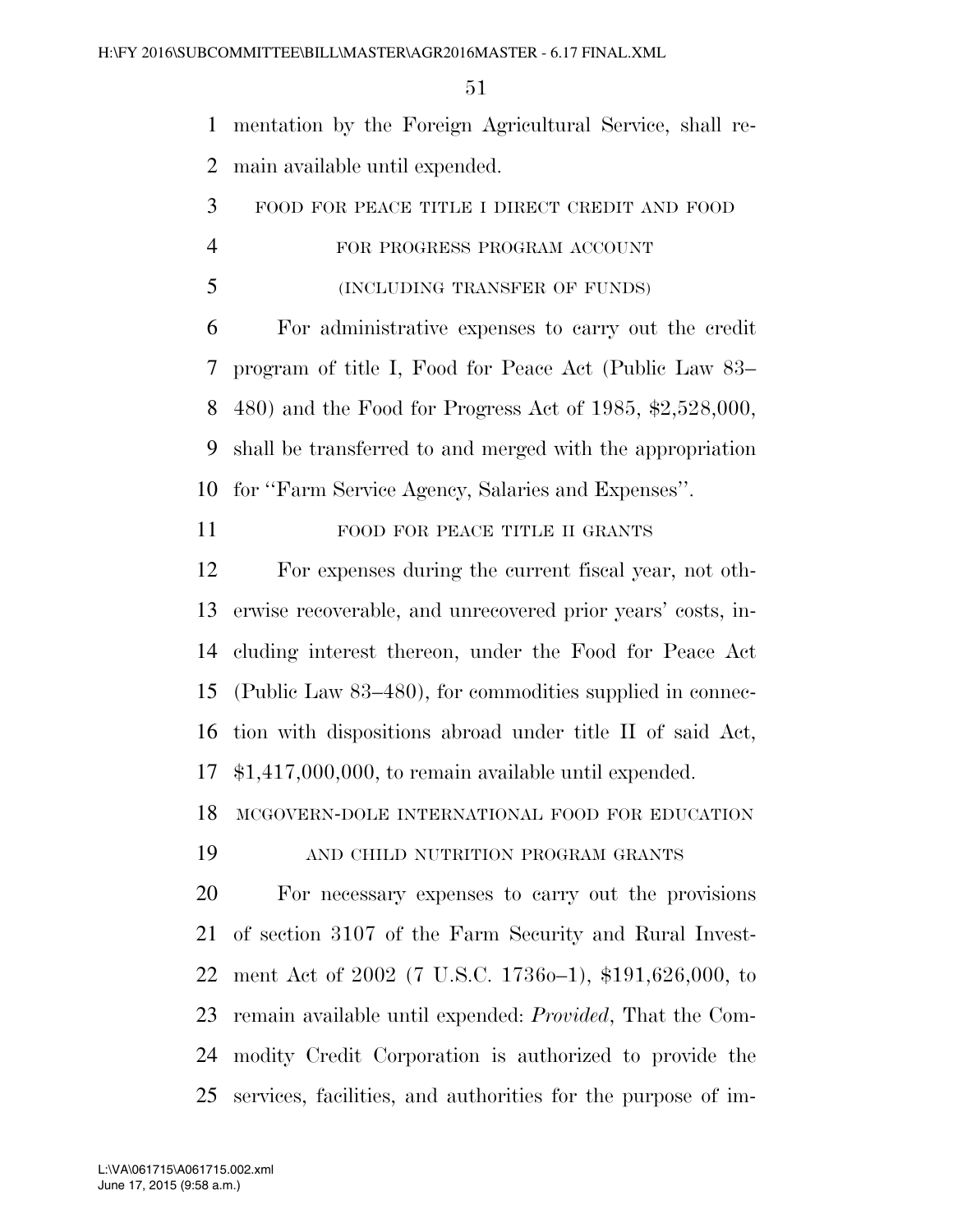plementing such section, subject to reimbursement from amounts provided herein.

COMMODITY CREDIT CORPORATION EXPORT (LOANS)

## CREDIT GUARANTEE PROGRAM ACCOUNT

(INCLUDING TRANSFERS OF FUNDS)

 For administrative expenses to carry out the Com- modity Credit Corporation's Export Guarantee Program, GSM 102 and GSM 103, \$6,748,000; to cover common overhead expenses as permitted by section 11 of the Com- modity Credit Corporation Charter Act and in conformity with the Federal Credit Reform Act of 1990, of which \$6,394,000 shall be transferred to and merged with the appropriation for ''Foreign Agricultural Service, Salaries and Expenses'', and of which \$354,000 shall be trans- ferred to and merged with the appropriation for ''Farm Service Agency, Salaries and Expenses''.

- 17 TITLE VI RELATED AGENCIES AND FOOD AND DRUG ADMINISTRATION DEPARTMENT OF HEALTH AND HUMAN SERVICES
- 21 FOOD AND DRUG ADMINISTRATION
- 22 SALARIES AND EXPENSES

 For necessary expenses of the Food and Drug Ad- ministration, including hire and purchase of passenger motor vehicles; for payment of space rental and related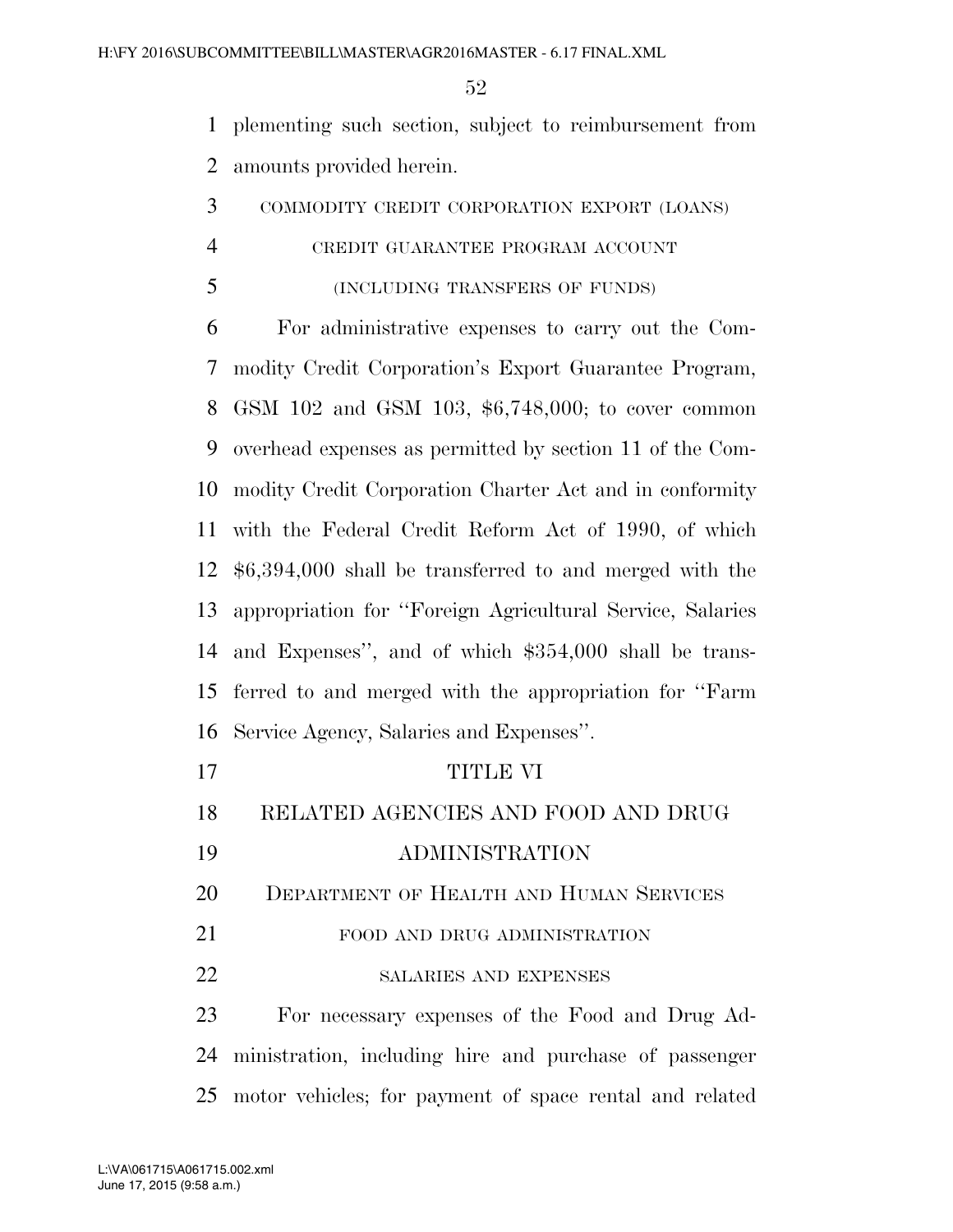costs pursuant to Public Law 92–313 for programs and activities of the Food and Drug Administration which are included in this Act; for rental of special purpose space in the District of Columbia or elsewhere; for miscellaneous and emergency expenses of enforcement activities, author- ized and approved by the Secretary and to be accounted for solely on the Secretary's certificate, not to exceed \$25,000; and notwithstanding section 521 of Public Law 107–188; \$4,549,219,000: *Provided,* That of the amount provided under this heading, \$826,072,000 shall be de- rived from prescription drug user fees authorized by 21 U.S.C. 379h, and shall be credited to this account and remain available until expended; \$134,475,000 shall be de- rived from medical device user fees authorized by 21 U.S.C. 379j, and shall be credited to this account and re- main available until expended; \$320,029,000 shall be de- rived from human generic drug user fees authorized by 21 U.S.C. 379j–42, and shall be credited to this account and remain available until expended; \$21,540,000 shall be derived from biosimilar biological product user fees au- thorized by 21 U.S.C. 379j–52, and shall be credited to this account and remain available until expended; \$22,140,000 shall be derived from animal drug user fees authorized by 21 U.S.C. 379j–12, and shall be credited to this account and remain available until expended;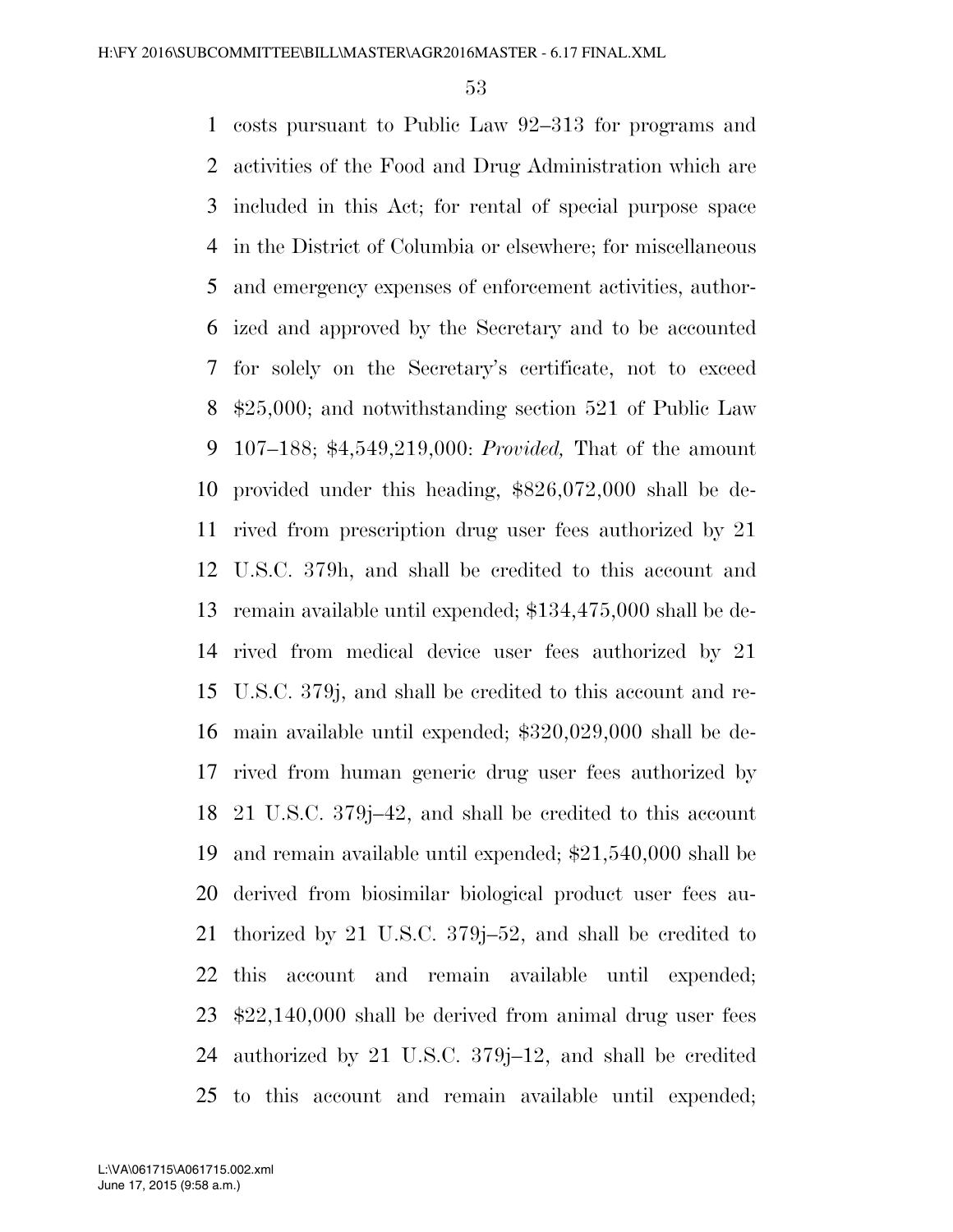\$7,429,000 shall be derived from animal generic drug user fees authorized by 21 U.S.C. 379j–21, and shall be cred- ited to this account and remain available until expended; \$599,000,000 shall be derived from tobacco product user fees authorized by 21 U.S.C. 387s, and shall be credited to this account and remain available until expended: *Pro- vided further,* That in addition and notwithstanding any other provision under this heading, amounts collected for prescription drug user fees, medical device user fees, human generic drug user fees, biosimilar biological prod- uct user fees, animal drug user fees, and animal generic drug user fees that exceed the respective fiscal year 2016 limitations are appropriated and shall be credited to this account and remain available until expended: *Provided fur- ther,* That fees derived from prescription drug, medical de- vice, human generic drug, biosimilar biological product, animal drug, and animal generic drug assessments for fis- cal year 2016, including any such fees collected prior to fiscal year 2016 but credited for fiscal year 2016, shall be subject to the fiscal year 2016 limitations: *Provided fur- ther,* That the Secretary may accept payment during fiscal year 2016 of user fees specified under this heading and authorized for fiscal year 2017, prior to the due date for such fees, and that amounts of such fees assessed for fis-cal year 2017 for which the Secretary accepts payment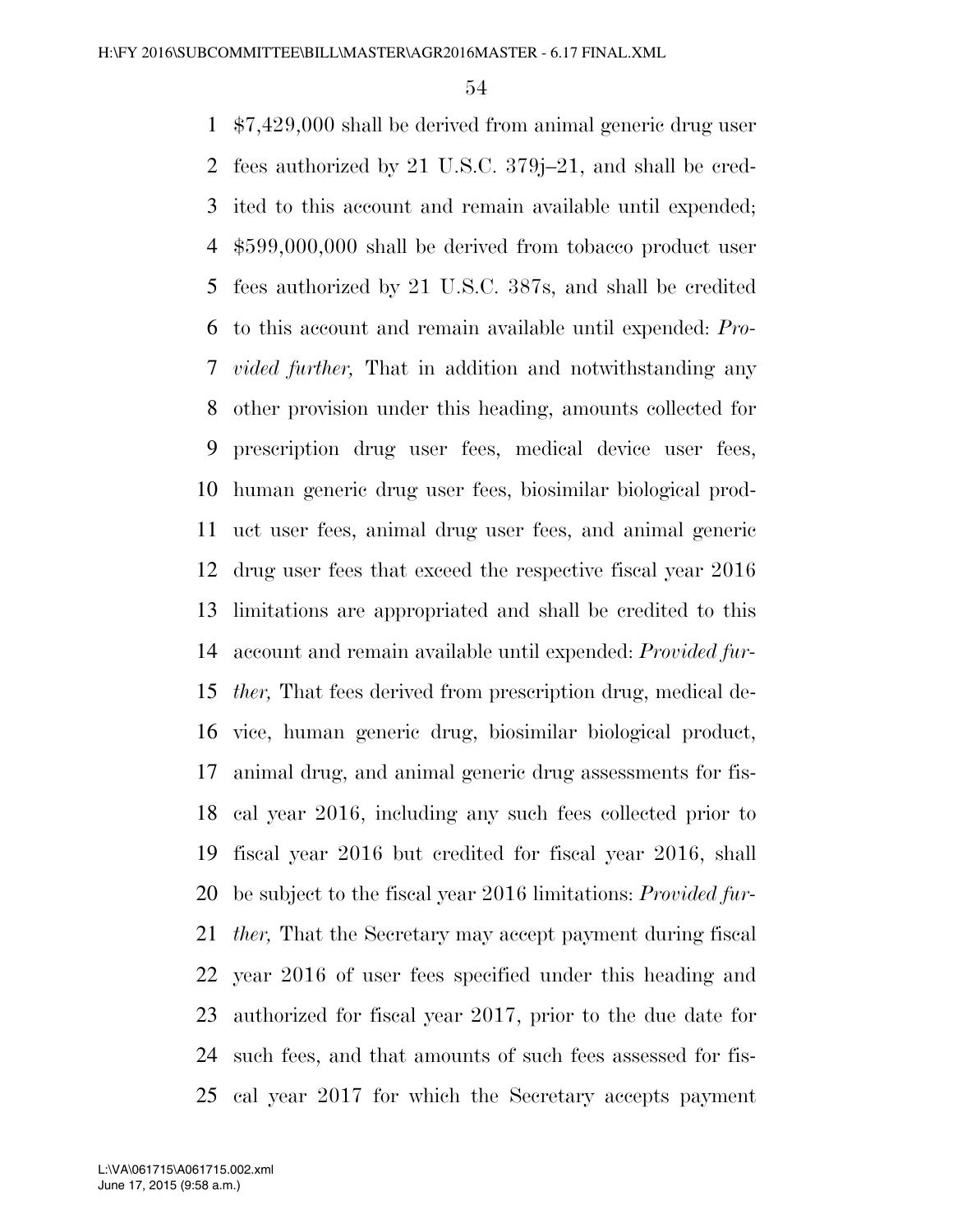in fiscal year 2016 shall not be included in amounts under this heading: *Provided further,* That none of these funds shall be used to develop, establish, or operate any program of user fees authorized by 31 U.S.C. 9701: *Provided fur- ther,* That of the total amount appropriated: (1) \$938,403,000 shall be for the Center for Food Safety and Applied Nutrition and related field activities in the Office of Regulatory Affairs; (2) \$1,365,691,000 shall be for the Center for Drug Evaluation and Research and related field activities in the Office of Regulatory Affairs; (3) \$345,190,000 shall be for the Center for Biologics Evalua- tion and Research and for related field activities in the Office of Regulatory Affairs; (4) \$177,615,000 shall be for the Center for Veterinary Medicine and for related field activities in the Office of Regulatory Affairs; (5) \$424,135,000 shall be for the Center for Devices and Ra- diological Health and for related field activities in the Of- fice of Regulatory Affairs; (6) \$59,171,000 shall be for the National Center for Toxicological Research; (7) \$564,117,000 shall be for the Center for Tobacco Prod- ucts and for related field activities in the Office of Regu- latory Affairs; (8) not to exceed \$164,762,000 shall be for Rent and Related activities, of which \$47,218,000 is for White Oak Consolidation, other than the amounts paid to the General Services Administration for rent; (9) not to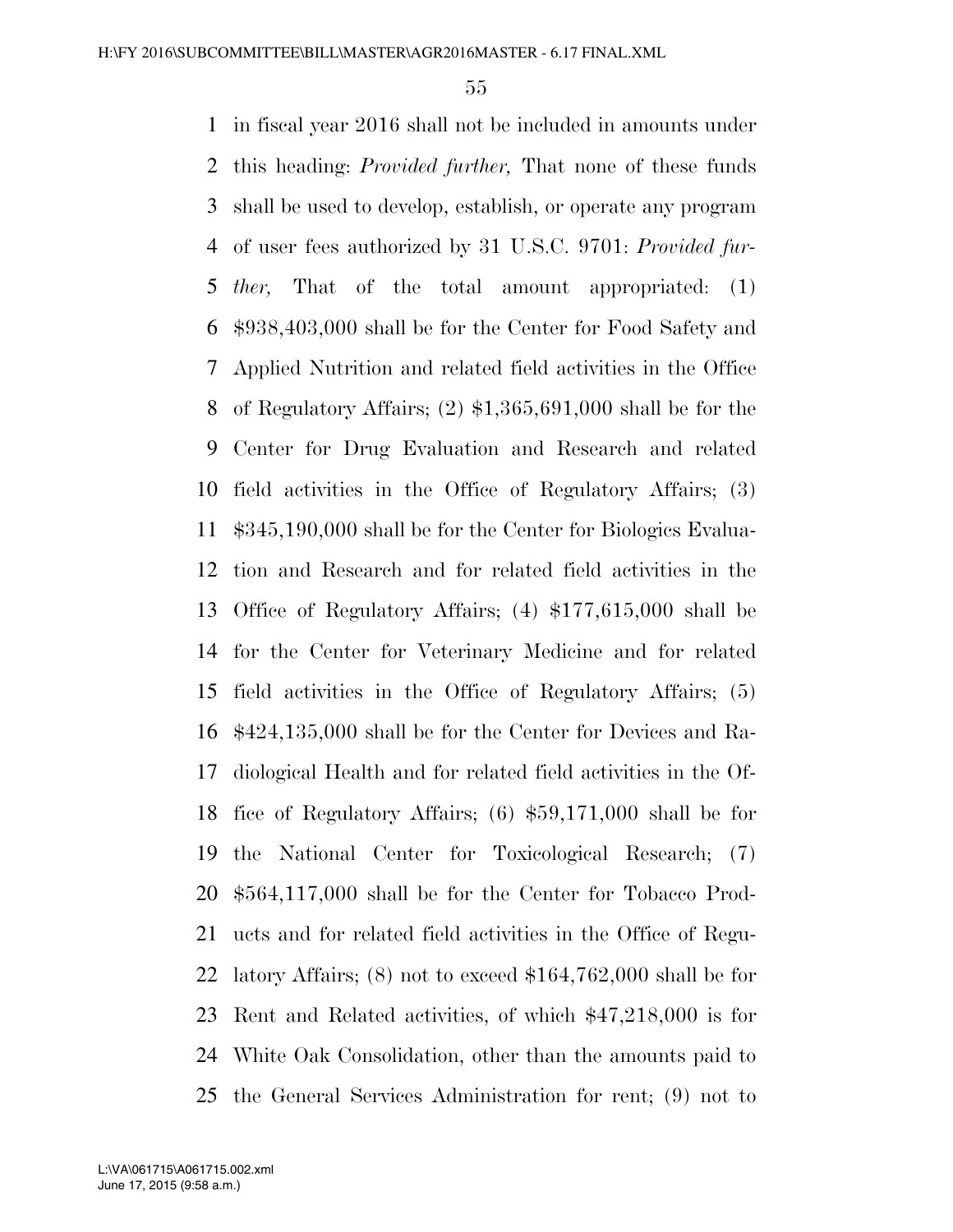exceed \$229,432,000 shall be for payments to the General Services Administration for rent; and (10) \$280,703,000 shall be for other activities, including the Office of the Commissioner of Food and Drugs, the Office of Foods and Veterinary Medicine, the Office of Medical and Tobacco Products, the Office of Global and Regulatory Policy, the Office of Operations, the Office of the Chief Scientist, and central services for these offices: *Provided further,* That not to exceed \$25,000 of this amount shall be for official reception and representation expenses, not otherwise pro- vided for, as determined by the Commissioner: *Provided further,* That any transfer of funds pursuant to section 770(n) of the Federal Food, Drug, and Cosmetic Act (21 U.S.C. 379dd(n)) shall only be from amounts made avail- able under this heading for other activities: *Provided fur- ther,* That funds may be transferred from one specified activity to another with the prior approval of the Commit-tees on Appropriations of both Houses of Congress.

 In addition, mammography user fees authorized by 42 U.S.C. 263b, export certification user fees authorized by 21 U.S.C. 381, priority review user fees authorized by 21 U.S.C. 360n and 360ff, food and feed recall fees, food reinspection fees, and voluntary qualified importer pro- gram fees authorized by 21 U.S.C. 379j–31, outsourcing facility fees authorized by 21 U.S.C. 379j–62, prescription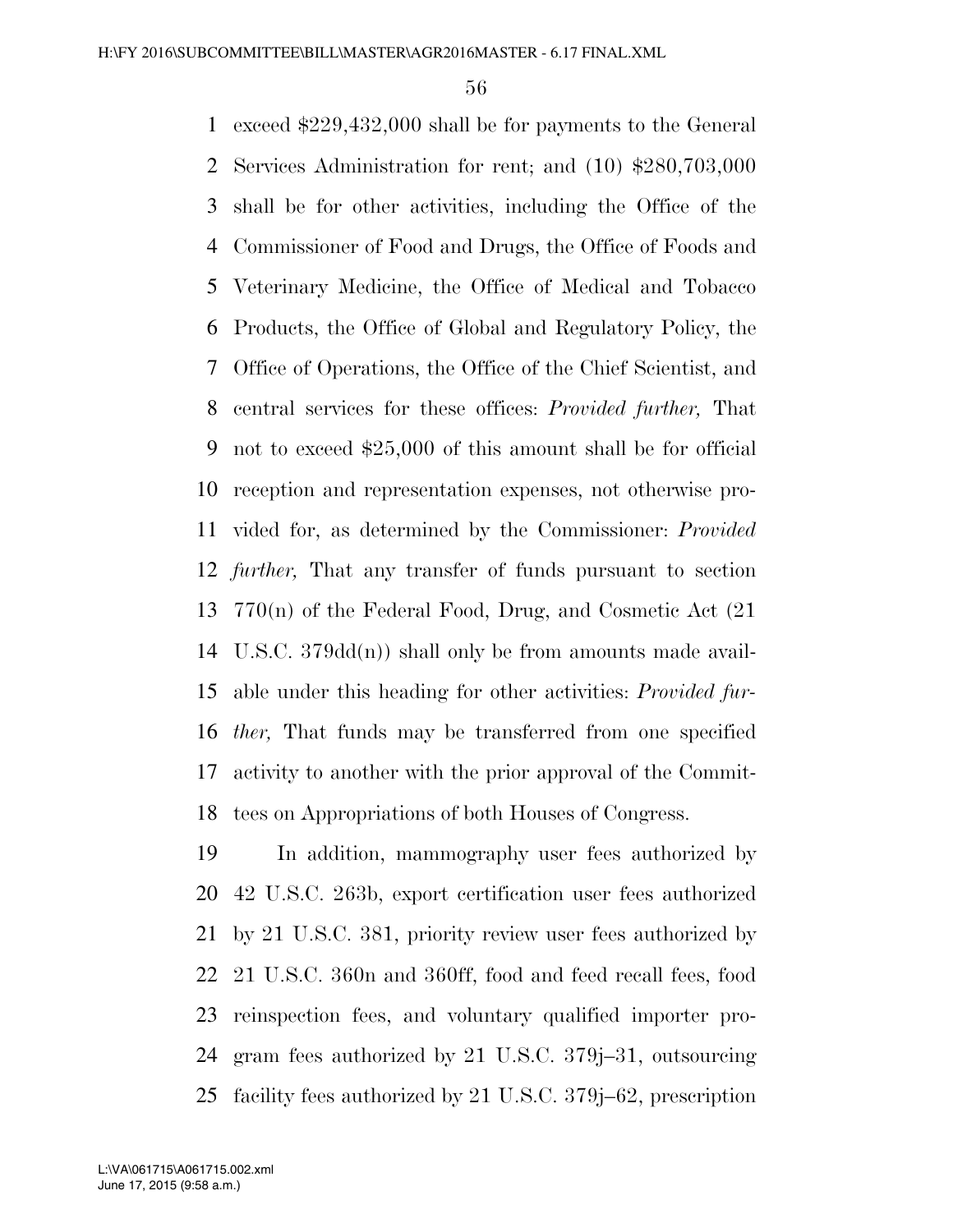drug wholesale distributor licensing and inspection fees authorized by 21 U.S.C. 353(e)(3), and third-party logis- tics provider licensing and inspection fees authorized by 4 21 U.S.C. 360eee– $3(c)(1)$ , shall be credited to this ac-count, to remain available until expended.

BUILDINGS AND FACILITIES

 For plans, construction, repair, improvement, exten- sion, alteration, and purchase of fixed equipment or facili- ties of or used by the Food and Drug Administration, where not otherwise provided, \$8,788,000, to remain available until expended.

## 12 INDEPENDENT AGENCIES

COMMODITY FUTURES TRADING COMMISSION

 For necessary expenses to carry out the provisions of the Commodity Exchange Act (7 U.S.C. 1 et seq.), in- cluding the purchase and hire of passenger motor vehicles, and the rental of space (to include multiple year leases), in the District of Columbia and elsewhere, and overhead expenses for the Office of the Inspector General such as training, lease of space, utilities, communications, print- ing, supplies, equipment, and other services, \$250,000,000, including not to exceed \$3,000 for official reception and representation expenses, and not to exceed \$25,000 for the expenses for consultations and meetings hosted by the Commission with foreign governmental and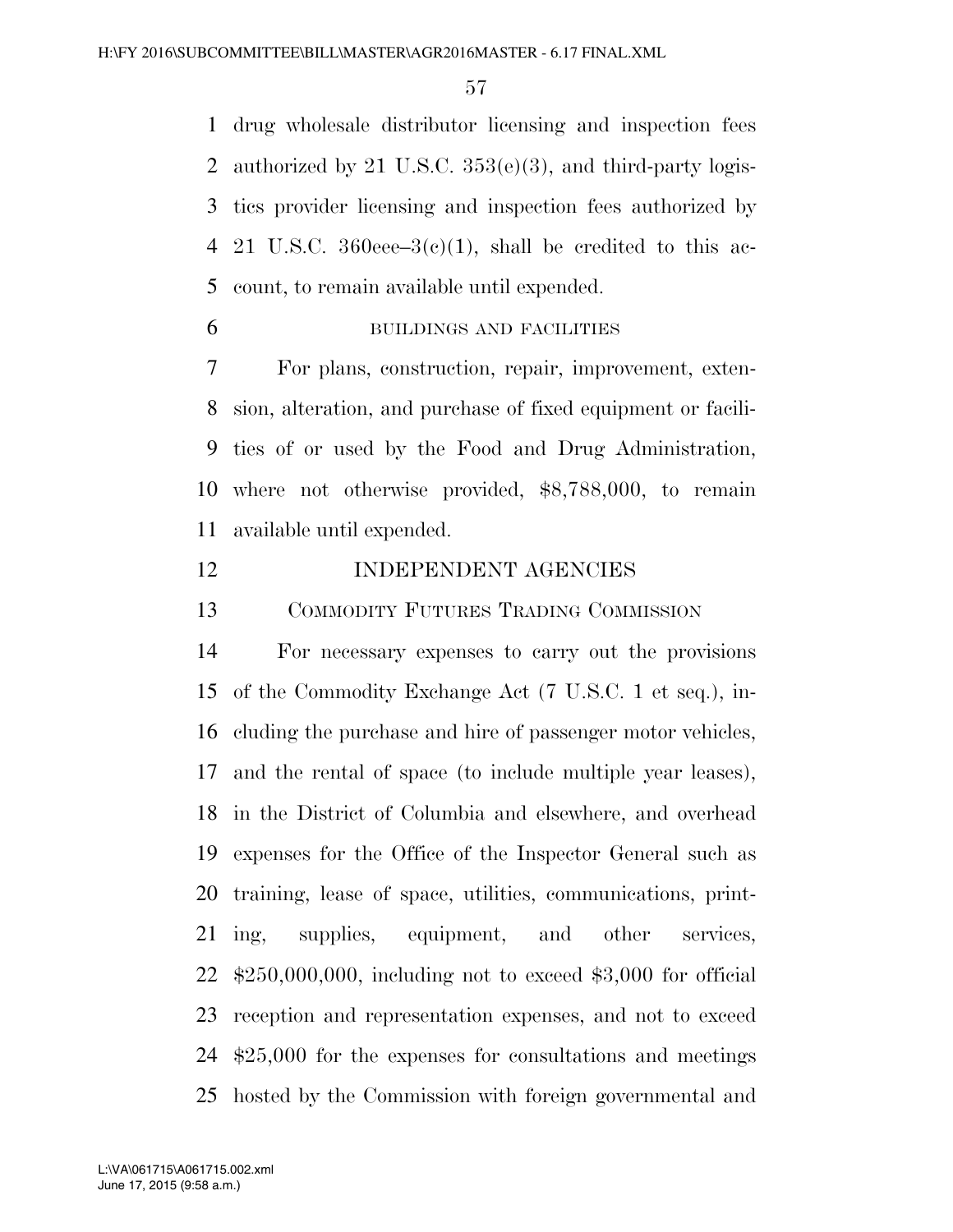other regulatory officials, of which not less than \$50,000,000, to remain available until September 30, 2017, shall be for the purchase of information technology and of which not less than \$3,000,000 shall be for ex- penses of the Office of the Inspector General, not to in- clude overhead expenses such as training, lease of space, utilities, communications, printing, supplies, equipment, and other services: *Provided,* That the Commission shall apply the entire Second Refurbishment Credit in the cur- rent fiscal year under Section 23 of the Fifth Amendment to the Lease Agreement entered into with Lafayette Cen- tre Property LLC on August 14, 2009: *Provided further,*  That as the entire Second Refurbishment Credit is applied to monthly payments of the Commission in the current fiscal year under such Agreement, the sum herein appro- priated for the current fiscal year shall be reduced on a dollar-for-dollar basis by not more than \$5,000,000, so as to result in a final fiscal year 2016 appropriation from the general fund of \$245,000,000.

**FARM CREDIT ADMINISTRATION** 

21 LIMITATION ON ADMINISTRATIVE EXPENSES

 Not to exceed \$65,600,000 (from assessments col- lected from farm credit institutions, including the Federal Agricultural Mortgage Corporation) shall be obligated during the current fiscal year for administrative expenses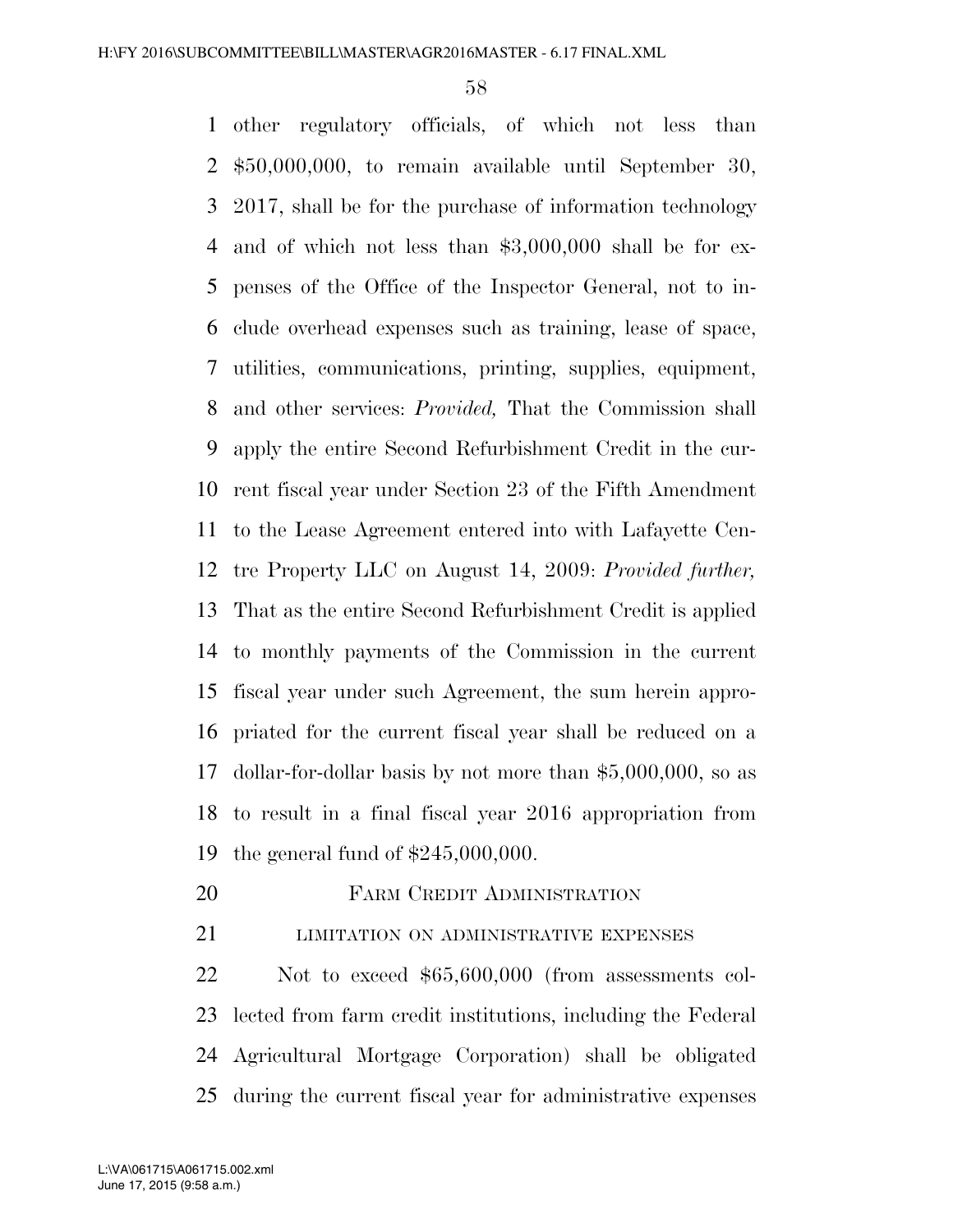as authorized under 12 U.S.C. 2249: *Provided*, That this limitation shall not apply to expenses associated with re- ceiverships: *Provided further*, That the agency may exceed this limitation by up to 10 percent with notification to the Committees on Appropriations of both Houses of Con-gress.

- TITLE VII
- 

#### GENERAL PROVISIONS

(INCLUDING RESCISSIONS AND TRANSFERS OF FUNDS)

 SEC. 701. Within the unit limit of cost fixed by law, appropriations and authorizations made for the Depart- ment of Agriculture for the current fiscal year under this Act shall be available for the purchase, in addition to those specifically provided for, of not to exceed 71 passenger motor vehicles of which 68 shall be for replacement only, and for the hire of such vehicles: *Provided*, That notwith- standing this section, the only purchase of new passenger vehicles shall be for those determined by the Secretary to be necessary for transportation safety, to reduce oper- ational costs, and for the protection of life, property, and public safety.

 SEC. 702. Notwithstanding any other provision of this Act, the Secretary of Agriculture may transfer unobli- gated balances of discretionary funds appropriated by this Act or any other available unobligated discretionary bal-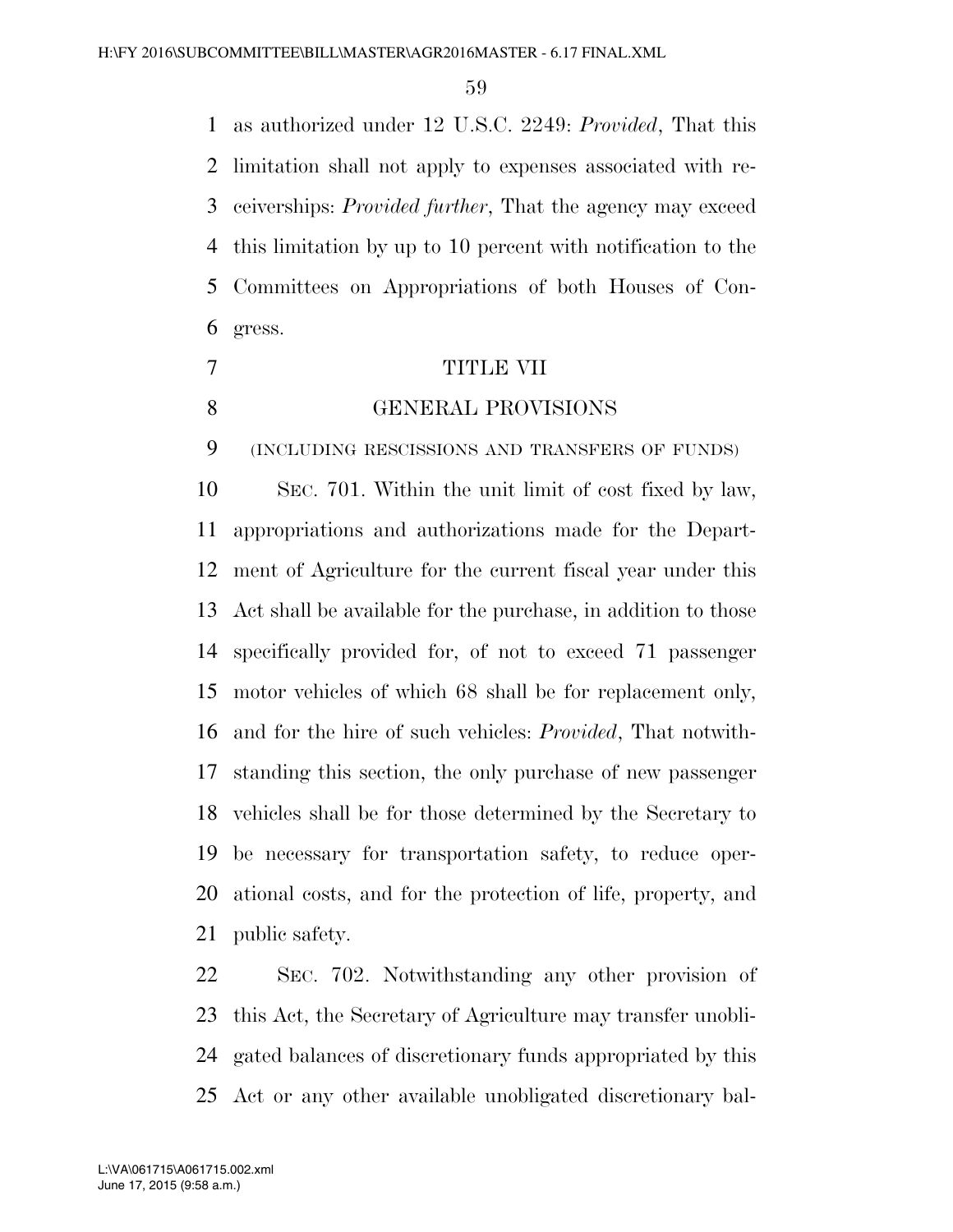ances that are remaining available of the Department of Agriculture to the Working Capital Fund for the acquisi- tion of plant and capital equipment necessary for the deliv- ery of financial, administrative, and information tech- nology services of primary benefit to the agencies of the Department of Agriculture, such transferred funds to re- main available until expended: *Provided*, That none of the funds made available by this Act or any other Act shall be transferred to the Working Capital Fund without the prior approval of the agency administrator: *Provided fur- ther*, That none of the funds transferred to the Working Capital Fund pursuant to this section shall be available for obligation without the written notification and prior approval of the Committees on Appropriations of both Houses of Congress: *Provided further*, That none of the funds appropriated by this Act or made available to the Department's Working Capital Fund shall be available for obligation or expenditure to make any changes to the De- partment's National Finance Center without written noti- fication to and prior approval of the Committees on Ap- propriations of both Houses of Congress as required by section 717 of this Act: *Provided further*, That of annual income amounts in the Working Capital Fund of the De- partment of Agriculture allocated for the National Fi-nance Center, the Secretary may reserve not more than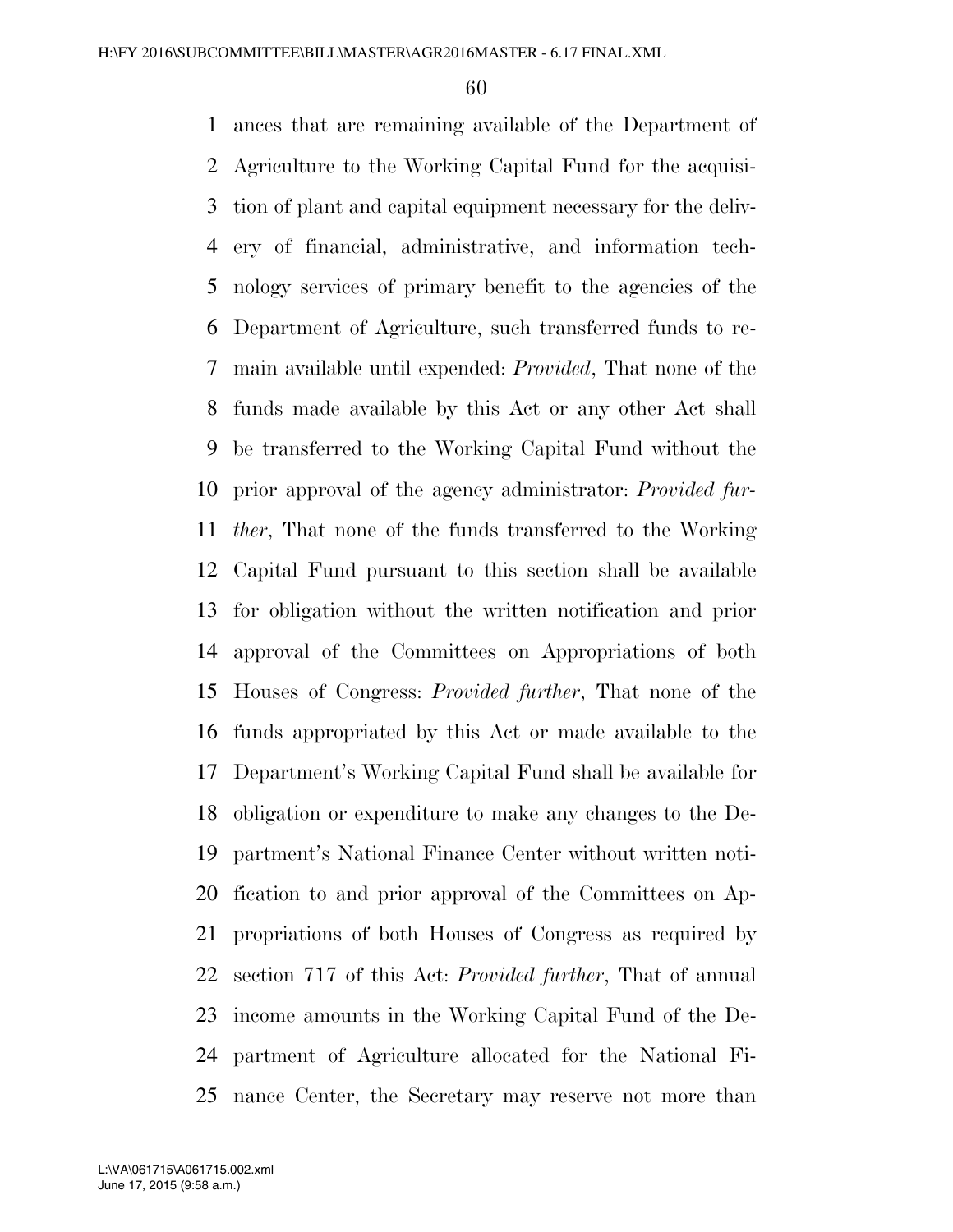4 percent for the replacement or acquisition of capital equipment, including equipment for the improvement and implementation of a financial management plan, informa- tion technology, and other systems of the National Fi- nance Center or to pay any unforeseen, extraordinary cost of the National Finance Center: *Provided further*, That none of the amounts reserved shall be available for obliga- tion unless the Secretary submits written notification of the obligation to the Committees on Appropriations of both Houses of Congress: *Provided further*, That the limi- tation on the obligation of funds pending notification to Congressional Committees shall not apply to any obliga- tion that, as determined by the Secretary, is necessary to respond to a declared state of emergency that significantly impacts the operations of the National Finance Center; or to evacuate employees of the National Finance Center to a safe haven to continue operations of the National Fi-nance Center.

 SEC. 703. No part of any appropriation contained in this Act shall remain available for obligation beyond the current fiscal year unless expressly so provided herein.

 SEC. 704. No funds appropriated by this Act may be used to pay negotiated indirect cost rates on cooperative agreements or similar arrangements between the United States Department of Agriculture and nonprofit institu-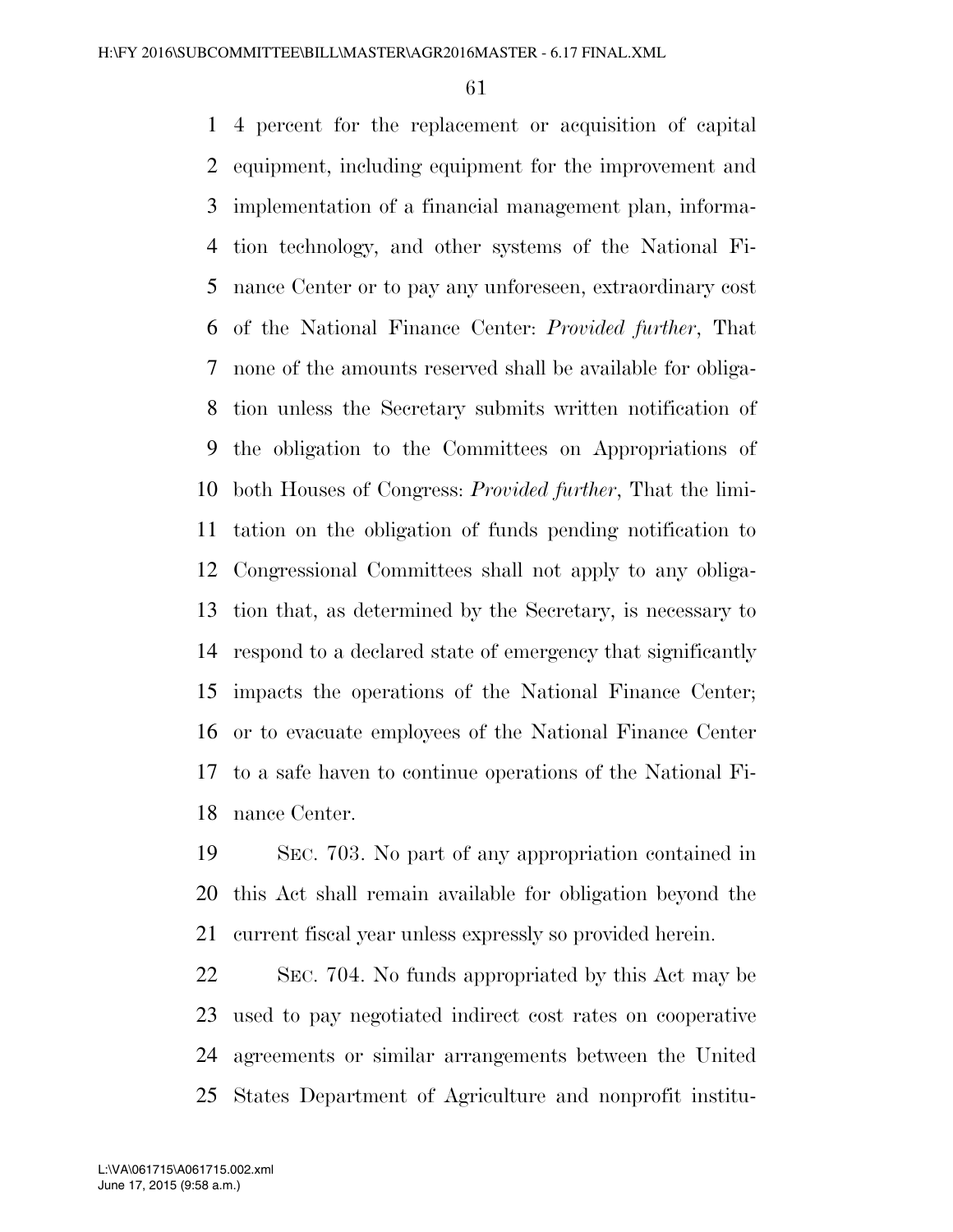tions in excess of 10 percent of the total direct cost of the agreement when the purpose of such cooperative ar- rangements is to carry out programs of mutual interest between the two parties. This does not preclude appro- priate payment of indirect costs on grants and contracts with such institutions when such indirect costs are com- puted on a similar basis for all agencies for which appro-priations are provided in this Act.

 SEC. 705. Appropriations to the Department of Agri- culture for the cost of direct and guaranteed loans made available in the current fiscal year shall remain available until expended to disburse obligations made in the current fiscal year for the following accounts: the Rural Develop- ment Loan Fund program account, the Rural Electrifica- tion and Telecommunication Loans program account, and the Rural Housing Insurance Fund program account.

 SEC. 706. None of the funds made available to the Department of Agriculture by this Act may be used to ac- quire new information technology systems or significant upgrades, as determined by the Office of the Chief Infor- mation Officer, without the approval of the Chief Informa- tion Officer and the concurrence of the Executive Informa- tion Technology Investment Review Board: *Provided*, That notwithstanding any other provision of law, none of the funds appropriated or otherwise made available by this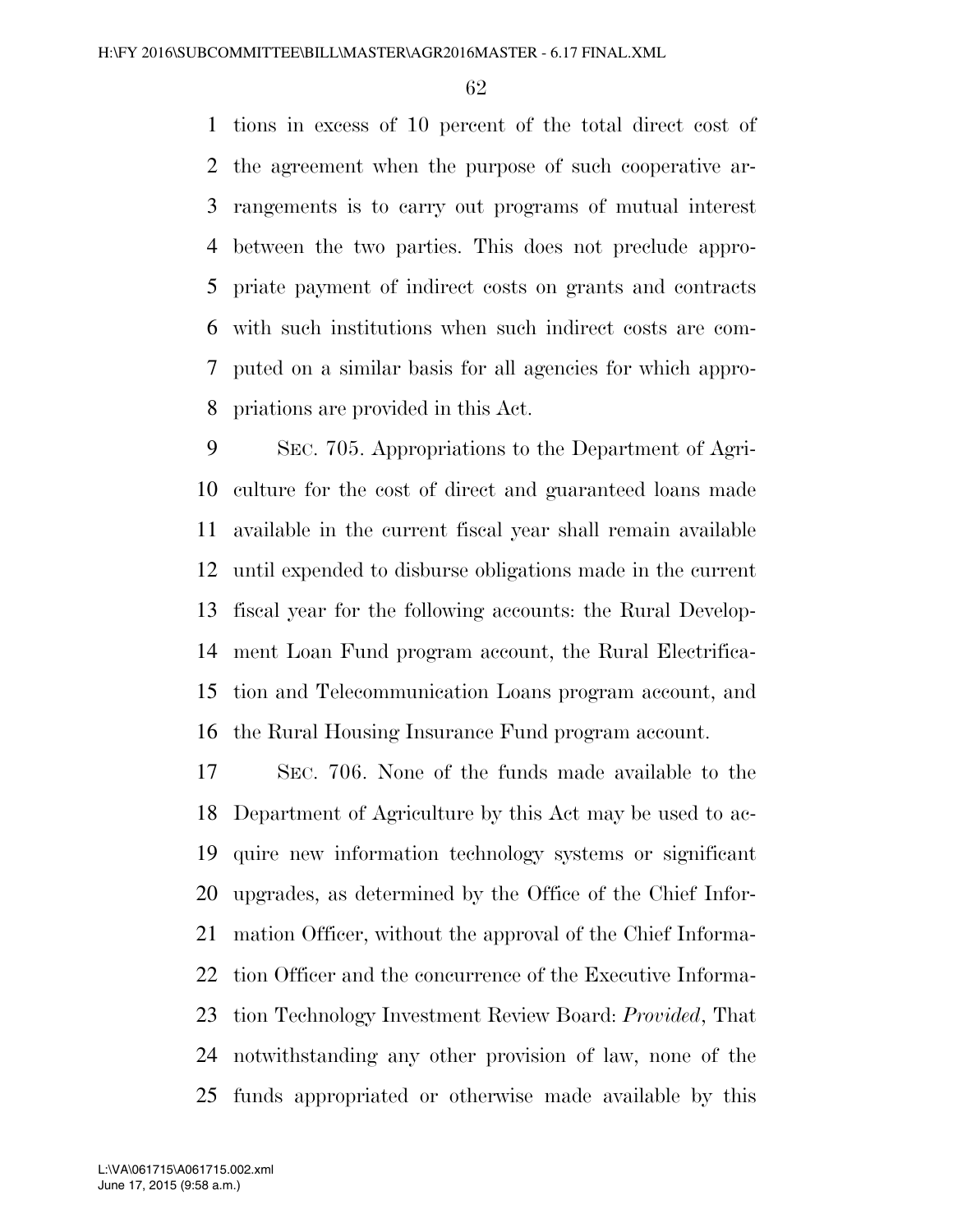Act may be transferred to the Office of the Chief Informa- tion Officer without written notification to and the prior approval of the Committees on Appropriations of both Houses of Congress: *Provided further*, That, notwith- standing section 11319 of title 40, United States Code, none of the funds available to the Department of Agri- culture for information technology shall be obligated for projects over \$25,000 prior to receipt of written approval by the Chief Information Officer.

 SEC. 707. Funds made available under section 524(b) of the Federal Crop Insurance Act (7 U.S.C. 1524(b)) in the current fiscal year shall remain available until ex- pended to disburse obligations made in the current fiscal year.

 SEC. 708. Notwithstanding any other provision of law, any former RUS borrower that has repaid or prepaid an insured, direct or guaranteed loan under the Rural Electrification Act of 1936, or any not-for-profit utility that is eligible to receive an insured or direct loan under such Act, shall be eligible for assistance under section  $21 \quad 313(b)(2)(B)$  of such Act in the same manner as a bor-rower under such Act.

 SEC. 709. Except as otherwise specifically provided by law, not more than \$20,000,000 in unobligated bal-ances from appropriations made available for salaries and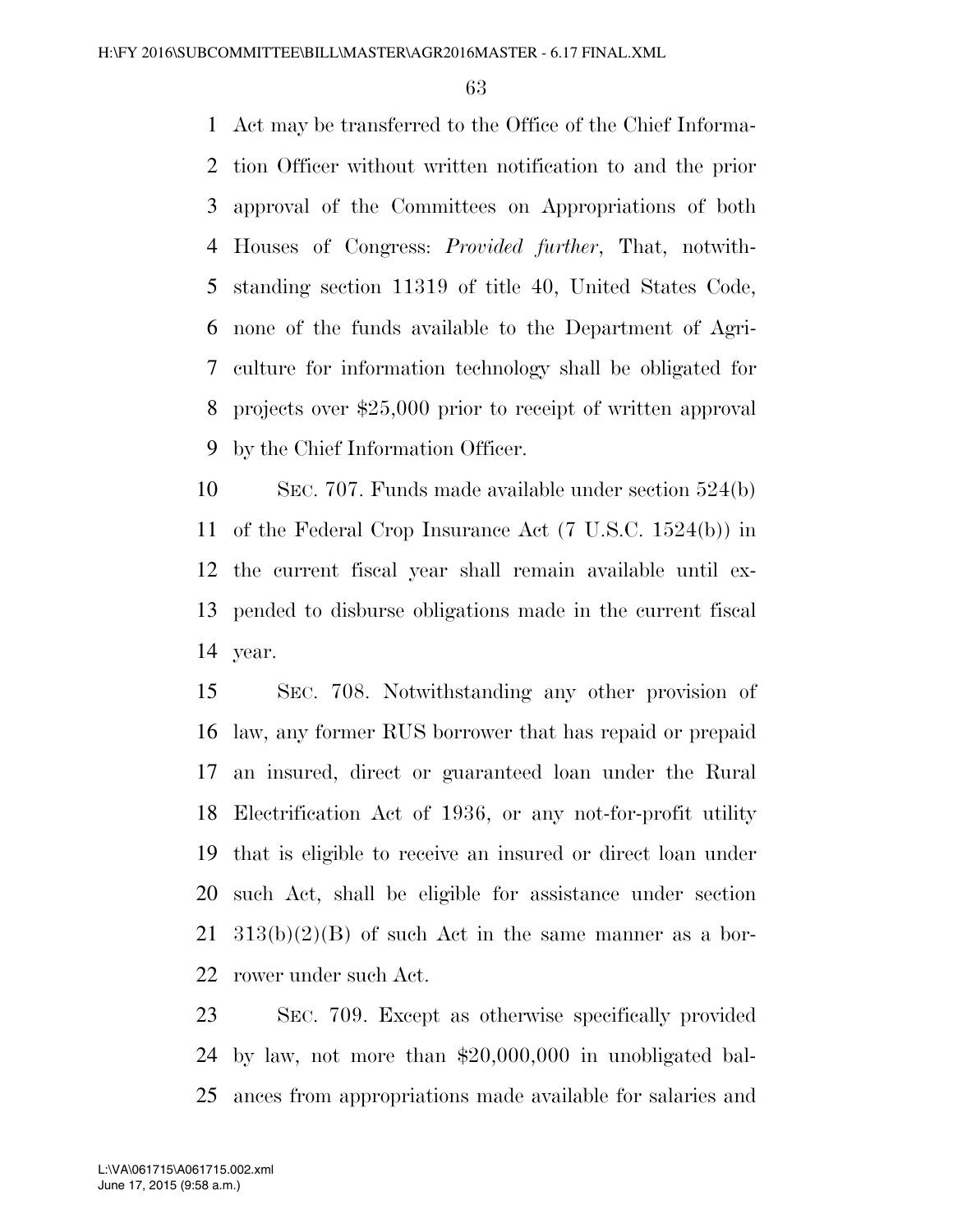expenses in this Act for the Farm Service Agency shall remain available through September 30, 2017, for infor- mation technology expenses: *Provided*, That except as oth- erwise specifically provided by law, unobligated balances from appropriations made available for salaries and ex- penses in this Act for the Rural Development mission area shall remain available through September 30, 2017, for information technology expenses.

 SEC. 710. None of the funds appropriated or other- wise made available by this Act may be used for first-class travel by the employees of agencies funded by this Act in contravention of sections 301–10.122 through 301–10.124 of title 41, Code of Federal Regulations.

 SEC. 711. In the case of each program established or amended by the Agricultural Act of 2014 (Public Law 113–79), other than by title I or subtitle A of title III of such Act, or programs for which indefinite amounts were provided in that Act, that is authorized or required to be carried out using funds of the Commodity Credit Corporation—

 (1) such funds shall be available for salaries and related administrative expenses, including tech- nical assistance, associated with the implementation of the program, without regard to the limitation on the total amount of allotments and fund transfers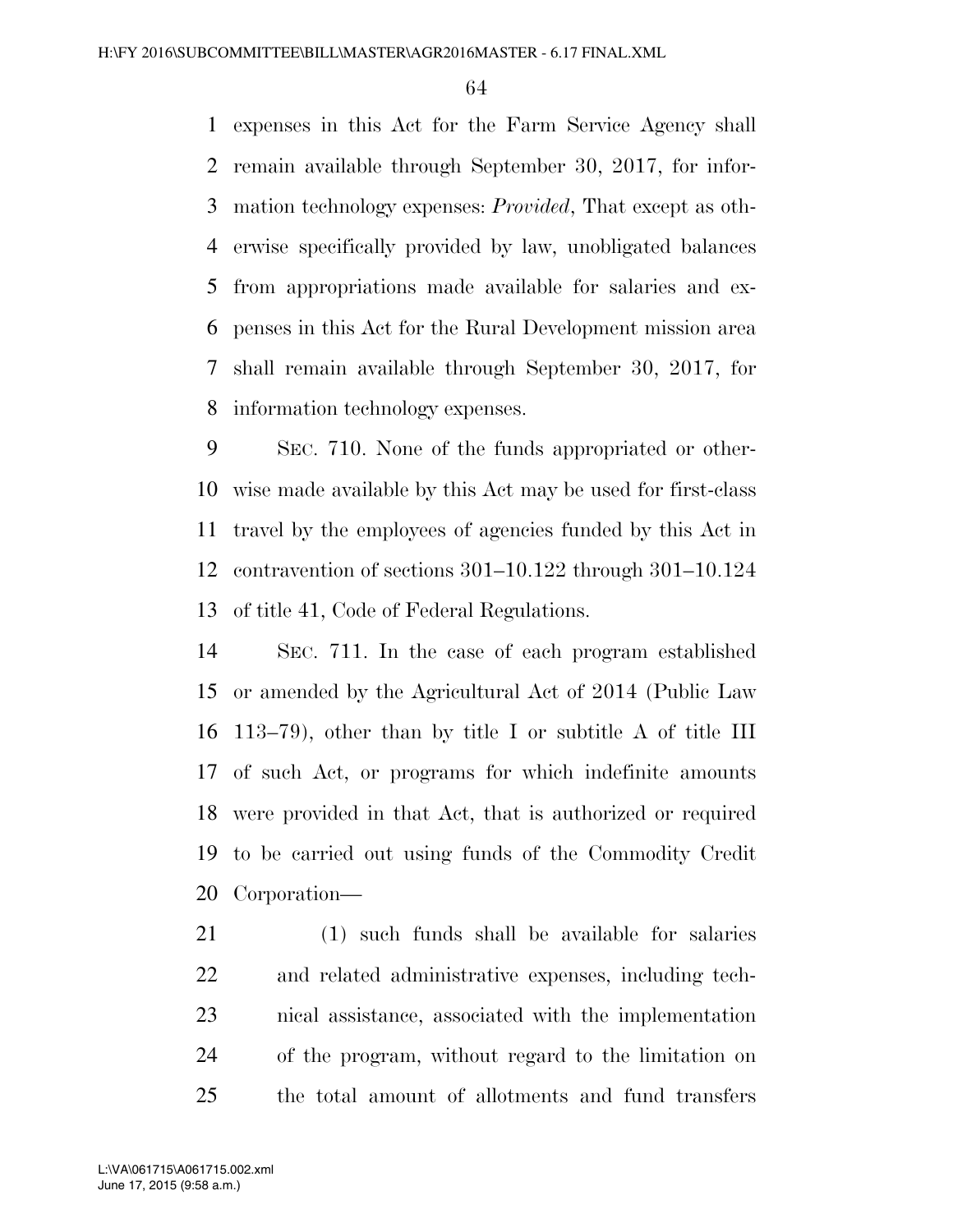contained in section 11 of the Commodity Credit Corporation Charter Act (15 U.S.C. 714i); and

 (2) the use of such funds for such purpose shall not be considered to be a fund transfer or allotment for purposes of applying the limitation on the total amount of allotments and fund transfers contained in such section.

 SEC. 712. Of the funds made available by this Act, not more than \$2,000,000 shall be used to cover necessary expenses of activities related to all advisory committees, panels, commissions, and task forces of the Department of Agriculture, except for panels used to comply with nego- tiated rule makings and panels used to evaluate competi-tively awarded grants.

 SEC. 713. None of the funds in this Act shall be avail- able to pay indirect costs charged against any agricultural research, education, or extension grant awards issued by the National Institute of Food and Agriculture that exceed 30 percent of total Federal funds provided under each award: *Provided*, That notwithstanding section 1462 of the National Agricultural Research, Extension, and Teaching Policy Act of 1977 (7 U.S.C. 3310), funds pro- vided by this Act for grants awarded competitively by the National Institute of Food and Agriculture shall be avail-able to pay full allowable indirect costs for each grant

June 17, 2015 (9:58 a.m.) L:\VA\061715\A061715.002.xml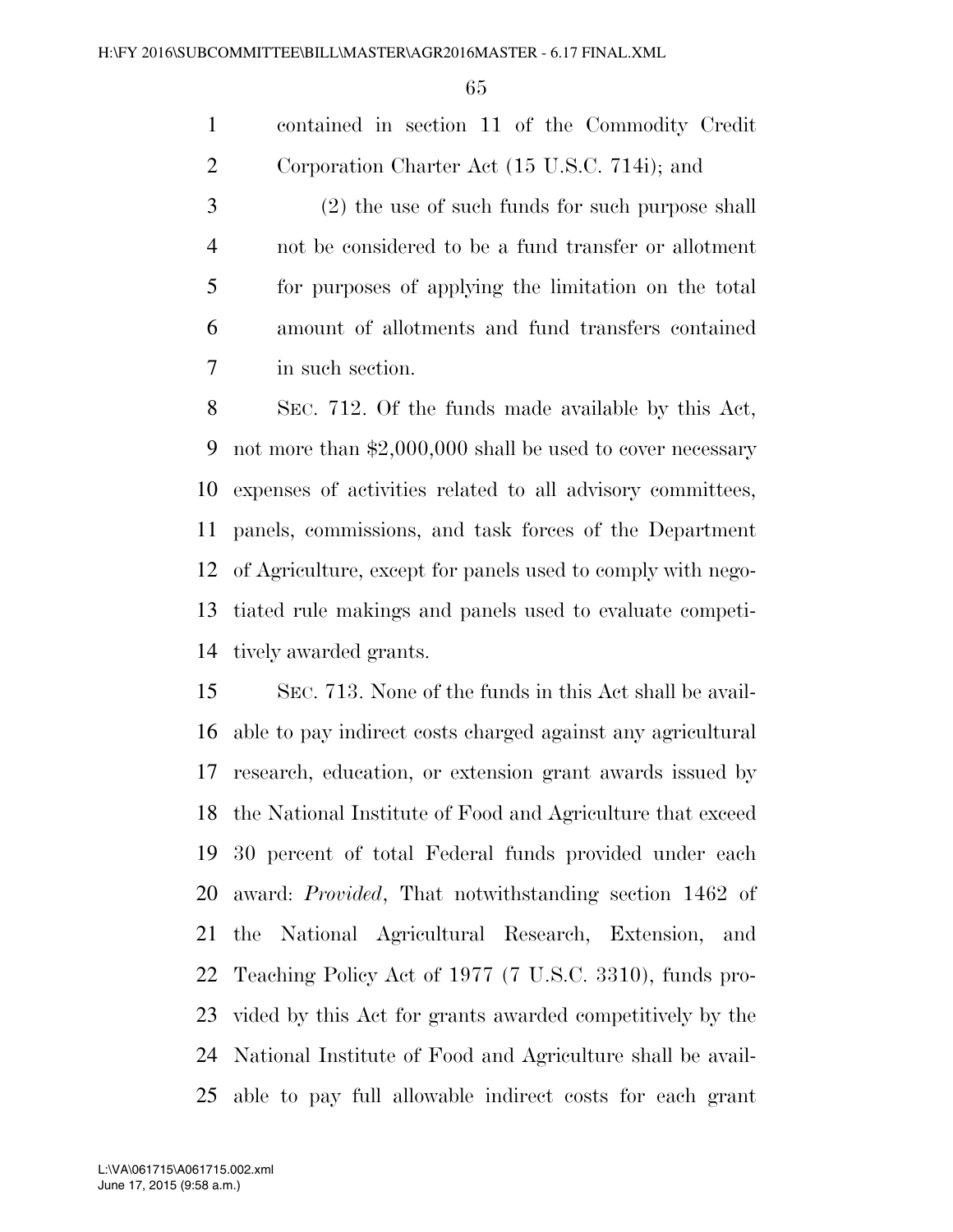awarded under section 9 of the Small Business Act (15 U.S.C. 638).

 SEC. 714. None of the funds appropriated or other- wise made available by this or any other Act shall be used to pay the salaries and expenses of personnel to carry out the following:

7 (1) A program authorized by section  $14(h)(1)$  of the Watershed Protection and Flood Prevention 9 Act  $(16 \text{ U.S.C. } 1012(h)(1))$ . Of the funds available under section 14(h)(1) of such Act for fiscal year 2016, \$69,000,000 are rescinded.

 (2) An Environmental Quality Incentives Pro- gram as authorized by sections 1240–1240H of the Food Security Act of 1985 (16 U.S.C. 3839aa– 3839aa–8) in excess of \$1,349,000,000: *Provided*, That this limitation shall apply only to funds pro-17 vided by section  $1241(a)(5)(C)$  of the Food Security 18 Act of 1985 (16 U.S.C.  $3841(a)(5)(C)$ ).

 (3) The Conservation Stewardship Program as authorized by sections 1238D–1238G of the Food Security Act of 1985 (16 U.S.C. 3838d–3838g) in excess of 7,741,000 acres.

 (4) The Biomass Crop Assistance Program au-thorized by section 9011 of the Farm Security and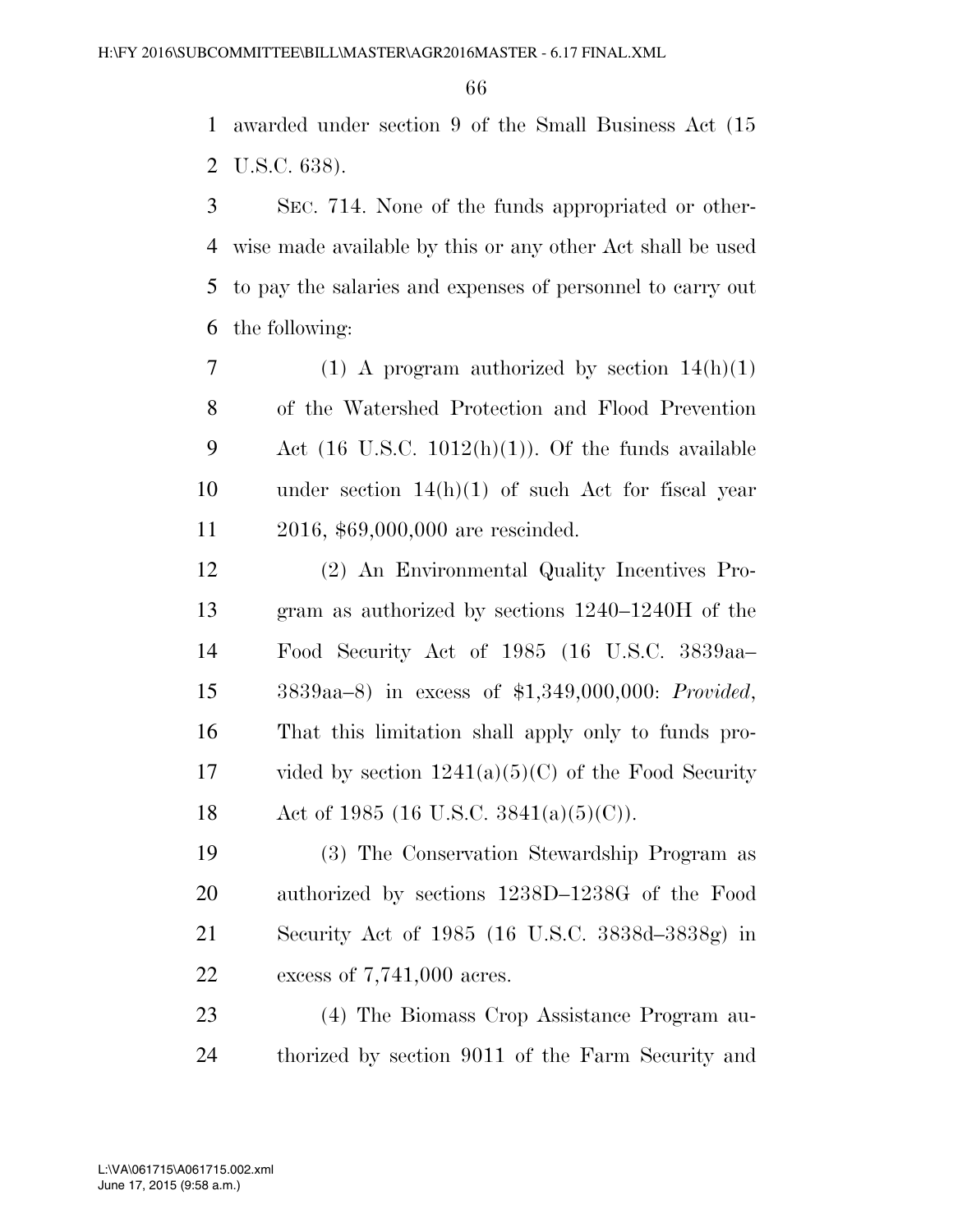Rural Investment Act of 2002 (7 U.S.C. 8111) in excess of \$12,000,000 in new obligational authority. (5) The Biorefinery, Renewable Chemical and Biobased Product Manufacturing Assistance pro-5 gram as authorized by section  $9003(g)(1)$  of the Farm Security and Rural Investment Act of 2002 (7 7 U.S.C.  $8103(g)(1)$  in excess of \$147,000,000.

 (6) The Rural Energy for America Program as 9 authorized by section  $9007(g)(1)$  of the Farm Secu- rity and Rural Investment Act of 2002 (7 U.S.C.  $8107(g)(1)$  in excess of \$35,000,000.

 SEC. 715. None of the funds appropriated or other- wise made available by this or any other Act shall be used to pay the salaries and expenses of personnel to carry out 15 a program under subsection  $(b)(2)(A)(viii)$  of section 14222 of Public Law 110–246 in excess of \$884,980,000, as follows: Child Nutrition Programs Entitlement Com- modities—\$465,000,000; State Option Contracts— \$5,000,000; Removal of Defective Commodities— \$2,500,000: *Provided*, That none of the funds made avail- able in this Act or any other Act shall be used for salaries and expenses to carry out in this fiscal year section  $23 \quad 19(i)(1)(E)$  of the Richard B. Russell National School Lunch Act, as amended, except in an amount that ex-cludes the transfer of \$125,000,000 of the funds to be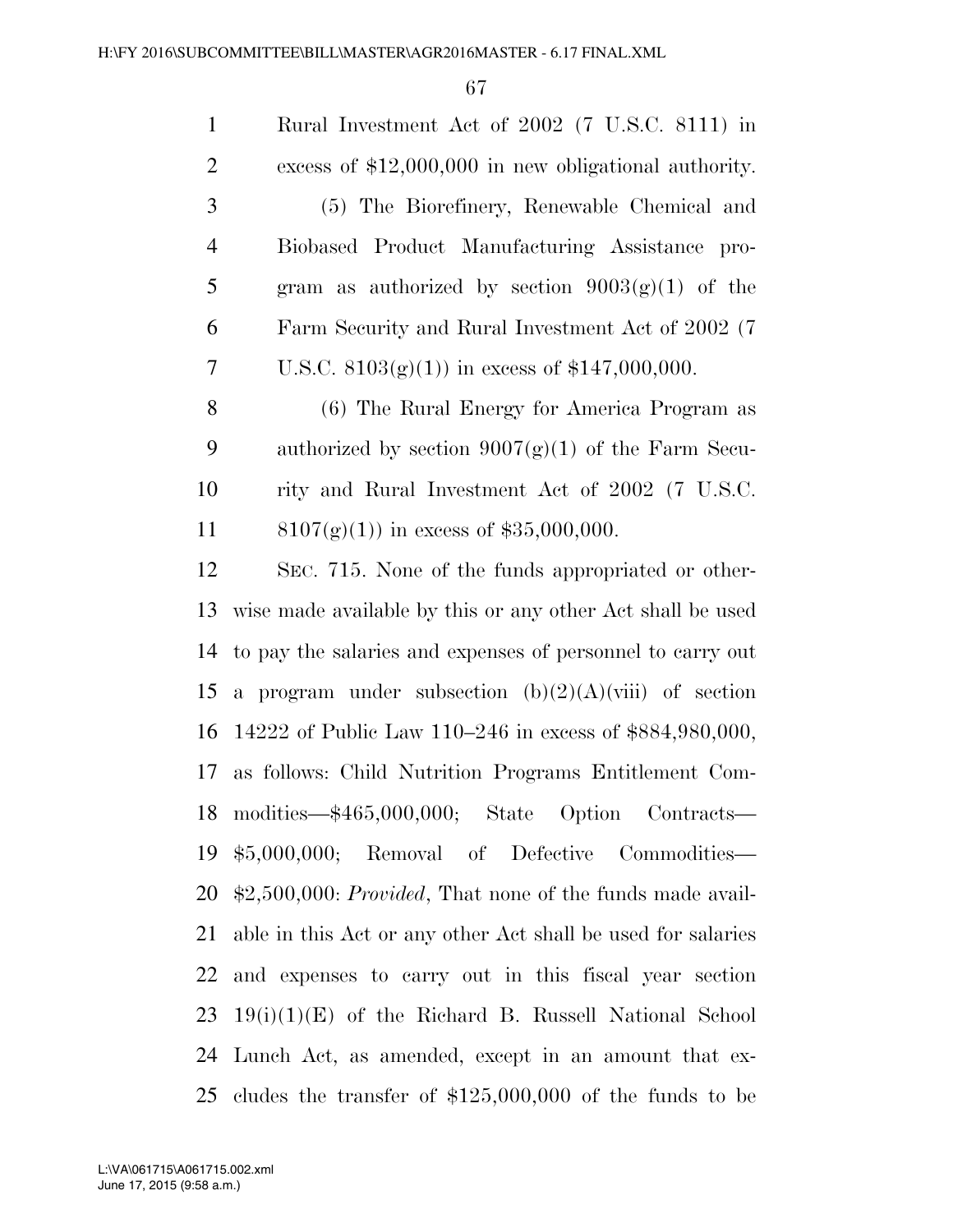transferred under subsection (c) of section 14222 of Pub- lic Law 110–246, until October 1, 2016: *Provided further*, That \$125,000,000 made available on October 1, 2016, 4 to carry out section  $19(i)(1)(E)$  of the Richard B. Russell National School Lunch Act, as amended, shall be excluded 6 from the limitation described in subsection  $(b)(2)(A)(ix)$  of section 14222 of Public Law 110–246: *Provided further*, That none of the funds appropriated or otherwise made available by this or any other Act shall be used to pay the salaries or expenses of any employee of the Depart- ment of Agriculture or officer of the Commodity Credit Corporation to carry out clause 3 of section 32 of the Agri- cultural Adjustment Act of 1935 (Public Law 74–320, 7 U.S.C. 612c, as amended), or for any surplus removal ac- tivities or price support activities under section 5 of the Commodity Credit Corporation Charter Act: *Provided fur- ther*, That of the available unobligated balances under 18 (b)(2)(A)(viii) of section 14222 of Public Law 110–246, \$293,020,000 are rescinded.

 SEC. 716. None of the funds appropriated by this or any other Act shall be used to pay the salaries and ex- penses of personnel who prepare or submit appropriations language as part of the President's budget submission to the Congress for programs under the jurisdiction of the Appropriations Subcommittees on Agriculture, Rural De-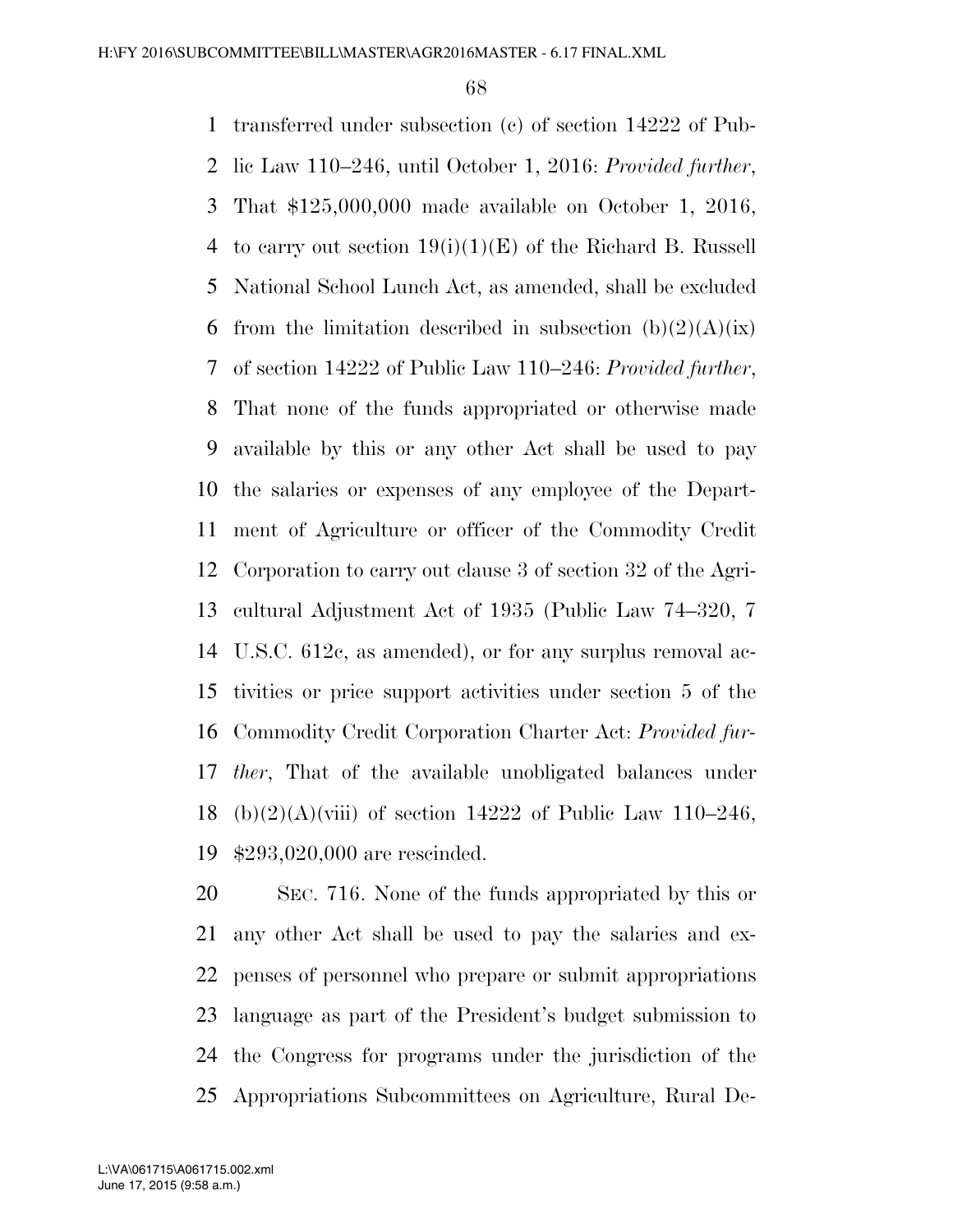velopment, Food and Drug Administration, and Related Agencies that assumes revenues or reflects a reduction from the previous year due to user fees proposals that have not been enacted into law prior to the submission of the budget unless such budget submission identifies which additional spending reductions should occur in the event the user fees proposals are not enacted prior to the date of the convening of a committee of conference for the fiscal year 2017 appropriations Act.

 SEC. 717. (a) None of the funds provided by this Act, or provided by previous appropriations Acts to the agen- cies funded by this Act that remain available for obligation or expenditure in the current fiscal year, or provided from any accounts in the Treasury derived by the collection of fees available to the agencies funded by this Act, shall be available for obligation or expenditure through a re- programming, transfer of funds, or reimbursements as au- thorized by the Economy Act, or in the case of the Depart- ment of Agriculture, through use of the authority provided by section 702(b) of the Department of Agriculture Or- ganic Act of 1944 (7 U.S.C. 2257) or section 8 of Public Law 89–106 (7 U.S.C. 2263), that—

- (1) creates new programs;
- (2) eliminates a program, project, or activity;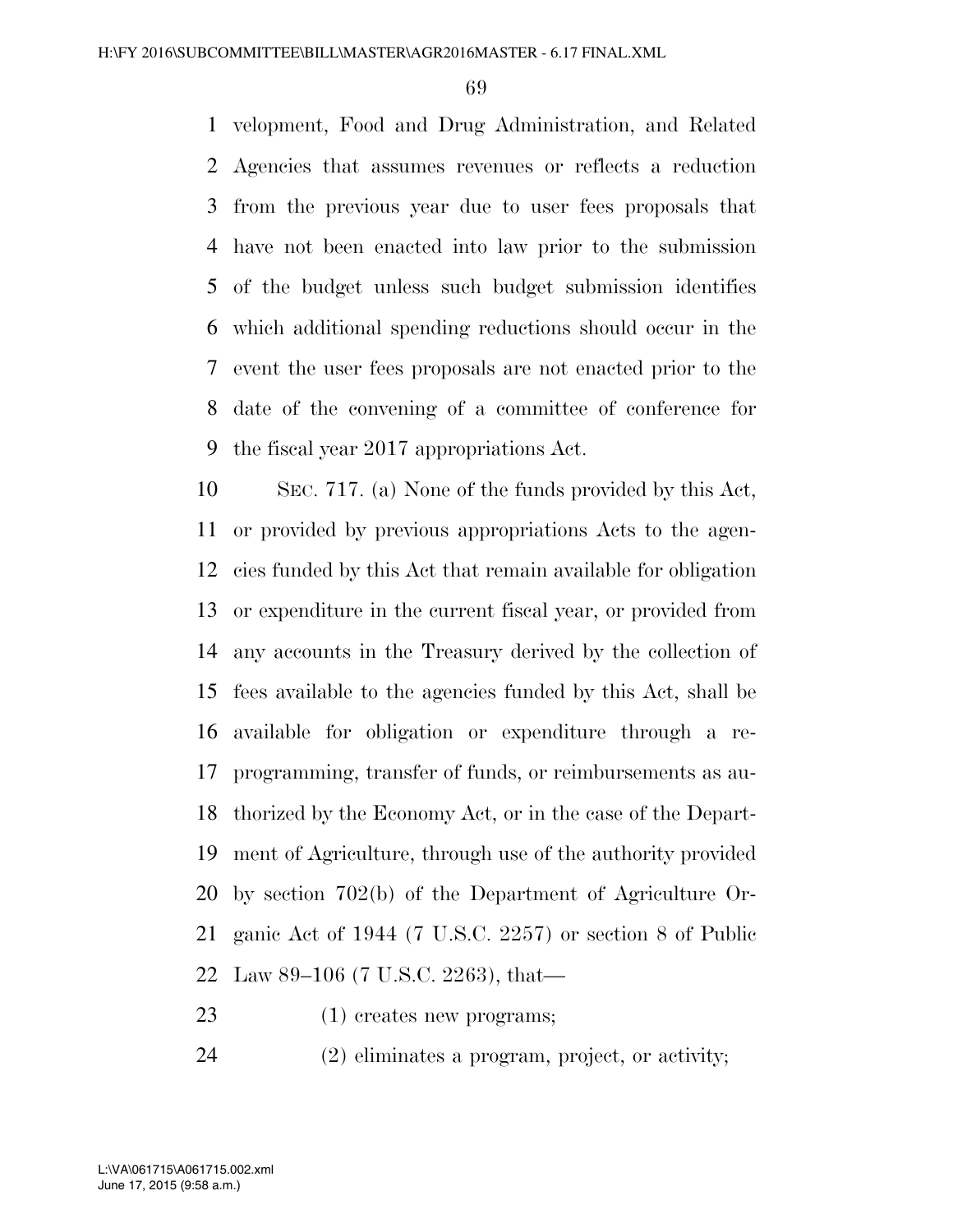(3) increases funds or personnel by any means for any project or activity for which funds have been denied or restricted;

4 (4) relocates an office or employees;

 (5) reorganizes offices, programs, or activities; or

 (6) contracts out or privatizes any functions or activities presently performed by Federal employees; unless the Secretary of Agriculture, the Secretary of Health and Human Services, or the Chairman of the Com- modity Futures Trading Commission (as the case may be) notifies in writing and receives approval from the Commit- tees on Appropriations of both Houses of Congress at least 30 days in advance of the reprogramming of such funds or the use of such authority.

 (b) None of the funds provided by this Act, or pro- vided by previous Appropriations Acts to the agencies funded by this Act that remain available for obligation or expenditure in the current fiscal year, or provided from any accounts in the Treasury derived by the collection of fees available to the agencies funded by this Act, shall be available for obligation or expenditure for activities, pro- grams, or projects through a reprogramming or use of the authorities referred to in subsection (a) involving funds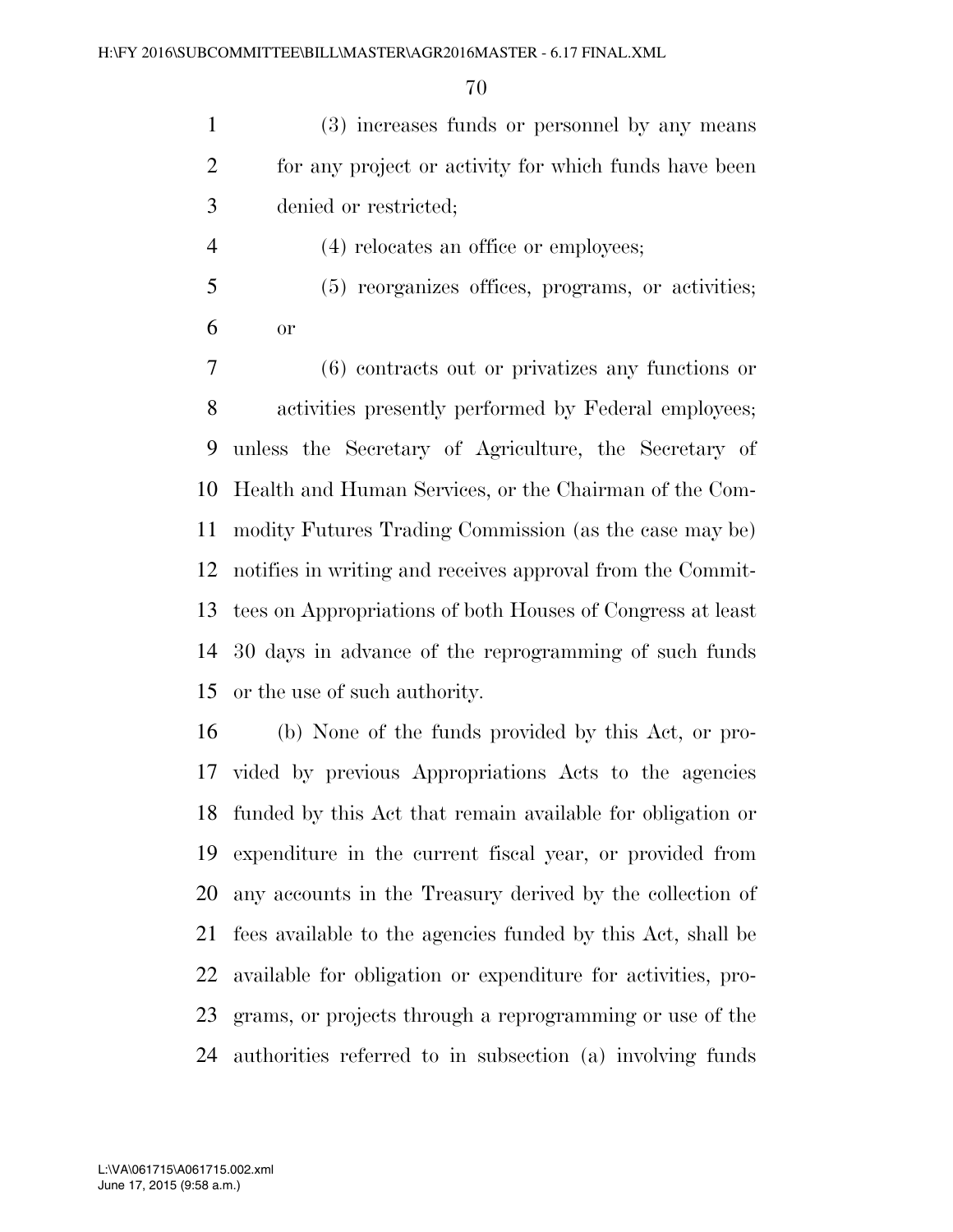in excess of \$500,000 or 10 percent, whichever is less, that—

- (1) augments existing programs, projects, or ac-tivities;
- (2) reduces by 10 percent funding for any exist- ing program, project, or activity, or numbers of per-sonnel by 10 percent as approved by Congress; or

 (3) results from any general savings from a re- duction in personnel which would result in a change in existing programs, activities, or projects as ap- proved by Congress; unless the Secretary of Agri- culture, the Secretary of Health and Human Serv- ices, or the Chairman of the Commodity Futures Trading Commission (as the case may be) notifies in writing and receives approval from the Committees on Appropriations of both Houses of Congress at least 30 days in advance of the reprogramming or transfer of such funds or the use of such authority. (c) The Secretary of Agriculture, the Secretary of Health and Human Services, or the Chairman of the Com- modity Futures Trading Commission shall notify in writ- ing and receive approval from the Committees on Appro- priations of both Houses of Congress before implementing any program or activity not carried out during the pre-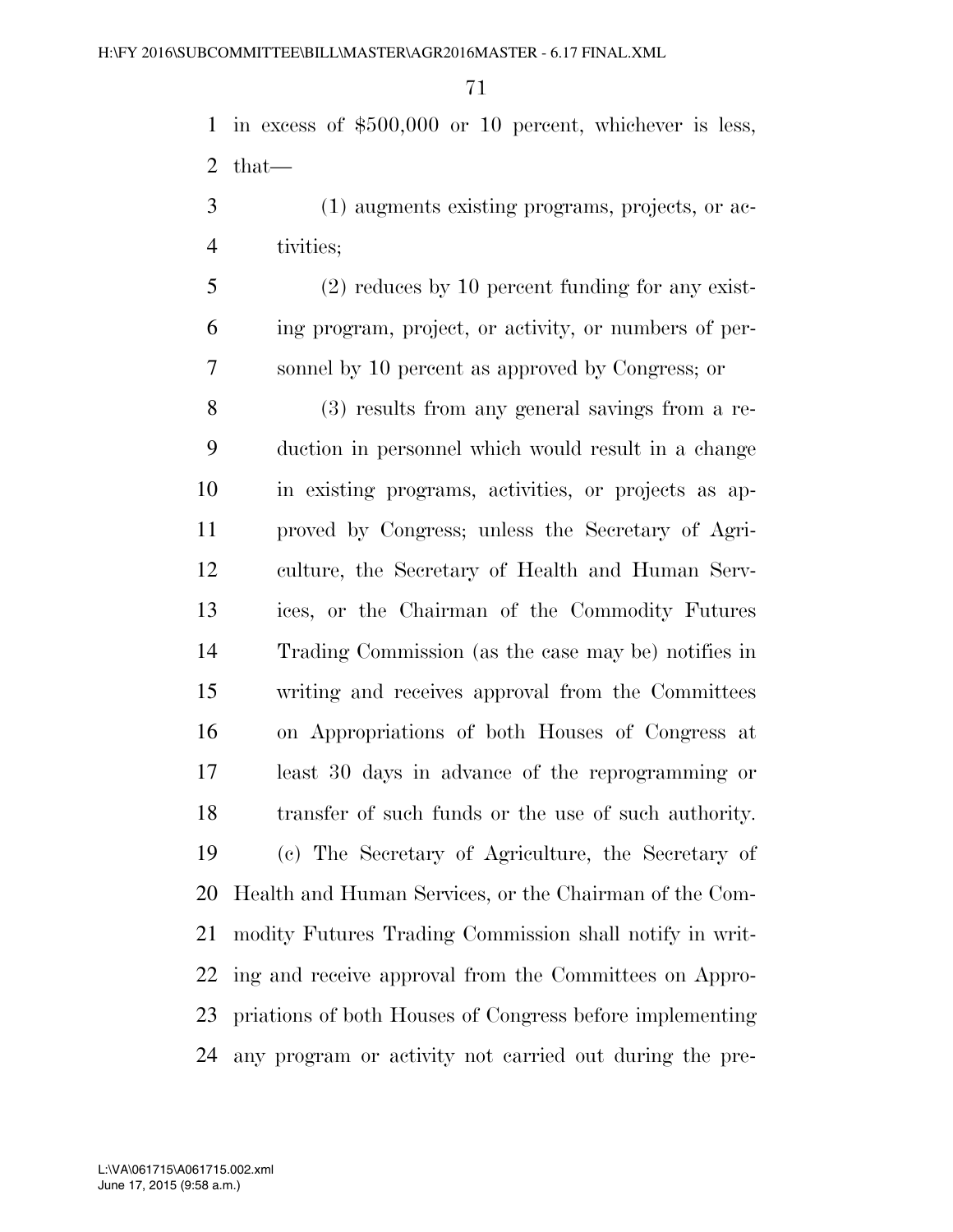vious fiscal year unless the program or activity is funded by this Act or specifically funded by any other Act.

 (d) None of the funds provided by this Act, or pro- vided by previous Appropriations Acts to the agencies funded by this Act that remain available for obligation or expenditure in the current fiscal year, or provided from any accounts in the Treasury derived by the collection of fees available to the agencies funded by this Act, shall be available for—

 (1) modifying major capital investments fund-11 ing levels, including information technology systems, that involves increasing or decreasing funds in the current fiscal year for the individual investment in excess of \$500,000 or 10 percent of the total cost, whichever is less;

 (2) realigning or reorganizing new, current, or vacant positions or agency activities or functions to establish a center, office, branch, or similar entity with five or more personnel; or

 (3) carrying out activities or functions that were not described in the budget request; unless the agencies funded by this Act notify, in writing, the Committees on Appropriations of both Houses of Congress at least 30 days in advance of using the funds for these purposes.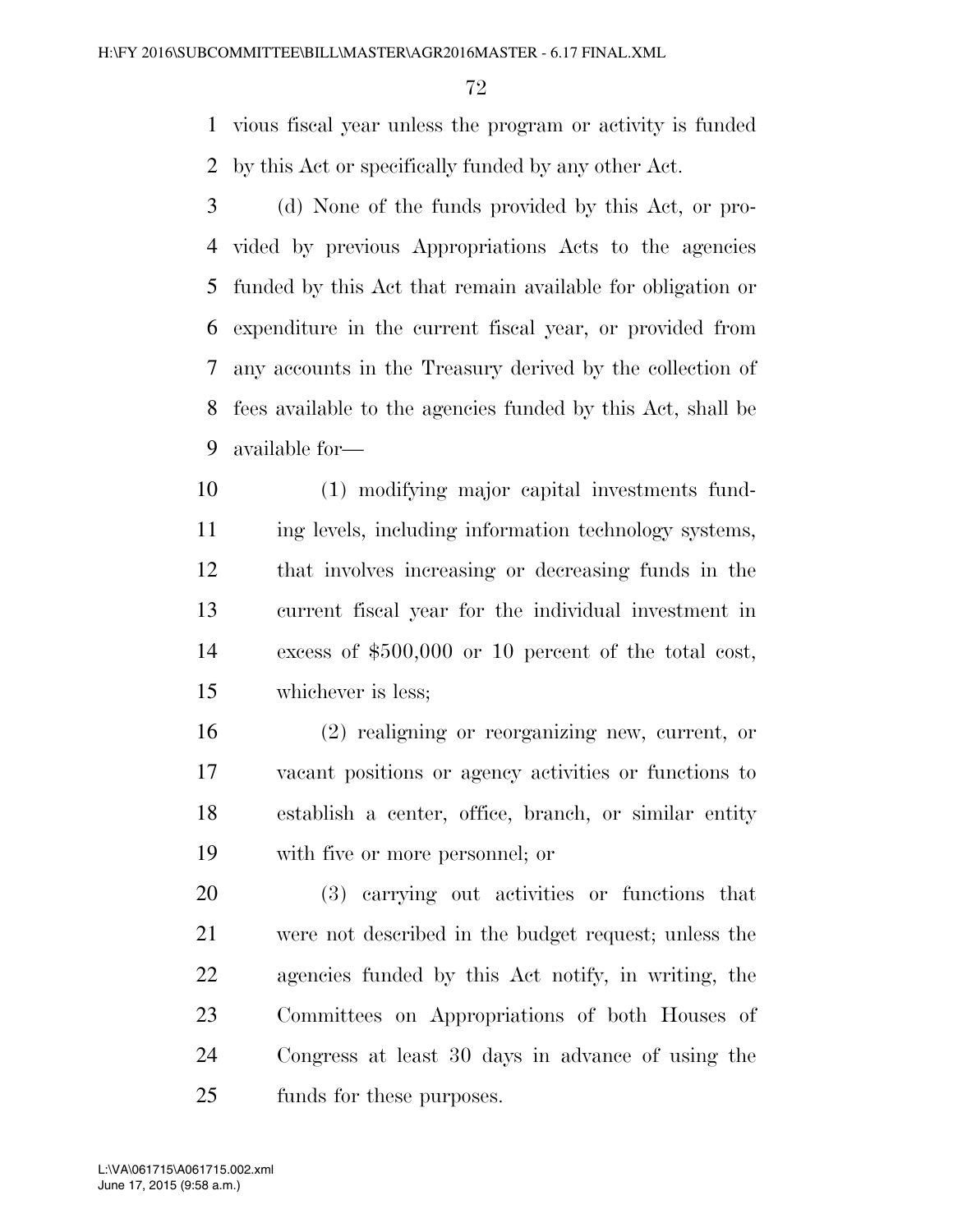(e) As described in this section, no funds may be used for any activities unless the Secretary of Agriculture, the Secretary of Health and Human Services, or the Chair- man of the Commodity Futures Trading Commission re- ceives from the Committee on Appropriations of both Houses of Congress written or electronic mail confirma- tion of receipt of the notification as required in this sec-tion.

9 SEC. 718. Notwithstanding section  $310B(g)(5)$  of the Consolidated Farm and Rural Development Act (7 U.S.C. 11 1932 $(g)(5)$ , the Secretary may assess a one-time fee for any guaranteed business and industry loan in an amount that does not exceed 3 percent of the guaranteed principal portion of the loan.

 SEC. 719. None of the funds appropriated or other- wise made available to the Department of Agriculture, the Food and Drug Administration, the Commodity Futures Trading Commission, or the Farm Credit Administration shall be used to transmit or otherwise make available re- ports, questions, or responses to questions that are a re- sult of information requested for the appropriations hear- ing process to any non-Department of Agriculture, non- Department of Health and Human Services, non-Com- modity Futures Trading Commission, or non-Farm Credit Administration employee.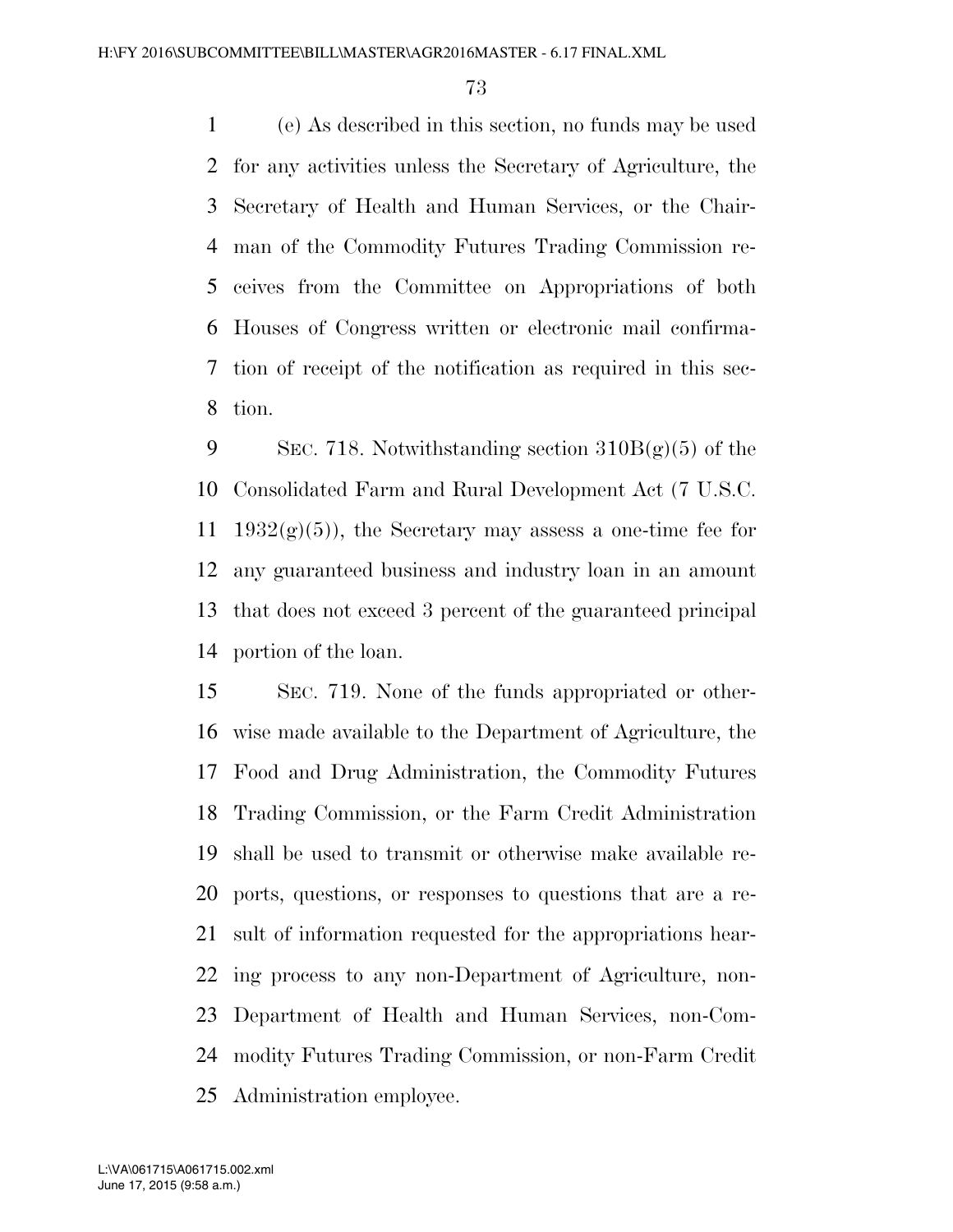SEC. 720. Unless otherwise authorized by existing law, none of the funds provided in this Act, may be used by an executive branch agency to produce any pre- packaged news story intended for broadcast or distribution in the United States unless the story includes a clear noti- fication within the text or audio of the prepackaged news story that the prepackaged news story was prepared or funded by that executive branch agency.

 SEC. 721. No employee of the Department of Agri- culture may be detailed or assigned from an agency or office funded by this Act or any other Act to any other agency or office of the Department for more than 60 days in a fiscal year unless the individual's employing agency or office is fully reimbursed by the receiving agency or office for the salary and expenses of the employee for the period of assignment.

 SEC. 722. None of the funds made available by this Act may be used to pay the salaries and expenses of per- sonnel who provide nonrecourse marketing assistance loans for mohair under section 1201 of the Agricultural Act of 2014 (Public Law 113–79).

 SEC. 723. Not later than 30 days after the date of enactment of this Act, the Secretary of Agriculture, the Commissioner of the Food and Drug Administration, the Chairman of the Commodity Futures Trading Commis-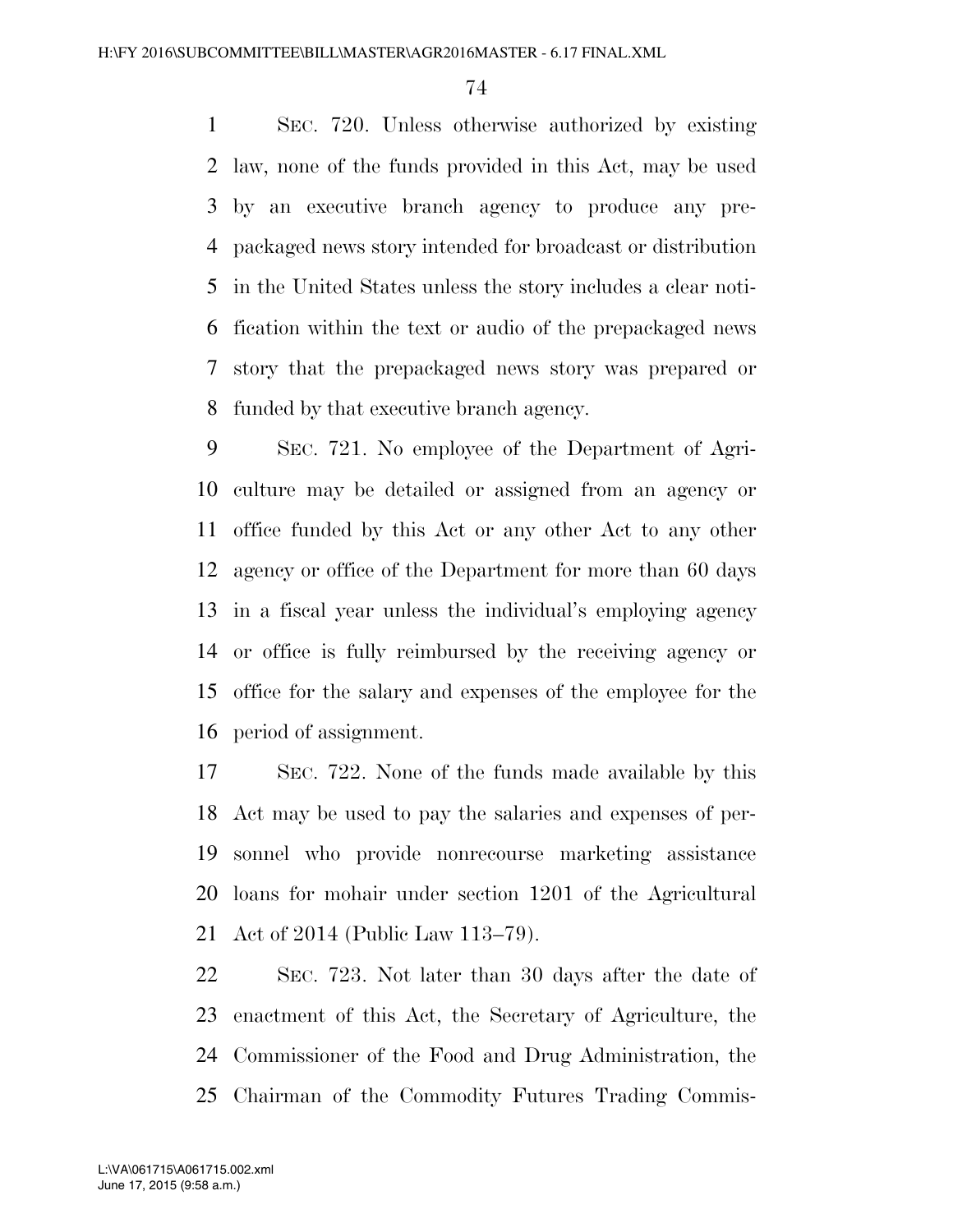sion, and the Chairman of the Farm Credit Administra- tion shall submit to the Committees on Appropriations of both Houses of Congress a detailed spending plan by pro- gram, project, and activity for all the funds made available under this Act including appropriated user fees, as defined in the report accompanying this Act.

 SEC. 724. Funds made available under title II of the Food for Peace Act (7 U.S.C. 1721 et seq.) may only be used to provide assistance to recipient nations if adequate monitoring and controls, as determined by the Adminis- trator of the U.S. Agency for International Development, are in place to ensure that emergency food aid is received by the intended beneficiaries in areas affected by food shortages and not diverted for unauthorized or inappro-priate purposes.

 SEC. 725. The Secretary shall continue the pilot pro- gram in effect for fiscal year 2013 for packaging and re- viewing section 502 single family direct loans. The Sec- retary shall continue agreements with current inter- mediary organizations and not later than 90 days after enactment of this Act enter into additional agreements necessary for a total not less than 10 qualified inter- mediary organizations. The Secretary shall work with these organizations to increase the effectiveness of the sec-tion 502 single family direct loan program in rural com-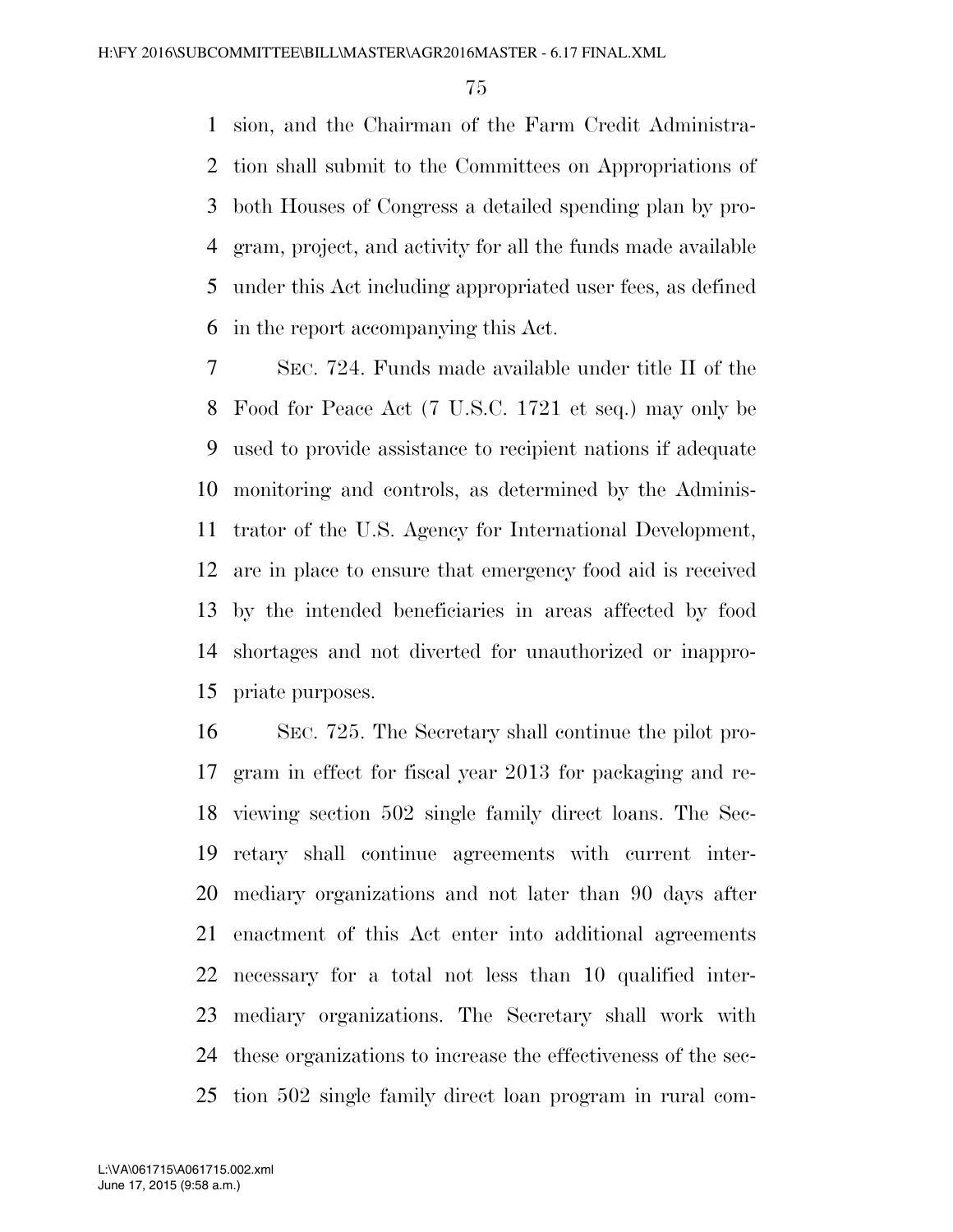munities and shall set aside and make available from the national reserve section 502 loans an amount necessary to support the work of such intermediaries and provide a priority for review of such loans.

 SEC. 726. For loans and loan guarantees that do not require budget authority and the program level has been established in this Act, the Secretary of Agriculture may increase the program level for such loans and loan guaran- tees by not more than 25 percent: *Provided*, That prior to the Secretary implementing such an increase, the Sec- retary notifies, in writing, the Committees on Appropria- tions of both Houses of Congress at least 15 days in ad-vance.

 SEC. 727. None of the credit card refunds or rebates transferred to the Working Capital Fund pursuant to sec- tion 729 of the Agriculture, Rural Development, Food and Drug Administration, and Related Agencies Appropria- tions Act, 2002 (7 U.S.C. 2235a; Public Law 107–76) shall be available for obligation without written notifica- tion to, and the prior approval of, the Committees on Ap- propriations of both Houses of Congress: *Provided*, That the refunds or rebates so transferred shall be available for obligation only for the acquisition of plant and capital equipment necessary for the delivery of financial, adminis-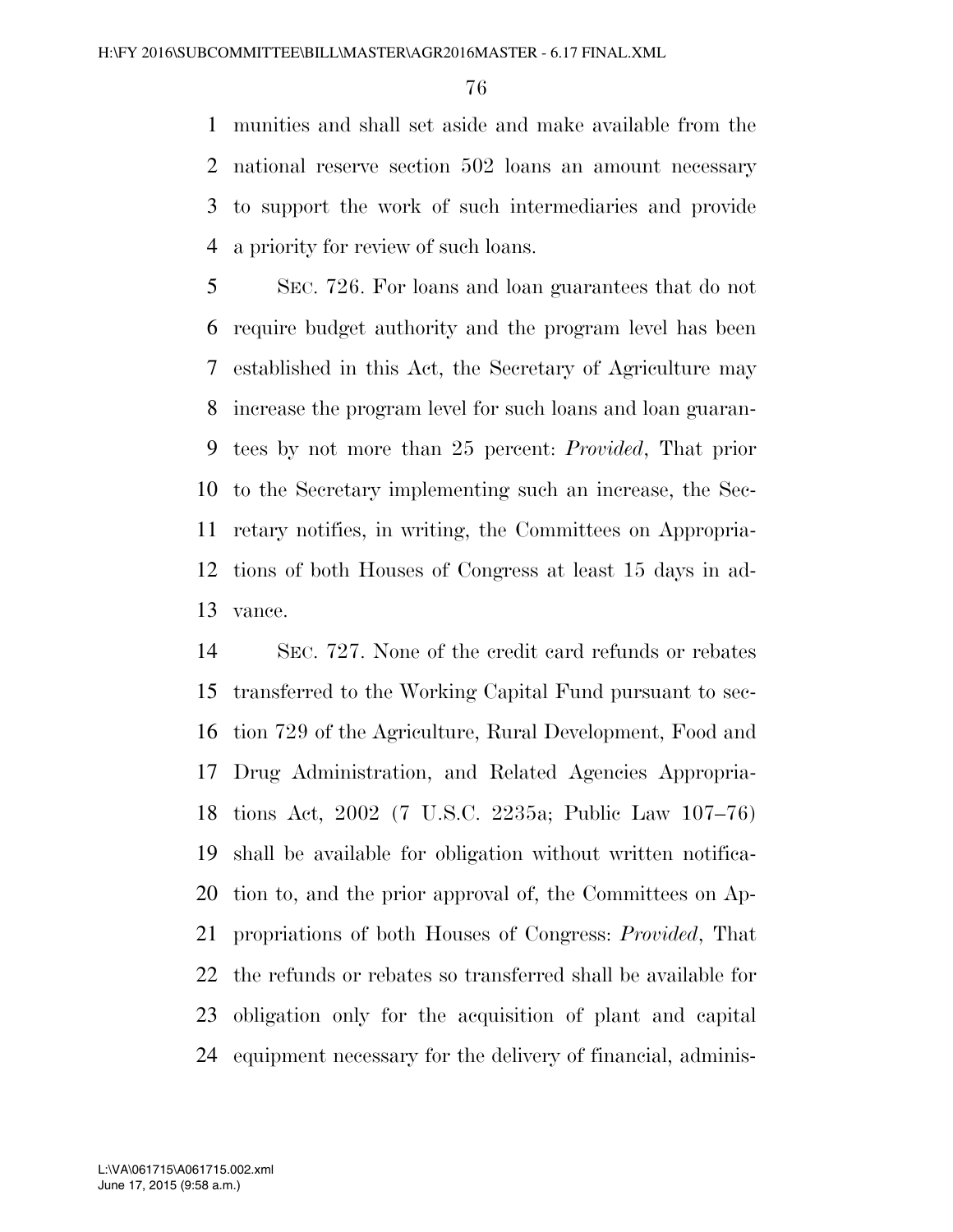trative, and information technology services of primary benefit to the agencies of the Department of Agriculture.  $3 \qquad \text{SEC. 728. (a) Section 5b(k)(5) of the Commodity Ex-$ 4 change Act (7 U.S.C.  $7a-1(k)(5)$ ) is amended to read as follows:

 ''(5) CONFIDENTIALITY AGREEMENT.—Be- fore the Commission may share information with any enti- ty described in paragraph (4), the Commission shall re- ceive a written agreement from each entity stating that the entity shall abide by the confidentiality requirements described in section 8 relating to the information on swaps transactions that is provided.''.

 (b) Section 21(d) of the Commodity Exchange Act (7 U.S.C. 24a(d)) is amended to read as follows:

 ''(d) Confidentiality Agreement.— Before the swap data repository may share information with any entity described in subsection (c)(7), the swap data repository shall receive a written agreement from each entity stating that the entity shall abide by the confidentiality requirements described in sec- tion 8 relating to the information on swap trans-actions that is provided.''.

 (c) The amendments made by this section shall take effect as if enacted on July 12, 2010.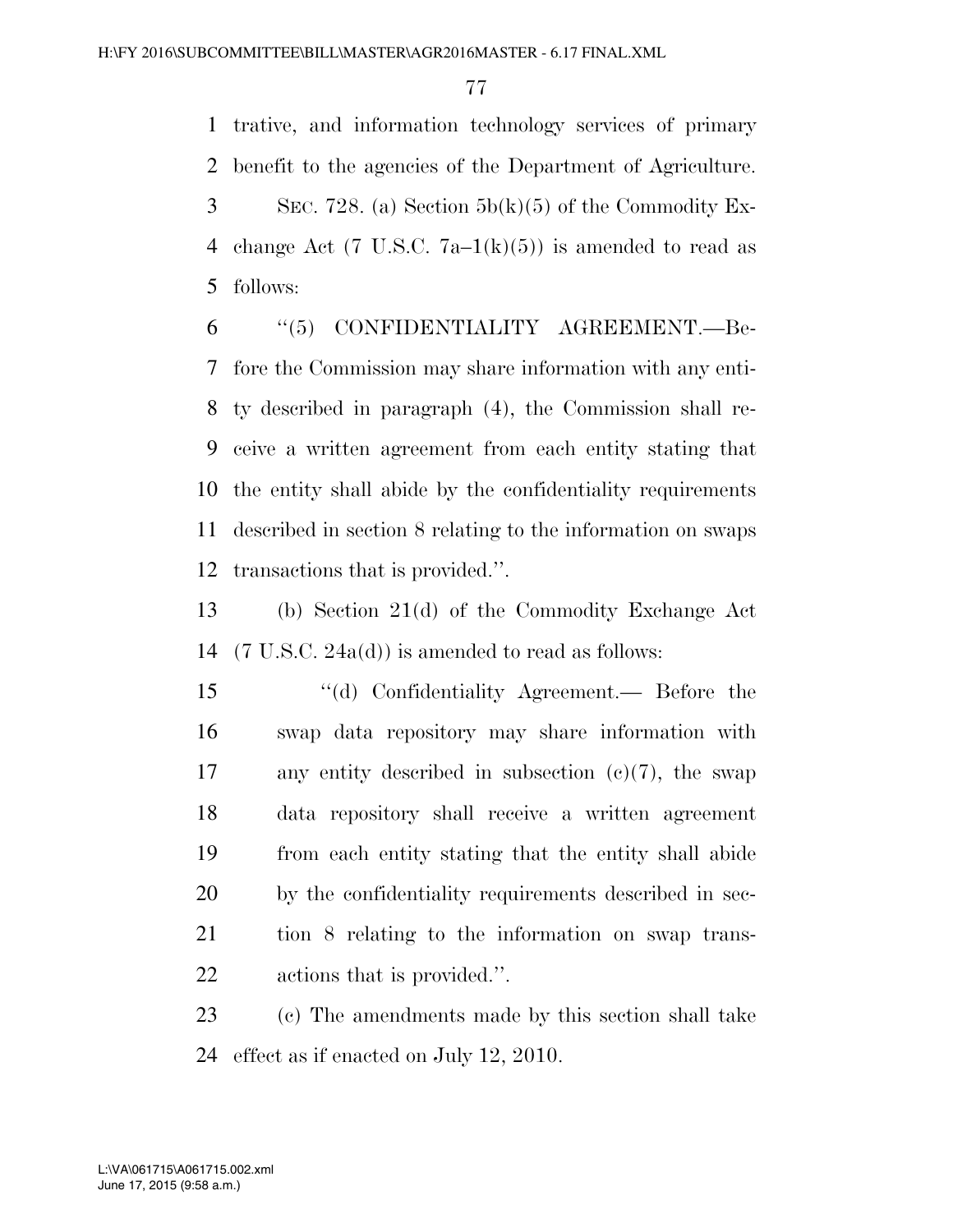SEC. 729. None of the funds made available by this Act may be used to procure processed poultry products imported into the United States from the People's Repub- lic of China for use in the school lunch program under the Richard B. Russell National School Lunch Act (42 U.S.C. 1751 et seq.), the Child and Adult Food Care Pro- gram under section 17 of such Act (42 U.S.C. 1766), the Summer Food Service Program for Children under section 13 of such Act (42 U.S.C. 1761), or the school breakfast program under the Child Nutrition Act of 1966 (42 U.S.C. 1771 et seq.).

 SEC. 730. In response to an eligible community where the drinking water supplies are inadequate due to a nat- ural disaster, as determined by the Secretary, including drought or severe weather, the Secretary may provide po- table water through the Emergency Community Water As- sistance Grant Program for an additional period of time not to exceed 120 days beyond the established period pro- vided under the Program in order to protect public health. SEC. 731. Funds provided by this or any prior Appro- priations Act for the Agriculture and Food Research Ini- tiative under 7 U.S.C. 450i(b) shall be made available without regard to section 7128 of the Agricultural Act of 2014 (7 U.S.C. 3371 note), under the matching require-ments in laws in effect on the date before the date of en-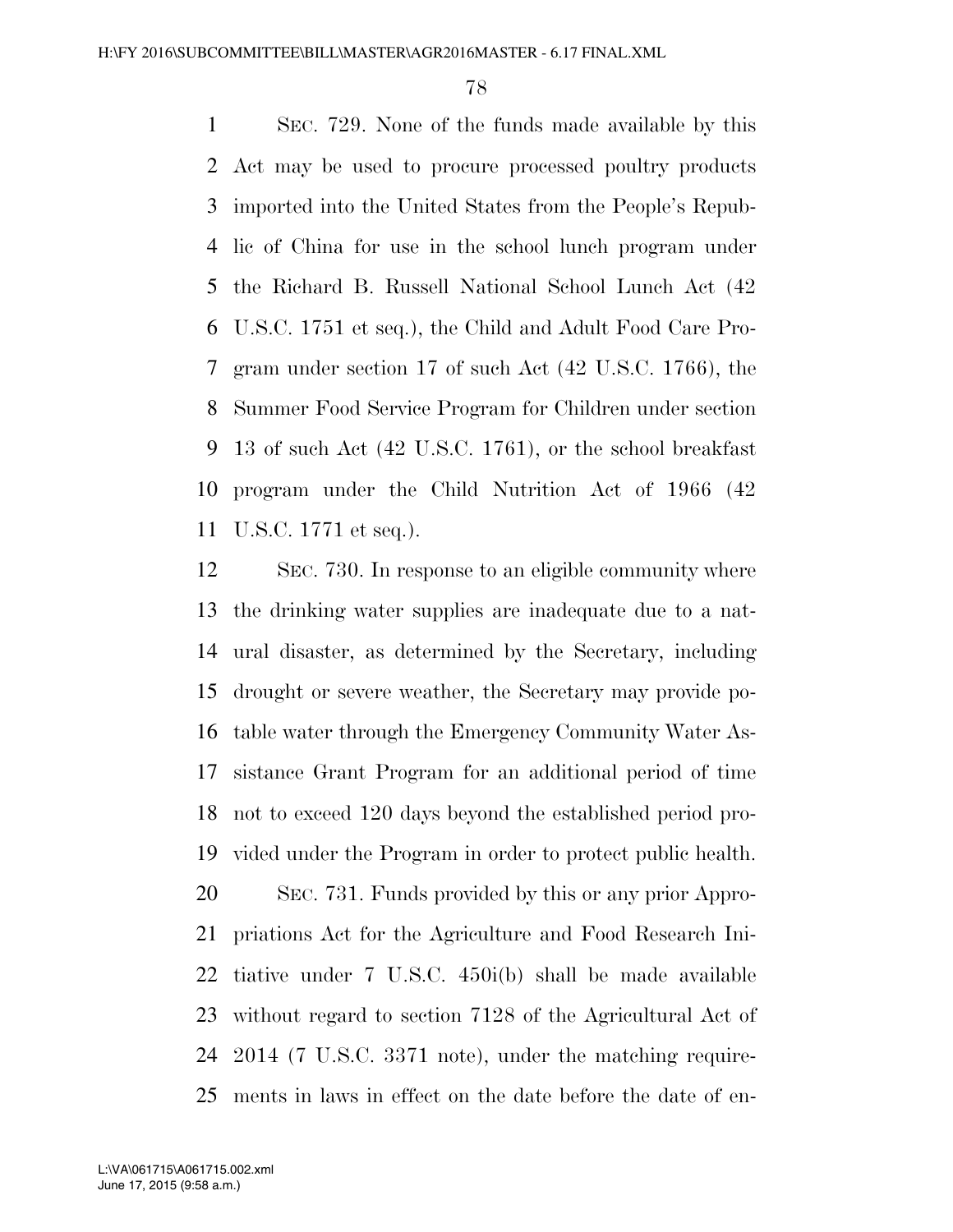actment of such section: *Provided*, That the requirements of 7 U.S.C. 450i(b)(9) shall continue to apply.

 SEC. 732. For the period beginning on the date of enactment of this Act through school year 2016–2017, with respect to the school lunch program established under the Richard B. Russell National School Lunch Act (42 U.S.C. 1751 et seq.) or the school breakfast program es- tablished under the Child Nutrition Act of 1966 (42 U.S.C. 1771 et seq.) and final regulations published by the Department of Agriculture in the Federal Register on January 26, 2012 (77 Fed. Reg. 4088 et seq.), the Sec- retary shall allow States to grant an exemption from the whole grain requirements that took effect on or after July 1, 2014, and the States shall establish a process for evalu- ating and responding, in a reasonable amount of time, to requests for an exemption: *Provided*, That school food au- thorities demonstrate hardship, including financial hard- ship, in procuring specific whole grain products which are acceptable to the students and compliant with the whole grain-rich requirements: *Provided further,* That school food authorities shall comply with the applicable grain component or standard with respect to the school lunch or school breakfast program that was in effect prior to July 1, 2014.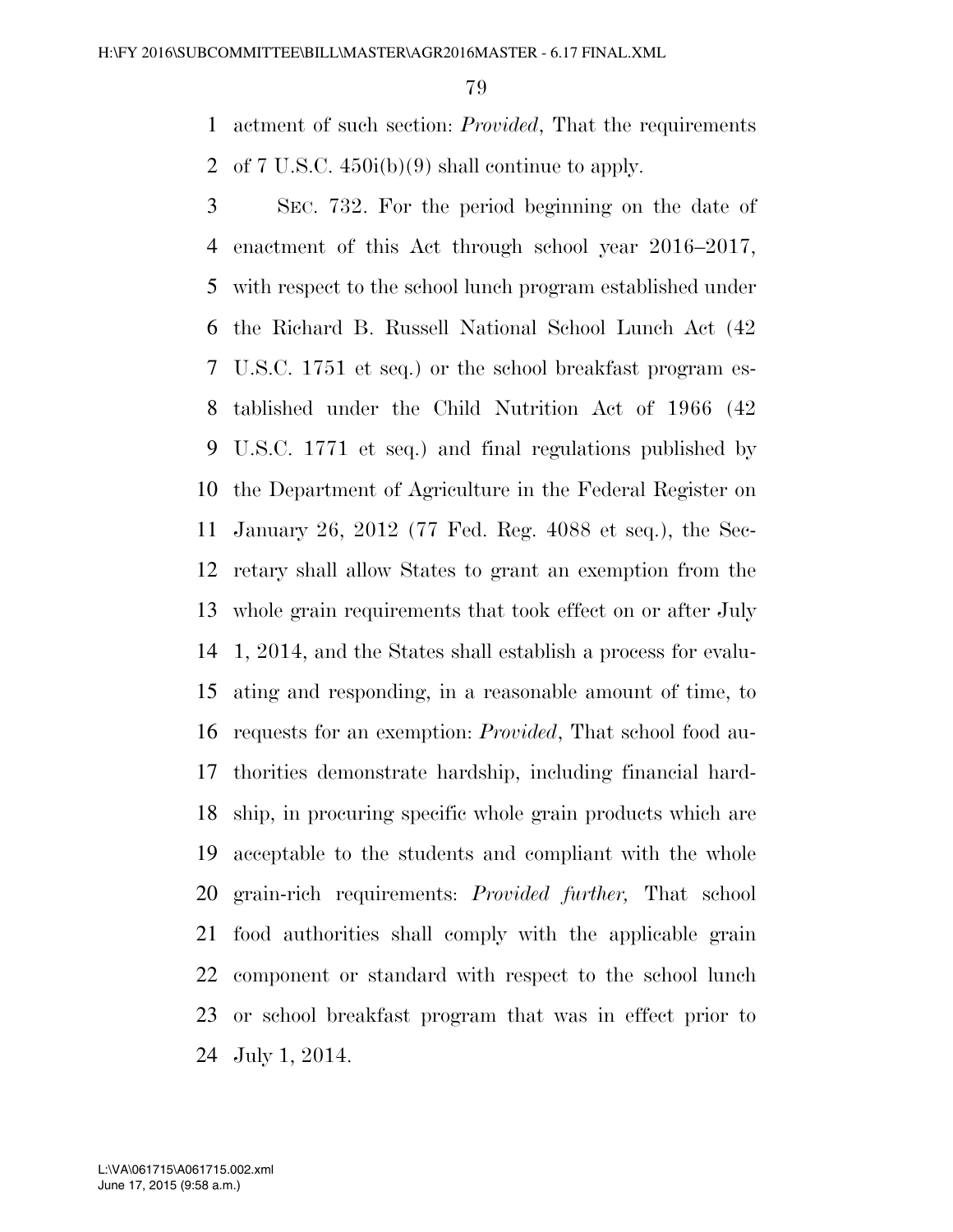SEC. 733. None of the funds appropriated or other- wise made available by this or any other Act shall be used to pay the salaries and expenses of personnel to implement any regulations under the Richard B. Russell National School Lunch Act (42 U.S.C. 1751 et seq.), the Child Nu- trition Act of 1966 (42 U.S.C. 1771 et seq.), the Healthy, Hunger-Free Kids Act of 2010 (Public Law 111–296), or any other law that would require a reduction in the quan- tity of sodium contained in federally reimbursed meals, foods, and snacks sold in schools below Target 1 (as de- scribed in section 220.8(f)(3) of title 7, Code of Federal Regulations (or successor regulations)) until the latest sci- entific research establishes the reduction is beneficial for children.

 SEC. 734. None of the funds made available by this Act may be used to release or implement the final version of the eighth edition of the Dietary Guidelines for Ameri- cans, revised pursuant to section 301 of the National Nu- trition Monitoring and Related Research Act of 1990 (7 U.S.C. 5341), unless the Secretary of Agriculture and the Secretary of Health and Human Services comply with each of the following requirements:

 (1) Each revision to any nutritional or dietary information or guideline contained in the 2010 edi-tion of the Dietary Guidelines for Americans and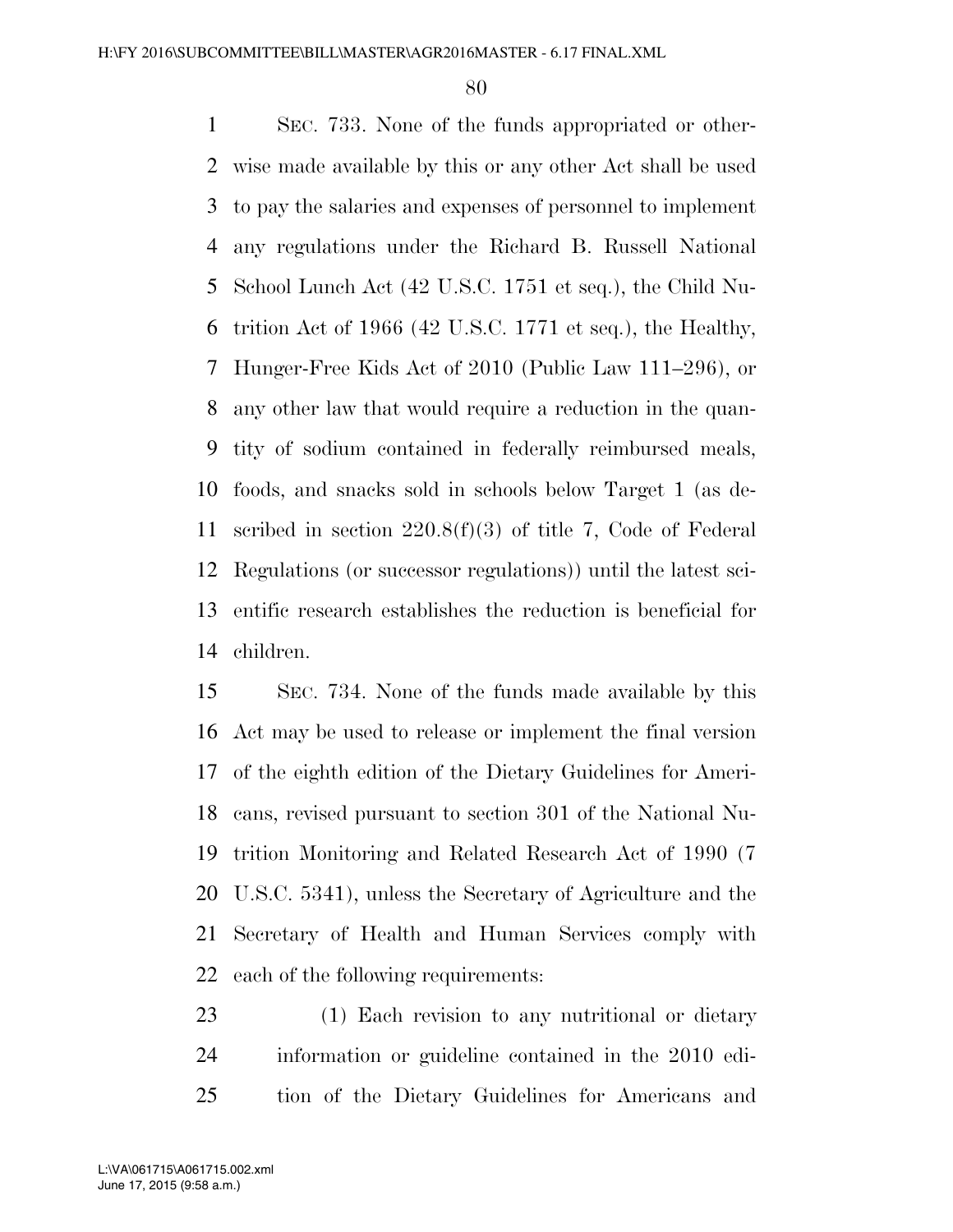| $\mathbf{1}$   | any new nutritional or dietary information or guide-     |
|----------------|----------------------------------------------------------|
| $\overline{2}$ | line to be included in the eighth edition of the Die-    |
| 3              | tary Guidelines for Americans—                           |
| $\overline{4}$ | (A) shall be based on scientific evidence                |
| 5              | that has been rated "Grade I: Strong" by the             |
| 6              | grading rubric developed by the Nutrition Evi-           |
| 7              | dence Library of the Department of Agri-                 |
| 8              | culture; and                                             |
| 9              | (B) shall be limited in scope to only mat-               |
| 10             | ters of diet and nutrient intake.                        |
| 11             | (2) The Secretaries shall release a preliminary          |
| 12             | draft of the eighth edition of the Dietary Guidelines    |
| 13             | for Americans, including a list of all the scientific    |
| 14             | studies and evidence supporting each revised or new      |
| 15             | nutritional or dietary information or guideline, for a   |
| 16             | period of public comment of at least 90 days.            |
| 17             | (3) Following the end of the public comment              |
| 18             | period, the Secretaries shall provide a period for       |
| 19             | agency review of public comments of at least 60          |
| 20             | days.                                                    |
| 21             | SEC. 735. None of the funds made available by this       |
| 22             | Act may be used by the Secretary of Agriculture, acting  |
| 23             | through the Food and Nutrition Service, to commence any  |
| 24             | new research and evaluation projects until the Secretary |
| 25             | submits to the Committees on Appropriations of both      |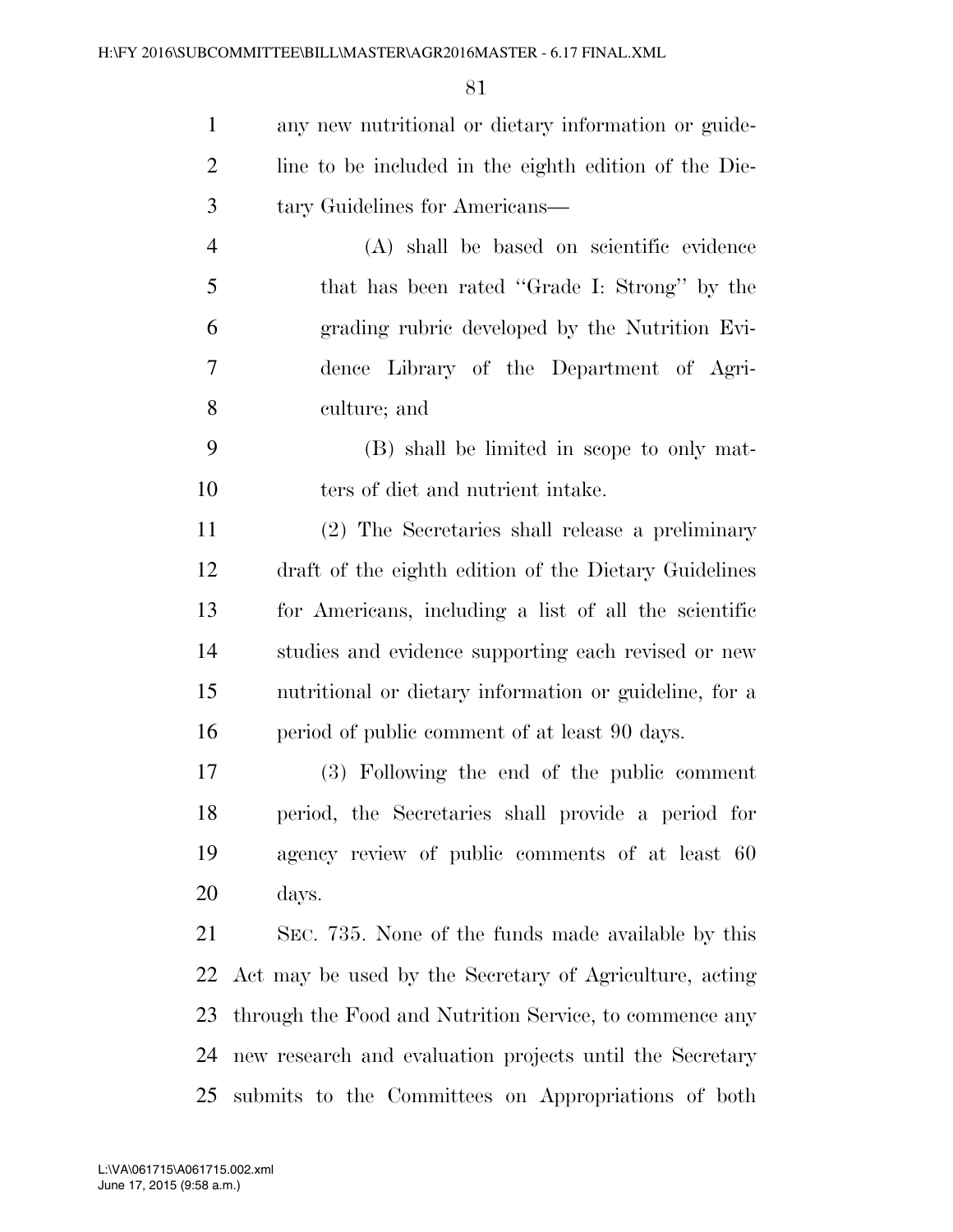Houses of Congress a research and evaluation plan for fis- cal year 2016, prepared in coordination with the Research, Education, and Economics mission area of the Depart- ment of Agriculture, and a period of 30 days beginning on the date of the submission of the plan expires to permit Congressional review of the plan.

 SEC. 736. The unobligated balances identified by the Treasury Appropriation Fund Symbol 12X0113 are re-scinded.

 SEC. 737. Of the unobligated prior year balance can- cellations identified by Treasury Appropriation Fund Symbol 12X1980, \$13,000,000 is rescinded.

 SEC. 738. The unobligated balances identified by the Treasury Appropriation Fund Symbol 12X3318, 12X1010, 12X1090, 12X1003, 12X1907, 12X0402, 12X3508, and 12X3322 are rescinded.

 SEC. 739. Section 166 of the Federal Agriculture Im- provement and Reform Act of 1996 (7 U.S.C. 7286) is amended—

 (1) by striking ''and title I of the Food, Con- servation, and Energy Act of 2008'' both places it appears and inserting ''title I of the Food, Conserva- tion, and Energy Act of 2008, and Subtitle B of title 24 I of the Agricultural Act of 2014"; and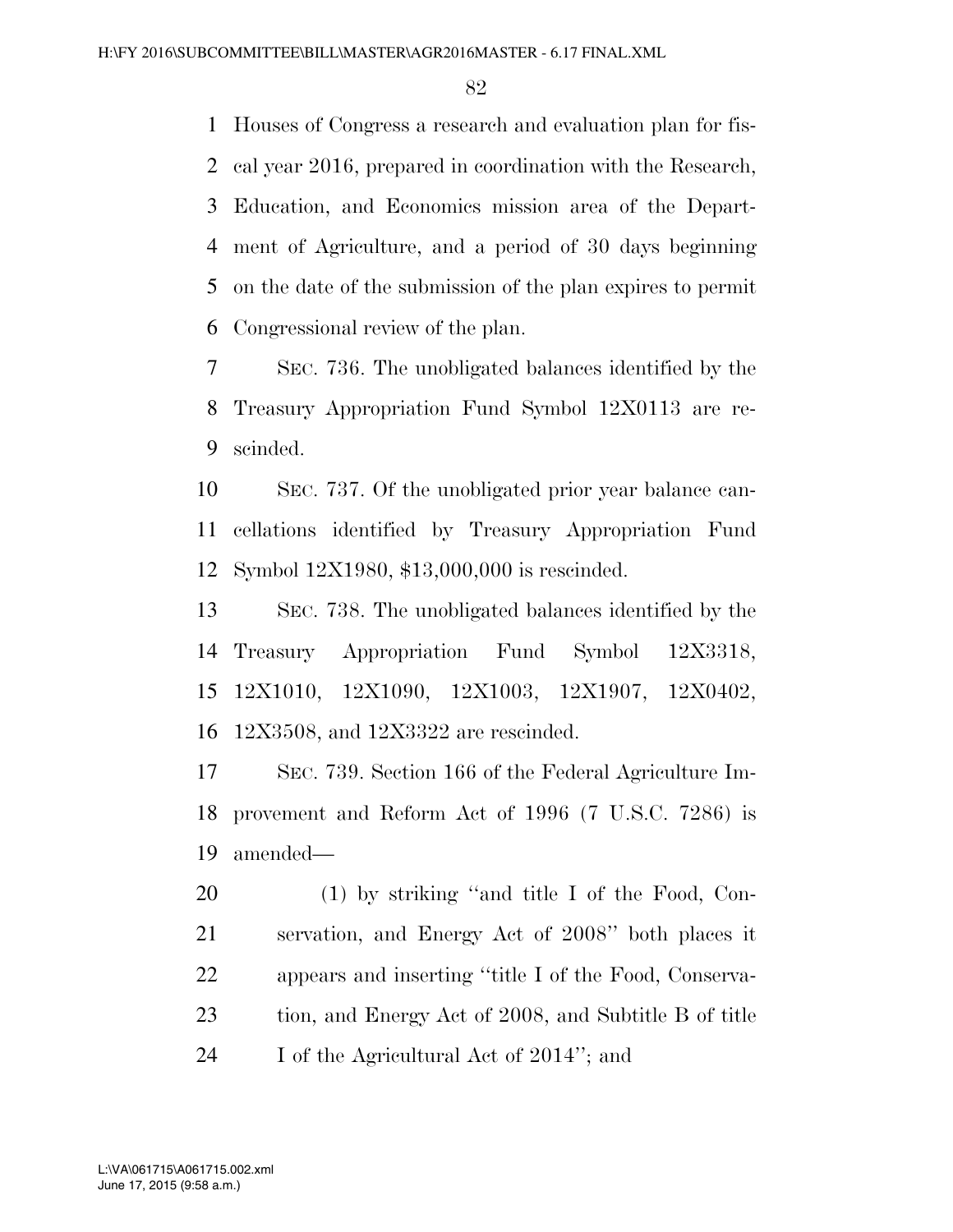(2) by amending paragraph (3) of subsection (c) to read as follows: ''(3) APPLICATION OF AU- THORITY.—The Secretary shall carry out para- graph (1) under the same terms and conditions as were in effect for the 2008 crop year for loans made to producers under subtitle B of title I of the Food, Conservation, and Energy Act of 2008 (7 U.S.C. 8701 et. seq.).''.

 SEC. 740. Of the unobligated balances identified by the Treasury Appropriation Fund Symbol 12X1072, \$20,000,000 is hereby rescinded: *Provided,* That no amounts may be rescinded from amounts that were des- ignated by Congress as an emergency requirement or for disaster relief requirement pursuant to a Concurrent Res- olution on the Budget or the Balanced Budget and Emer-gency Deficit Control Act of 1985.

 SEC. 741. In carrying out subsection (h) of section 502 of the Housing Act of 1949 (42 U.S.C. 1472), the Secretary of Agriculture shall have the same authority with respect to loans guaranteed under such section and eligible lenders for such loans as the Secretary has under subsections (h) and (j) of section 538 of such Act (42 U.S.C. 1490p–2) with respect to loans guaranteed under such section 538 and eligible lenders for such loans.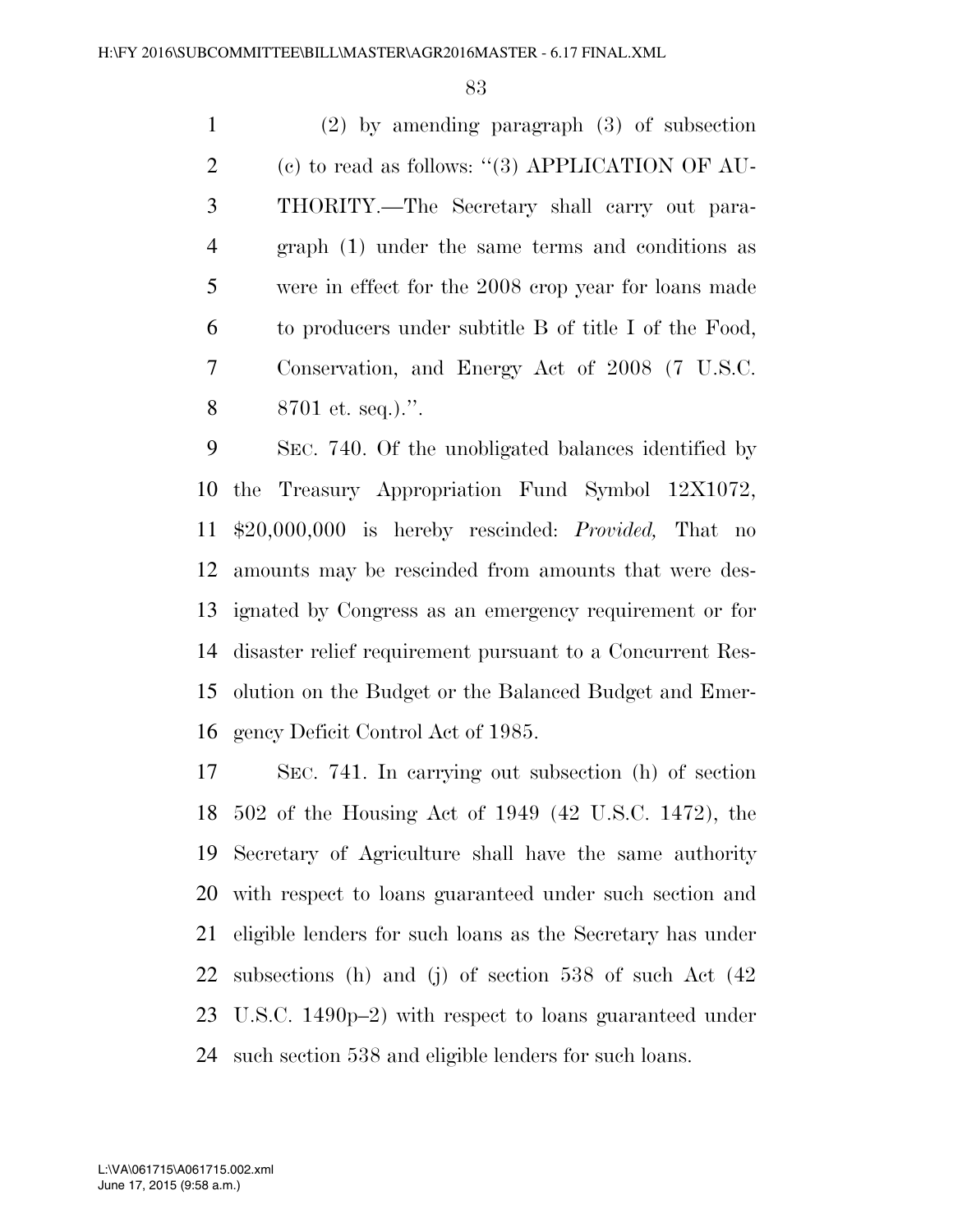SEC. 742. Of the unobligated balances of appropria- tions in Public Law 108–199, Public Law 109–234, and Public Law 110–28 made available for the ''Emergency Watershed Protection Program'', \$2,400,000 shall be available for the purposes of such program for any dis- aster occurring fiscal year 2016 or fiscal year 2017, and shall remain available until expended.

 SEC. 743. None of the funds made available by this Act may be used to propose, promulgate, or implement any rule, or take any other action with respect to, allowing or requiring information intended for a prescribing health care professional, in the case of a drug or biological prod- uct subject to section 503(b)(1) of the Federal Food, Drug, and Cosmetic Act (21 U.S.C. 353(b)(1)), to be dis- tributed to such professional electronically (in lieu of in paper form) unless and until a Federal law is enacted to allow or require such distribution.

 SEC. 744. None of the funds made available by this Act may be used to implement, administer, or enforce the final rule entitled ''Food Labeling; Nutrition Labeling of Standard Menu Items in Restaurants and Similar Retail Food Establishments'' published by the Food and Drug Administration in the Federal Register on December 1, 2014 (79 Fed. Reg. 71156 et seq.) until the later of— (1) December 1, 2016; or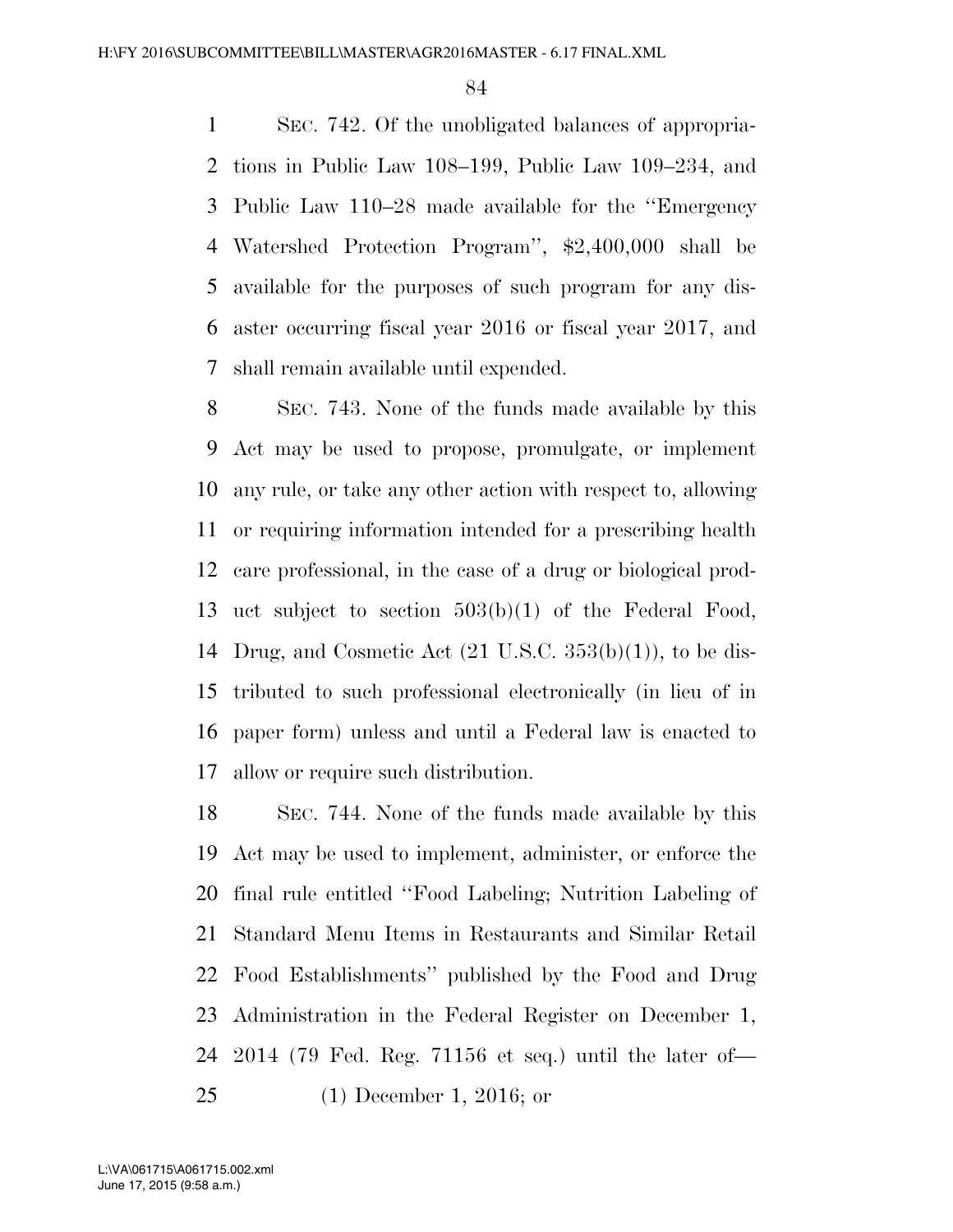(2) the date that is one year after the date on which the Secretary of Health and Human Services publishes Level 1 guidance with respect to nutrition labeling of standard menu items in restaurants and similar retail food establishments in accordance with 6 paragraphs  $(g)(1)(i)$ ,  $(g)(1)(ii)$ ,  $(g)(1)(iii)$ , and 7 (g)(1)(iv) of section 10.155 of title 21, Code of Fed-eral Regulations.

 SEC. 745. None of the funds made available by this Act may be used to review or approve an application for an exemption for investigational use of a drug or biological product under section 505(i) of the Federal Food, Drug, and Cosmetic Act (21 U.S.C. 335(i)) or section 351(a)(3) 14 of the Public Health Service Act  $(42 \text{ U.S.C. } 262(a)(3))$  in research in which a human embryo is intentionally cre- ated or modified to include a heritable genetic modifica-tion.

 SEC. 746. None of the funds made available by this or any other Act may be used to implement or enforce any provision of the FDA Food Safety Modernization Act (P.L. 111–353), including the amendments made thereby, with respect to the regulation of the distribution, sale, or receipt of dried spent grain byproducts of the alcoholic beverage production process, irrespective of whether such byproducts are solely intended for use as animal feed.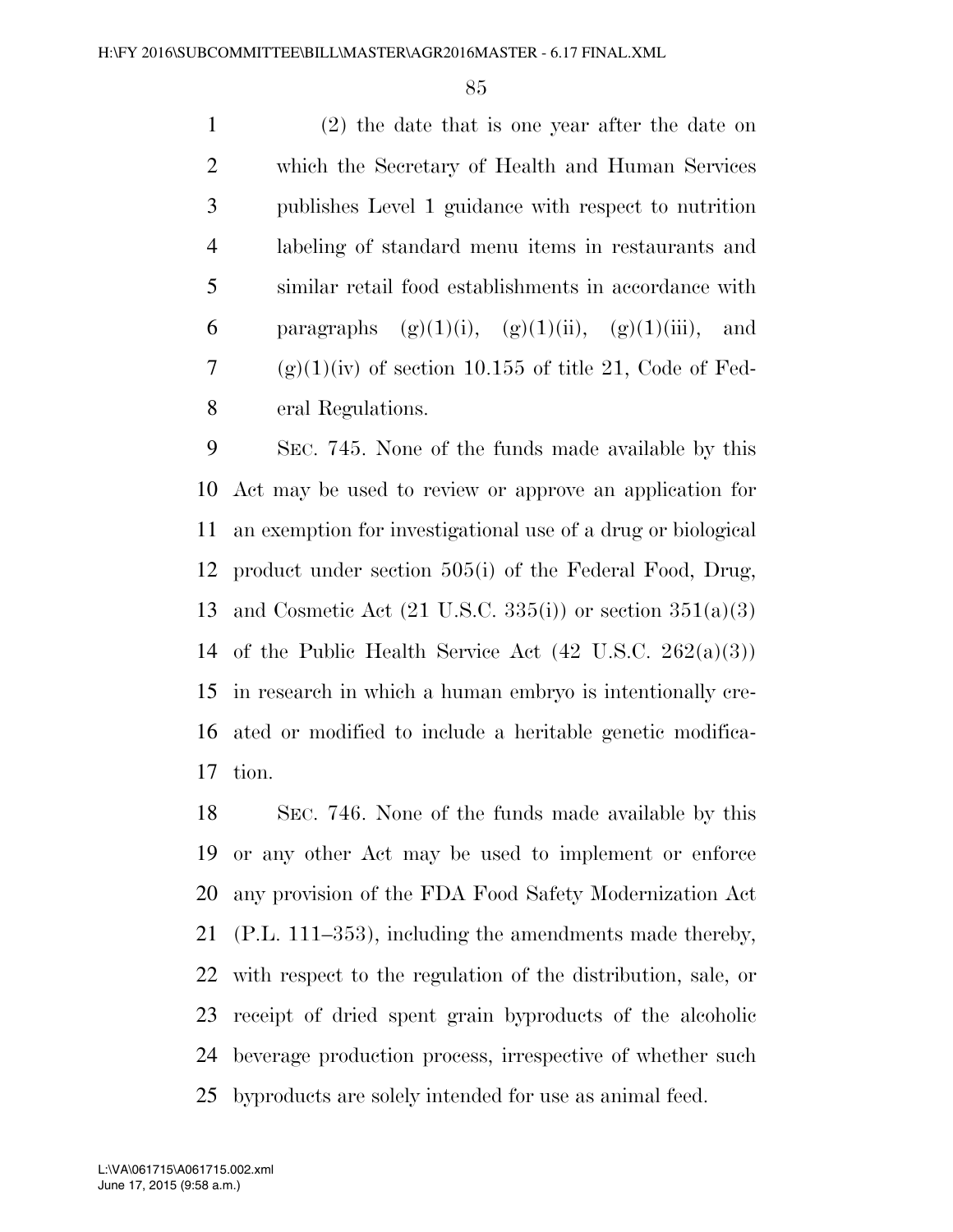SEC. 747. For each tobacco product which the Sec- retary of Health and Human Services, by regulation under section 901(b) of the Federal Food, Drug, and Cosmetic Act, deems to be subject to chapter IX of such Act, none of the funds made available in this Act or any other Act may be used to treat any reference in sections 905 and 910 of such Act to February 15, 2007, as other than a reference to the effective date of the regulation under which a tobacco product is deemed subject to the require- ments of such Act pursuant to section 901(b)(1) of such Act, and any reference in such sections to 21 months after the date of enactment of the Family Smoking Prevention and Tobacco Control Act as other than a reference to 21 months after the date of such final deeming regulation. SEC. 748. The program ineligibility penalty that pro- hibits payment by the Federal Crop Insurance Corpora- tion of any portion of a crop insurance premium, otherwise 18 required by sections  $1211(a)(1)(E)$  and  $1221(e)$  of the Food Security Act of 1985 (16 U.S.C. 3811(a)(1)(E), 3821(c)) as added by section 2611 of the Agricultural Act of 2014, shall not apply or be enforced for the 2016 rein- surance year: *Provided*, That the delay in enforcement im- posed by this section shall not be construed to limit the authority of the Department of Agriculture to assist pro-ducers, particularly producers subject to sections 1211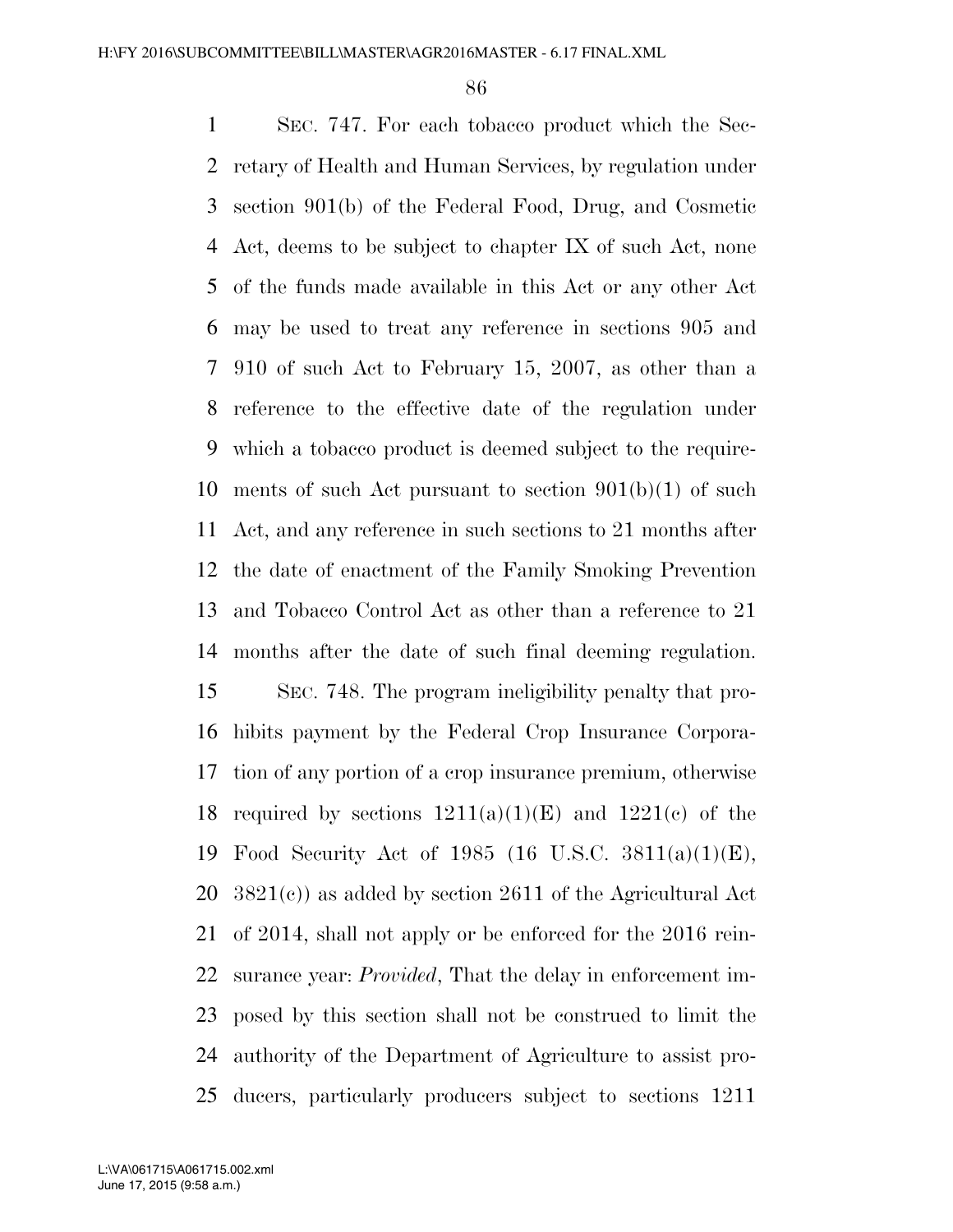and 1221 of the Food Security Act of 1985 for the first time solely due to an amendment made by section 2611 of the Agricultural Act of 2014, to come into compliance with the requirements of such sections in a timely manner: *Provided further,* That a producer that comes into compli- ance before June 30, 2016, shall not be ineligible for pay- ment of a portion of a crop insurance premium for the 2016 or 2017 reinsurance year on account of non-compli-ance before that date.

10 SPENDING REDUCTION ACCOUNT

 SEC. 749. The amount by which the applicable alloca- tion of new budget authority made by the Committee on Appropriations of the House of Representatives under sec- tion 302(b) of the Congressional Budget Act of 1974 ex- ceeds the amount of proposed new budget authority is \$0. This Act may be cited as the ''Agriculture, Rural De- velopment, Food and Drug Administration, and Related Agencies Appropriations Act, 2016''.